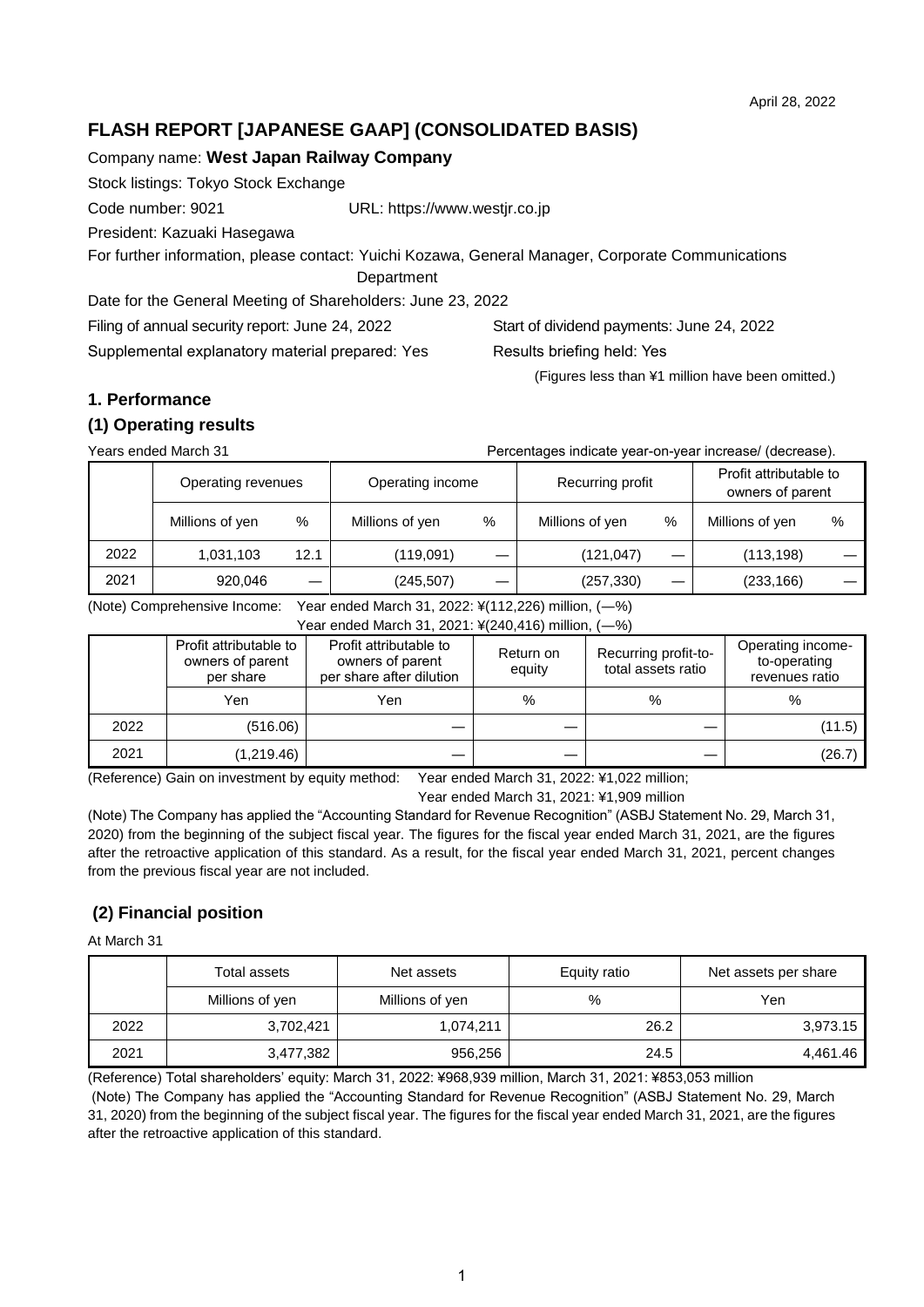# **(3) Cash flows**

Years ended March 31

|      | Cash flows from<br>operating activities | Cash flows from<br>investing activities | Cash flows from financial<br>activities | Cash and cash<br>equivalents at end of year |
|------|-----------------------------------------|-----------------------------------------|-----------------------------------------|---------------------------------------------|
|      | Millions of yen                         | Millions of yen                         | Millions of yen                         | Millions of yen                             |
| 2022 | (86, 468)                               | (188, 711)                              | 384,685                                 | 319,596                                     |
| 2021 | (103,295)                               | (211, 692)                              | 446,749                                 | 210,045                                     |

# **2. Dividends**

Year ended / ending March 31

|                    |         |          | Dividends per share |          |        | Total amount<br>of dividends    | Payout ratio   | Dividends-to-<br>net assets |  |
|--------------------|---------|----------|---------------------|----------|--------|---------------------------------|----------------|-----------------------------|--|
|                    | June 30 | Sept. 30 | Dec. 31             | Year-end | Total  | (for the entire<br>fiscal year) | (Consolidated) | ratio<br>(Consolidated)     |  |
|                    | Yen     | Yen      | Yen                 | Yen      | Yen    | Millions of<br>yen              | $\%$           | $\%$                        |  |
| 2021               |         | 50.00    |                     | 50.00    | 100.00 | 19,133                          |                | 1.9                         |  |
| 2022               |         | 50.00    |                     | 50.00    | 100.00 | 24,400                          |                | 2.4                         |  |
| 2023<br>(Forecast) |         | 50.00    |                     | 50.00    | 100.00 | –                               | 41.7           |                             |  |

# **3. Forecasts for Fiscal Year ending March 31, 2023**

Percentages indicate year-on-year increase / (decrease).

|             |                    |      |                  |   | r crochlages indicate year-ori-year increase / (decrease). |   |  |
|-------------|--------------------|------|------------------|---|------------------------------------------------------------|---|--|
|             | Operating revenues |      | Operating income |   | Recurring profit                                           |   |  |
|             | Millions of yen    | %    | Millions of yen  | % | Millions of yen                                            | % |  |
| Fiscal year | 1,309,000          | 27.0 | 30,000           |   | 13.500                                                     |   |  |

|             | Profit attributable to<br>owners of parent |   | Profit attributable to<br>owners of parent per share |  |  |
|-------------|--------------------------------------------|---|------------------------------------------------------|--|--|
|             | Millions of yen                            | % | Yen                                                  |  |  |
| Fiscal year | 58.500                                     |   | 239.88                                               |  |  |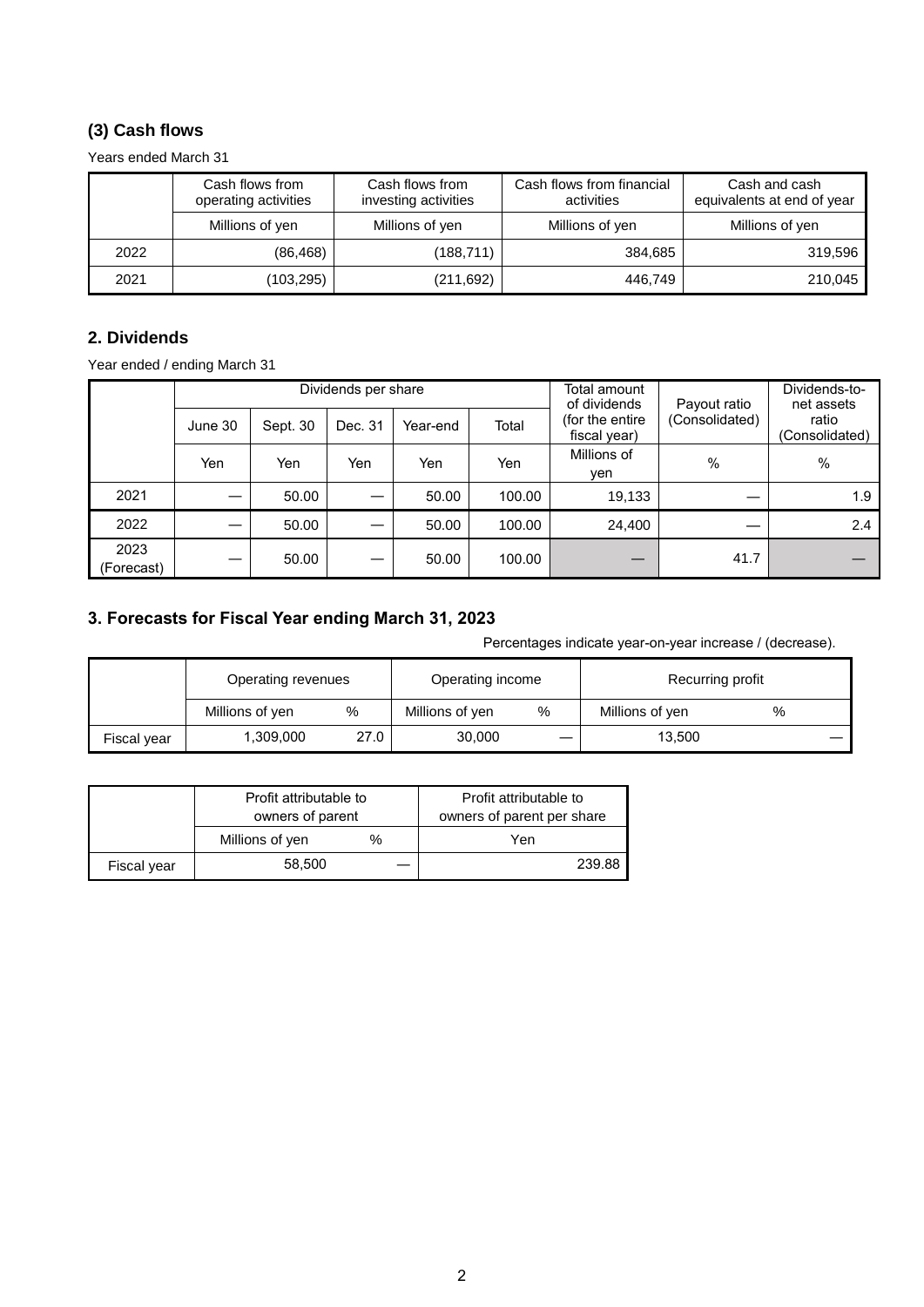### **4. Notes**

- 1. Significant changes in subsidiaries during the subject fiscal year (Transfer of particular subsidiaries following a change in the scope of consolidation): None
- 2. Changes in accounting policies, changes in accounting estimates, restatements
	- 1) Changes based on revision of accounting standards: Yes
	- 2) Changes other than 1) above: Yes
	- 3) Changes in Accounting Estimates: Yes
	- 4) Restatements: None

(Note) For details, please refer to Changes in Accounting Policies, Changes in Accounting Estimates, Restatements on page 30 of the accompanying materials

### 3. Number of Shares Outstanding (Common stock)

|                                                                               | <b>Years ended March 31</b> |             |  |  |
|-------------------------------------------------------------------------------|-----------------------------|-------------|--|--|
|                                                                               | 2022                        | 2021        |  |  |
| 1) Number of shares issued and outstanding<br>(including treasury stock):     | 244,001,600                 | 191,334,500 |  |  |
| 2) Number of treasury stock                                                   | 129,719                     | 129,629     |  |  |
| 3) Average number of shares outstanding for<br>each period (cumulative term): | 219,350,795                 | 191,204,777 |  |  |

# **(Reference) FLASH REPORT (NON-CONSOLIDATED BASIS)**

### **1. Performance**

### **(1) Operating results**

Years ended March 31 Percentages indicate year-on-year increase/ (decrease).

|      | Operating revenues |                          | Operating income |   | Recurring profit |   | Net income      |   |
|------|--------------------|--------------------------|------------------|---|------------------|---|-----------------|---|
|      | Millions of yen    | %                        | Millions of yen  | % | Millions of yen  | % | Millions of yen | % |
| 2022 | 577.627            | 14.0                     | (127.017)        |   | (138, 290)       |   | (121, 605)      |   |
| 2021 | 506.840            | $\overline{\phantom{m}}$ | (233, 828)       |   | (250, 779)       |   | (217, 324)      |   |

|      | Net income per share | Net income per share<br>after dilution |
|------|----------------------|----------------------------------------|
|      | Yen                  | Yen                                    |
| 2022 | (554.06)             |                                        |
| 2021 | (1, 135.84)          |                                        |

(Note) The Company has applied the "Accounting Standard for Revenue Recognition" (ASBJ Statement No. 29, March 31, 2020) from the beginning of the subject fiscal year. The figures for the fiscal year ended March 31, 2021, are the figures after the retroactive application of this standard. As a result, for the fiscal year ended March 31, 2021, percent changes from the previous fiscal year are not included.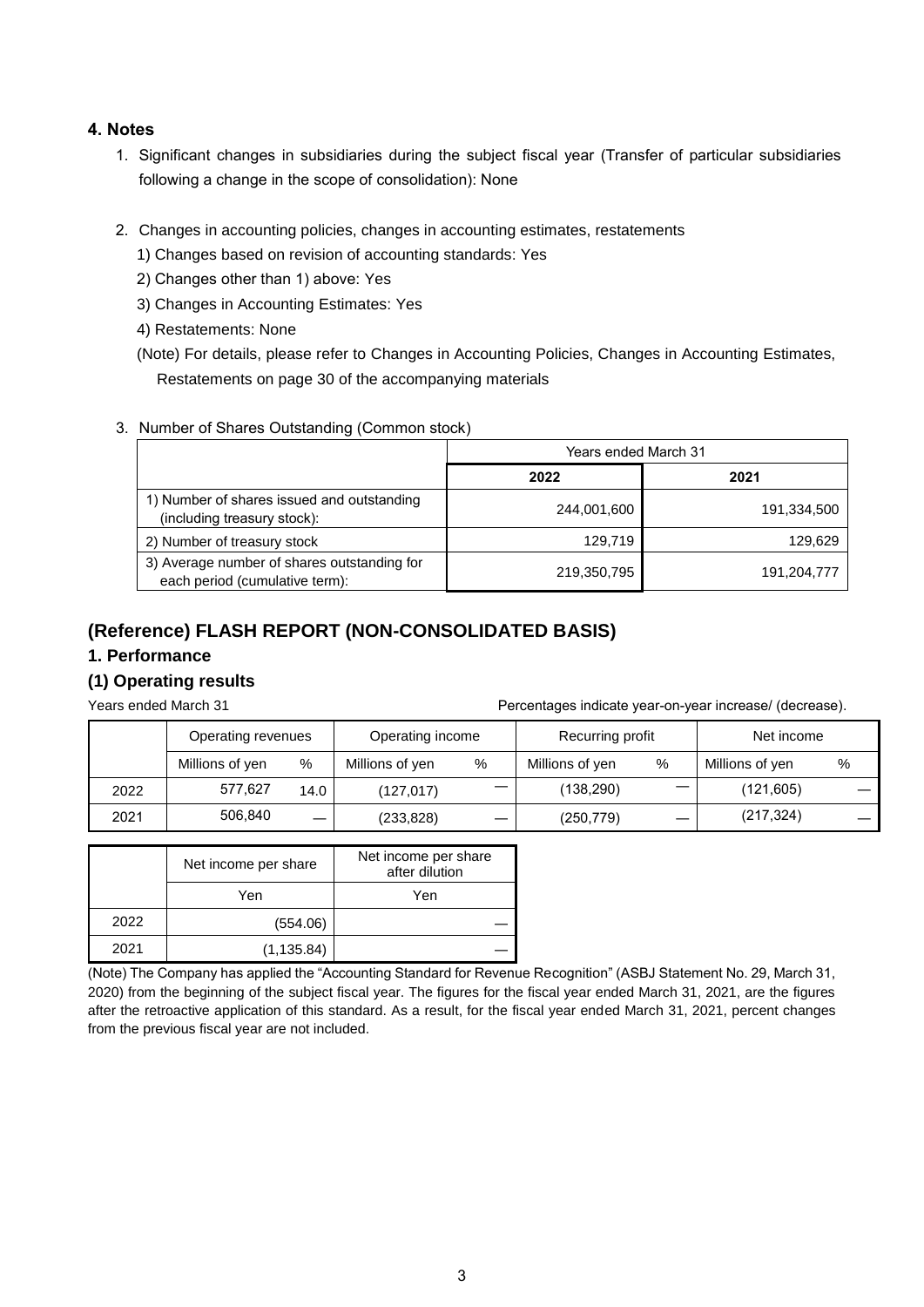# **(2) Financial position**

At March 31

|      | Total assets    | Net assets      | Equity ratio | Net assets per share |
|------|-----------------|-----------------|--------------|----------------------|
|      | Millions of yen | Millions of yen | %            | Yen                  |
| 2022 | 3,190,533       | 688,478         | 21.6         | 2,821.62             |
| 2021 | 3,025,958       | 580,205         | 19.2         | 3,032,42             |

(Reference) Total shareholders' equity: March 31, 2022: ¥688,478 million, March 31, 2021: ¥580,205 million

(Note) The Company has applied the "Accounting Standard for Revenue Recognition" (ASBJ Statement No. 29, March 31, 2020) from the beginning of the subject fiscal year. The figures for the fiscal year ended March 31, 2021, are the figures after the retroactive application of this standard.

### **2. Forecasts for Fiscal Year ending March 31, 2023**

Percentages indicate year-on-year increase / (decrease).

|             | Operating revenues |      | Operating income |   | Recurring profit |   |  |
|-------------|--------------------|------|------------------|---|------------------|---|--|
|             | Millions of yen    | %    | Millions of yen  | % | Millions of yen  | % |  |
| Fiscal year | 769,000            | 33.1 | 4,500            |   | (10,000)         |   |  |

|             | Profit attributable to |   | Profit attributable to     |  |  |
|-------------|------------------------|---|----------------------------|--|--|
|             | owners of parent       |   | owners of parent per share |  |  |
|             | Millions of yen        | % | Yen                        |  |  |
| Fiscal year | 48.000                 |   | 196.72                     |  |  |

\* The Flash Report has not been audited by certified public accountants or the Accounting Auditor

Notes

1. The forward-looking statements in this document, including forecasts, etc., are based on information available to the Company at the time of this document's release and on certain assumptions considered reasonable. Actual results, etc., might differ significantly due various factors. Regarding the forecast of financial results, please refer to "Outlook for the Next Fiscal Year" on page 11.

2. Supplementary materials for the financial statements are posted on our homepage. The Company plans to hold a presentation for analysts on May 2, 2022. The Company plans to promptly post the presentation materials on its homepage after the presentation.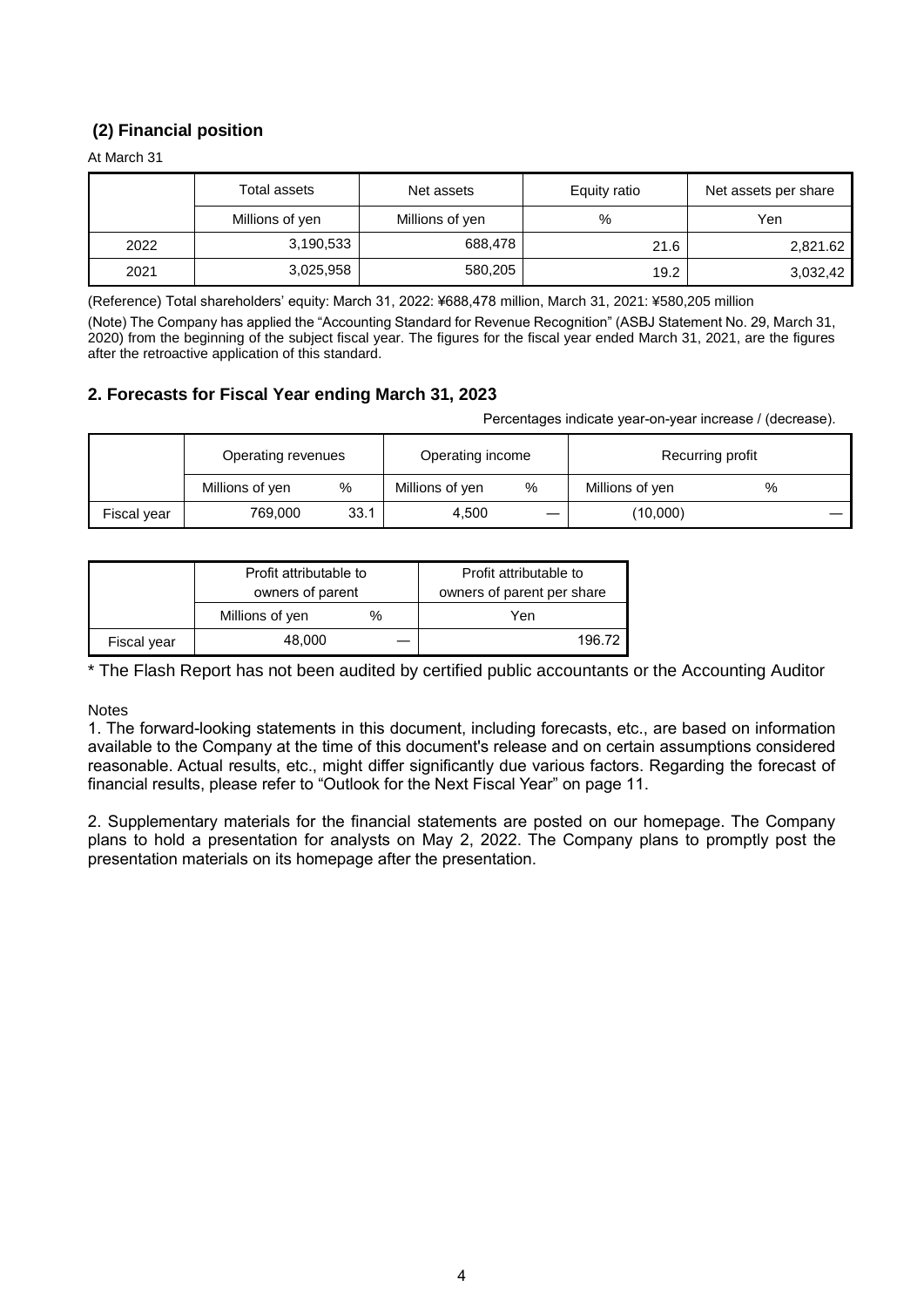### **1. BUSINESS PERFORMANCE**

#### **1. Analysis of Business Performance**

#### **(1) Overview of Results for the Subject Period**

In the subject period (April 1, 2021 to March 31, 2022), due to the ongoing influence of the novel coronavirus pandemic, including the declaration and extension of the state of emergency and the rapid spread of a new variant, circumstances remained extremely challenging for the JR-West Group's operations, including a decline in tourism; a trend toward people refraining from going out, including constraints on business trips; and reduced consumption.

In these challenging circumstances, the Group continued working to enhance and operate its risk management system, including the steady implementation of measures to secure railway safety and novel coronavirus infection prevention measures for customers and employees. In addition, the Group implemented thorough cost reductions and measures to foster demand in line with the circumstances of the pandemic.

As a result, operating revenues rose 12.1% from the previous fiscal year, to ¥1,031.1 billion. Nonetheless, the Group recorded an operating loss of ¥119.0 billion and a recurring loss of ¥121.0 billion. After taxes, loss attributable to owners of parent was ¥113.1 billion. As in the previous fiscal year, our results reflected the challenging circumstances. However, there were signs of improvement. In the third quarter, we recorded a profit for the first time in eight quarters.

In regard to finance, in September 2021 we implemented a capital increase by way of public offering in order to strengthen our financial foundation. This will support the realization of the growth strategies outlined up to this point and will enhance our ability to respond to a changing management environment, thereby enhancing corporate value. Going forward, we will strive realize growth by capturing post-pandemic leisure demand as well as demand arising from largescale development projects, etc.

The entire Group will continue to advance initiatives to enable customers to use our services safely and with peace of mind. In addition, we will work to promote usage and foster new demand through the provision of value with consideration for new customer needs.

### **(2) Results by Business Segment**

#### **a. Transportation Operations**

With consideration for the train accident on the Fukuchiyama Line on April 25, 2005, JR-West Group remains firm in its resolve to never again allow such a serious accident to occur, and will continue to make concerted efforts to face with sincerity all persons affected by the accident, and enhance its diligent efforts to improve safety. On that basis, we formulated the "JR-West Group Railway Safety Think-and-Act Plan 2022." We are promoting initiatives to enhance safety from tangible and intangible perspectives and working to advance the establishment of frameworks for safety management.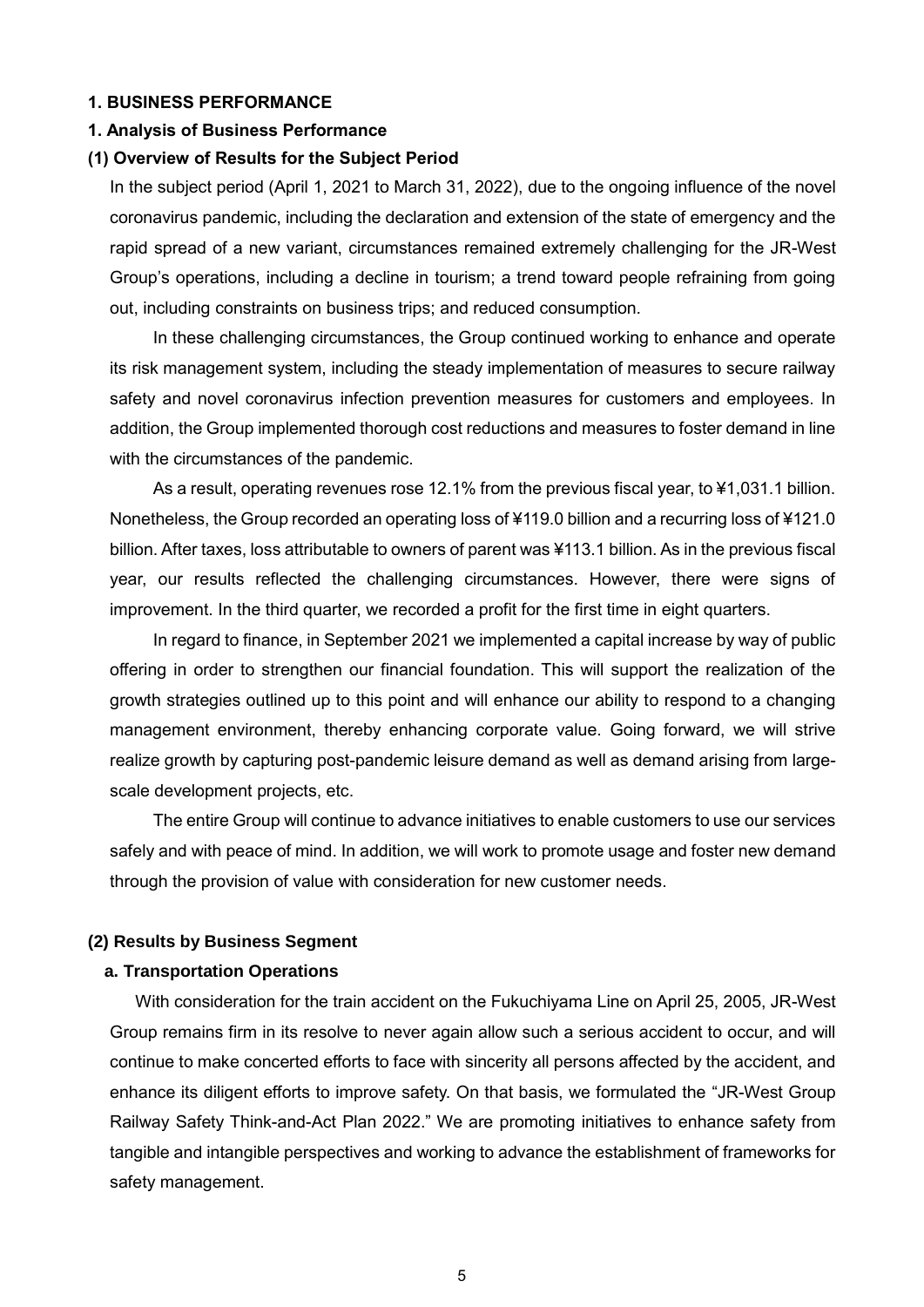We will advance initiatives to promote "perspectives that are essential for the achievement of safety," which were formulated with the objectives of continuing to reflect on and teach the lessons of the Fukuchiyama Line accident and of achieving railway safety into the future. Even in the difficult circumstances caused by the influence of the spread of the novel coronavirus infection, in regard to railway safety, which is our highest priority, we will steadily advance the "JR-West Group Railway Safety Think-and-Act Plan 2022" in its final fiscal year and aim for an even higher level of safety.

In the subject fiscal year, as a measure to enhance platform safety, we continued to advance the installation of platform gates at major stations on the Sanyo Shinkansen and at frequently used stations on conventional lines, and use of these gates has commenced on certain platforms at the Hiroshima, Kyoto, and Shin-Imamiya stations.

Furthermore, to address intensifying natural disasters, we continued to implement countermeasures. These included heavy rain countermeasures, such as the reinforcement of slopes and the use of radar to track the amount of rainfall for use in regulating train operation when it is raining. They also included earthquake countermeasures, such as the installation of derailment prevention guards on the Sanyo Shinkansen and the implementation of earthquake resistance reinforcement measures for buildings, elevated bridges, etc.

With the highest priority on customer safety, we implemented a range of measures to prevent the spread of the novel coronavirus infection so that customers can use services with greater peace of mind.

(Main specific measures related to the prevention of the spread of the novel coronavirus infection)

- Requested cooperation in regard to the wearing of masks and the use of staggered commuting, etc.
- Implemented anti-viral and anti-bacterial processing for conventional line rolling stock and for elevators and ticket vending machines at stations
- Provided disinfectant for use by customers at Shinkansen stations and major conventional line stations
- Provided guidance regarding ventilation on trains and opened windows
- Implemented disinfection and careful cleaning of stations and rolling stock
- Provided notices on our website, etc., of congestion status by time period (trains on major railway belts and segments as well as major stations)
- Real-time congestion information provision (trains on major railway belts / segments in the Kyoto-Osaka-Kobe Area)
- Promoted the use of the seat map function on the Internet train reservation service and green ticket vending machines
- Carried out thorough employee infection prevention measures and health management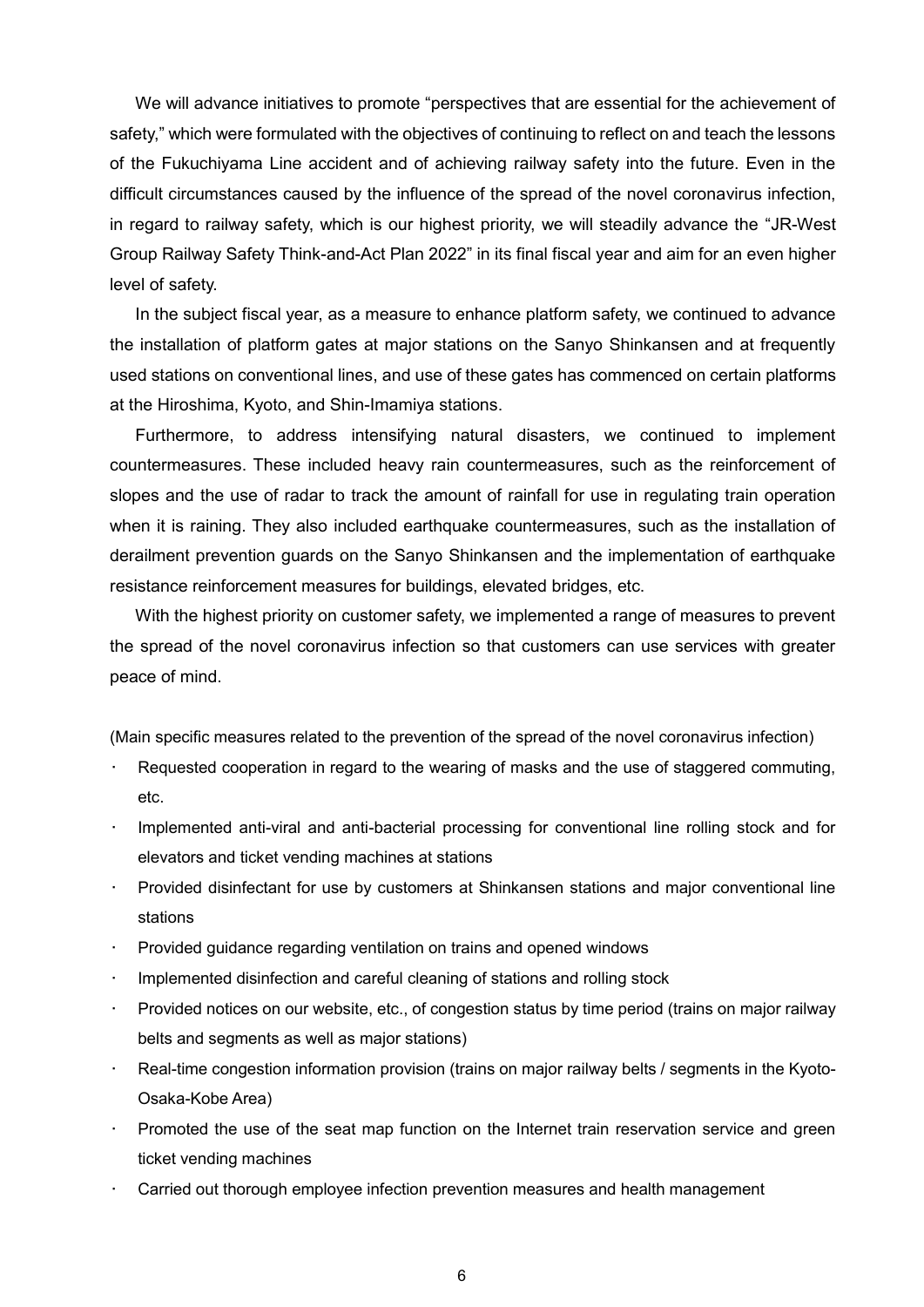In addition to implementing these countermeasures, with consideration for usage, the declaration of a state of emergency, priority measures for preventing the spread of the novel coronavirus, etc., we suspended operation of certain regular trains, and for extra trains we suspended operations and revised the number of trains. Furthermore, we implemented temporary leaves for employees. Moreover, to facilitate flexible responses based on usage circumstances and in line with changes in usage, we implemented timetable revisions.

Moving forward, while paying careful attention to safety and security, and focusing on the policies of the national government, etc.; social conditions; customer usage; etc., we will implement measures to achieve a recovery in demand, in line with the circumstances in each area, as well as new measures that reflect changes in behavioral patterns and customer awareness.

(Main specific measures to foster a recovery in demand)

- Started sales of Nishi-Navi Green Pass (limited to travel agencies) (July 2021)
- Started sales of JR West Dokodemo Kippu / JR West Kansai Dokodemo Kippu (October 2021)
- Started sales of Winter Vacation (Children ¥1,000!) Family Tickets (December 2021)

(Main specific measures for the creation of new value)

- Expanded cargo transportation service on the Hokuriku Shinkansen (May 2021)
- Grand opening of SETOUCHI GLAMPING (August 2021)
- Provided work spaces on the Sanyo Shinkansen (October 2021)
- Provided work spaces on the Hokuriku Shinkansen (Nobember 2021)
- In joint development with SoftBank, implemented verification testing of BRT with bus platooning style automated operations (October 2021)
- Commenced cargo transportation operations on the Sanyo Shinkansen and conventional lines (November 2021)
- Opened Aotabi, an information provision platform for generation Z consumers (January)
- Started verification testing of "green" ticket vending machines with AI-based automatic customerhandling functionality (February to March)

(Main specific measures with a focus on the period after the novel coronavirus)

• Advanced dialog with local communities regarding sustainable transportation services, revised timetables in line with usage

In the Transportation Operations Segment, usage increased due to a recovery in railway demand resulting from such factors as a certain level of stabilization in the pandemic circumstances. As a result, segment operating revenues increased 15.8%, to ¥544.1 billion. Nonetheless, operating loss was ¥144.3 billion.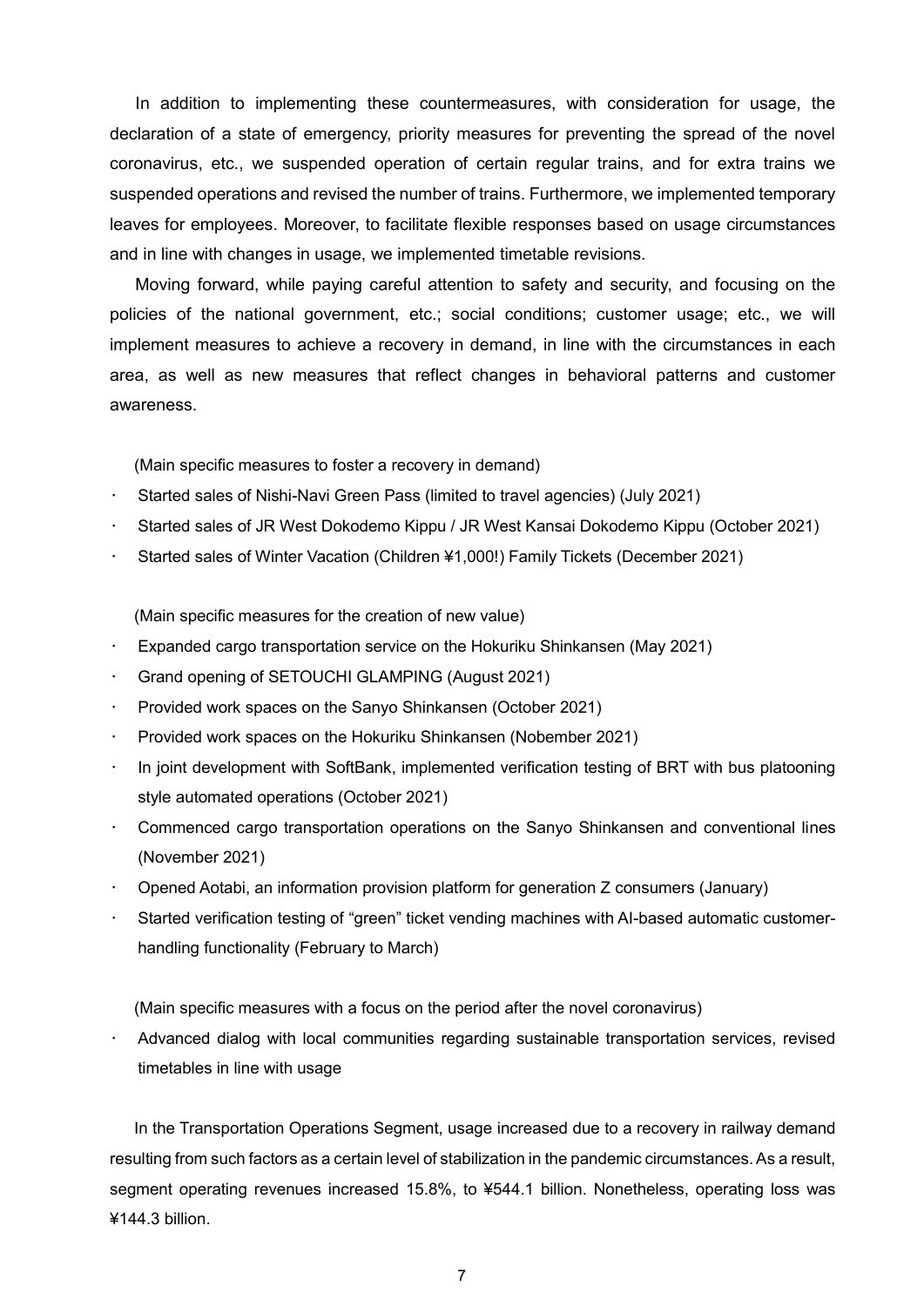#### **b. Retail Business**

In the retail business, in accordance with the guidelines formulated by various industry groups (hereinafter, "the guidelines"), we are working to take infection countermeasures and enable customers to use services with peace of mind.

In October 2021, we implemented the phase I renovation of Eki Marche Osaka, an in-station commercial facility at Osaka Station. In addition, we opened Uniqlo franchise stores at Shin-Osaka Station (April 2021) and Ashiya Station (March 2022).

Looking at the VIA INN brand of accommodation-oriented hotels included in the retail segment, in response to new working-style needs, the Company collaborated with STATION WORK (May 2021) and started collaboration in verification testing of the "JR West X Life / Workation Subscription" service (June 2021).

In the retail segment, operating revenues were up 14.3% year on year, to ¥124.2 billion, accompanying a recovery in railway demand resulting from a certain level of stabilization in the pandemic circumstances, etc. Nonetheless, operating loss was ¥8.6 billion.

### **c. Real Estate Business**

In the real estate business, as in the retail business, with consideration for the guidelines, we are working to take infection countermeasures and enable customers to use services with peace of mind.

In the shopping center business, in September 2021 we opened Shukugawa Green Place, a lifestyle-support-oriented shopping center. Furthermore, in March we opened MAROOT, a commercial facility, in southwest Toyama Station, and we implemented a complete renovation of the western-area food services zone at the underground shopping mall in front of Kyoto Station.

In real estate sales and leasing operations, we worked to expand the sales business and strengthen the leasing business. In addition, we implemented investment advisory and agency business registration (November 2021) and started to engage in asset management operations. Moreover, we successively opened Work Place COCOLO shared office locations (from July 2021), and we opened a coworking space, "DISCOVERY coworking," at VIERRA Kokura (February).

In the real estate segment, shopping center sales recovered, and consequently lease revenues increased. Due to this and other factors, segment operating revenues were up 6.9% year on year, to ¥151.1 billion, and operating income was up 2.6%, to ¥30.0 billion.

### **d. Other Businesses**

In the hotel and travel agency businesses, with consideration for the guidelines, we are working to take infection countermeasures and enable customers to use services with peace of mind. In the hotel business, in March, we opened Hotel Vischio Toyama, an accommodation-oriented hotel. In travel agency operations, in the solutions business, which is outside of the scope of the travel department, we were entrusted with vaccination support activities by municipal governments.

8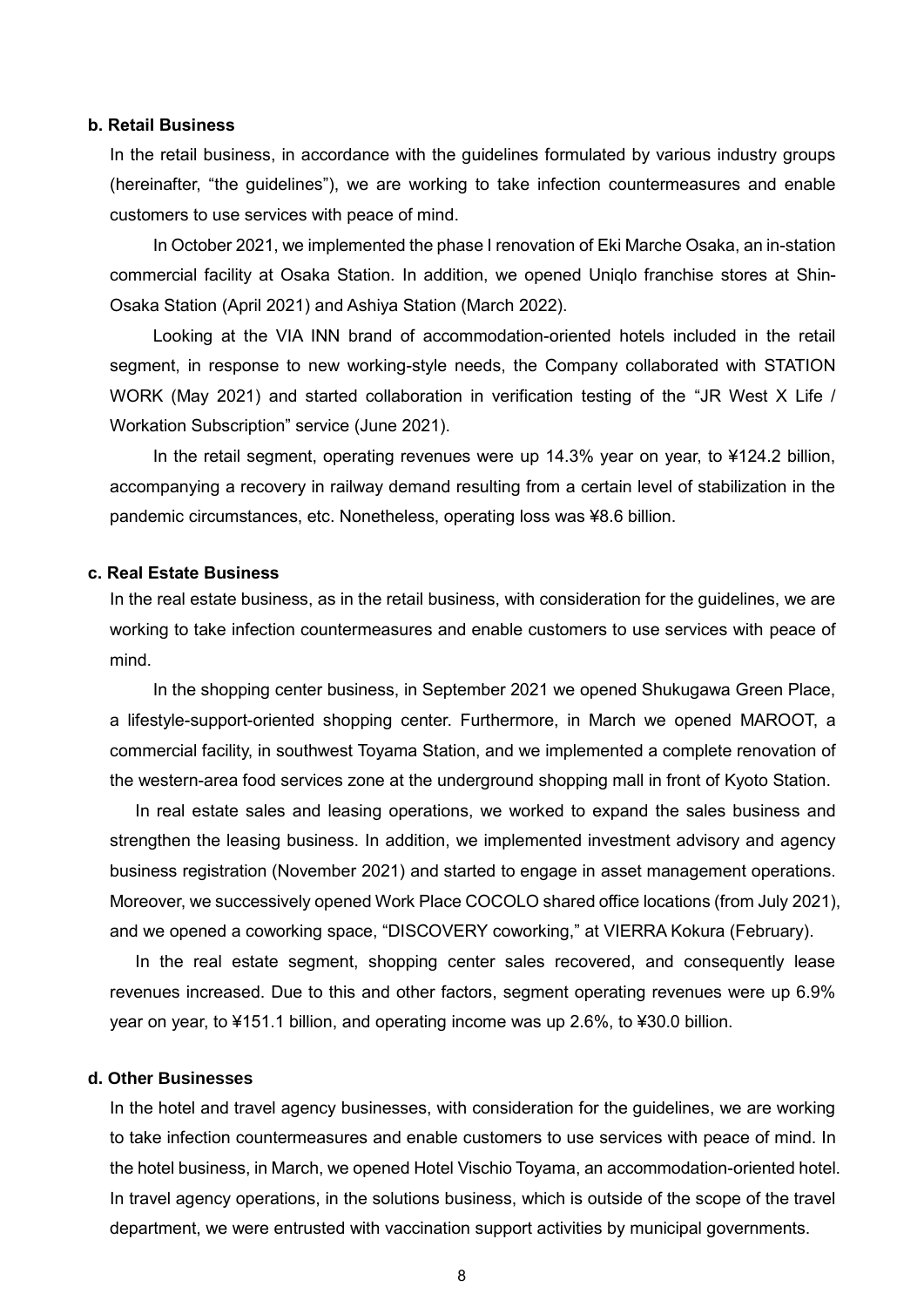Conditions remain challenging. However, going forward we will utilize government measures, etc., and work to foster a recovery in usage.

In the other businesses segment, accompanying a certain level of stabilization in the pandemic circumstances, growth in orders in non-travel operations, etc., operating revenues were up 5.7% year on year, to ¥211.5 billion, and operating income was ¥2.9 billion.

### **2. Analysis of Financial Condition**

#### **(1) Assets, Liabilities and Net Assets**

Total assets at the end of the subject fiscal year (March 31, 2022) amounted to ¥3,702.4 billion, an increase of ¥225.0 billion from the end of the previous fiscal year (March 31, 2021). This was due mainly to an increase in cash.

Total liabilities amounted to ¥2,628.2 billion, an increase of ¥107.0 billion from the end of the previous fiscal year. This was due mainly to an increase in bonds.

Total net assets amounted to ¥1,074.2 billion, an increase of ¥117.9 billion from the end of the previous fiscal year. This was due mainly to increases in common stock and capital surplus.

### **(2) Cash Flows**

Looking at cash flows from operating activities, due to improvement in loss before income taxes and other factors, net cash used in operating activities decreased ¥16.8 billion year on year, to ¥86.4 billion.

In cash flows from investing activities, due to an increase in proceeds from sales of property, plant and equipment and other factors, net cash used in investing activities decreased ¥22.9 billion year on year, to ¥188.7 billion.

Looking at cash flows from financing activities, due to the raising of long-term debt, such as through bonds and borrowing; the implementation of a capital increase by way of public offering; and other factors, net cash provided by financing activities was ¥384.6 billion.

As a result, cash and cash equivalents at the end of the period was up ¥109.5 billion year on year, to ¥319.5 billion.

#### **(Reference) Cash Flow Indicators**

Years ended March 31

|                                                     | 2018 | 2019 | 2020 | 2021 | 2022 |
|-----------------------------------------------------|------|------|------|------|------|
| Equity ratio (%)                                    | 33.2 | 33.3 | 34.1 | 24.5 | 26.2 |
| Equity ratio, based on market<br>value $(\%)$       | 46.8 | 49.5 | 43.2 | 33.7 | 33.5 |
| Interest-bearing debt to cash flow<br>ratio (Times) | 3.7  | 3.6  | 4.2  |      |      |
| Interest coverage ratio (Times)                     | 9.2  | 9.9  | 8.3  |      |      |

Notes: Equity ratio: shareholders' equity/ total assets

Market-based rate of equity ratio: total market capitalization/ total assets Interest-bearing debt to cash flow ratio: interest-bearing debt/ cash flows Interest coverage ratio: (operating income + interest & dividend income)/ interest expense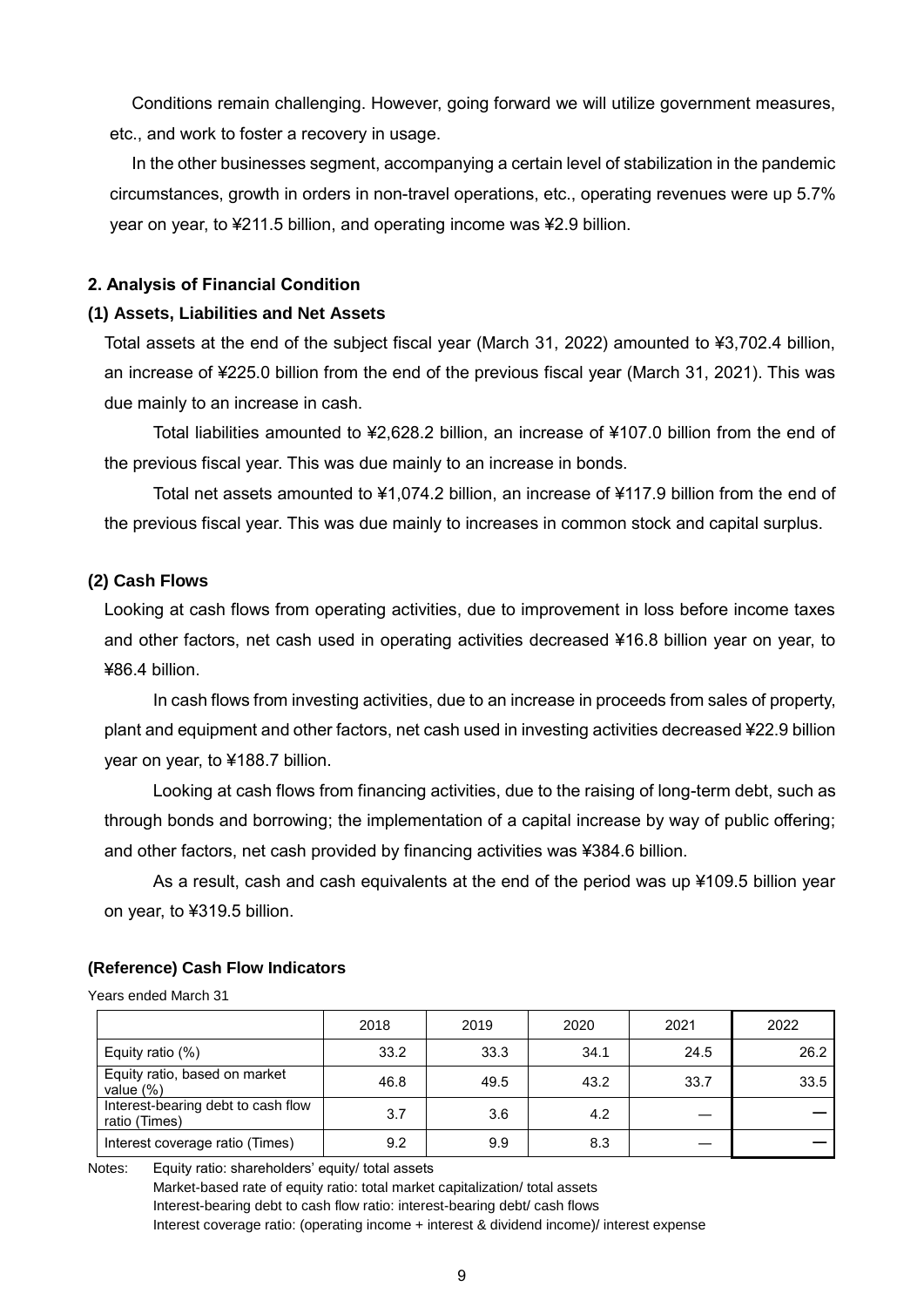- 1. All of the figures in the above table were calculated on a consolidated basis.
- 2. Total market capitalization was calculated by multiplying the closing stock price at the end of the term by the total amount of outstanding stock at the end of the term (excluding treasury stock).
- 3. Cash flow is defined as operating cash flow.
- 4. Interest-bearing debt is defined as interest-bearing debt of long-term debt and payables.
- 5. The interest-bearing debt to cash flow ratio and interest coverage ratio for FY2022.3 are not presented because operating cash flow was negative and an operating loss was recorded.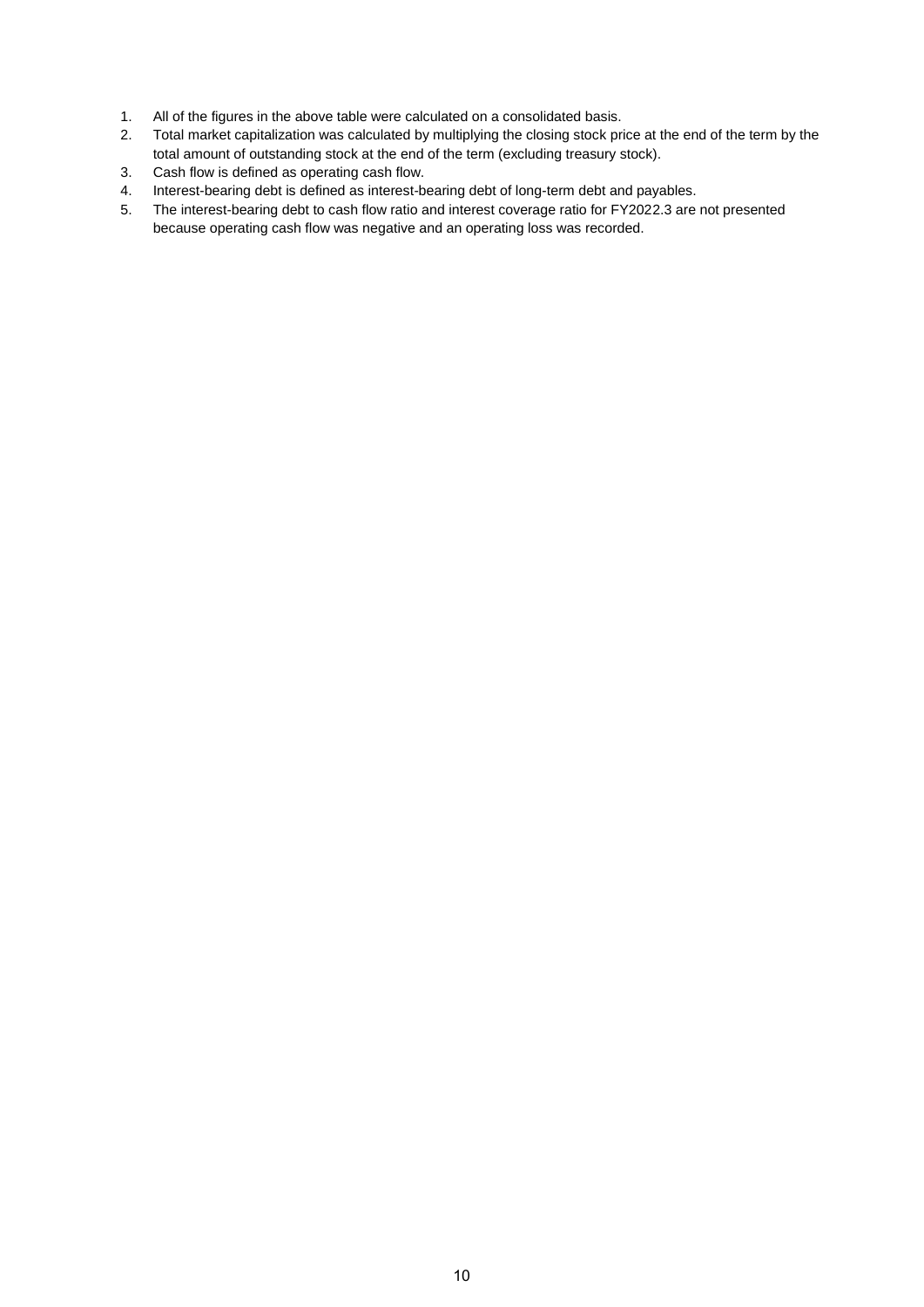## **2. FUTURE OUTLOOK**

#### **(1) Outlook for the Next Fiscal Year**

For FY2023.3, based on certain assumptions, revenues are expected to increase due to a reduction in the influence of the novel coronavirus pandemic. However, the timing of the end of the pandemic is uncertain, and prices are rising. Due to these and other factors, the management environment continues to be extremely challenging. With a focus on new changes in behavior following the resolution of the coronavirus situation, the Company will steadily advance initiatives in the reform/reconstruction period (Phase 1), as described in the "Revision of the JR-West Group Medium-Term Management Plan 2022," which was announced in October 2020. These initiatives include further enhancing safety, implementing organizational structure reforms to enhance our ability to address change, and thoroughly enhancing productivity.

With consideration for the above, at this point the results forecasts for FY2023.3 are as follows

| Operating revenues:                      | ¥1,309.0 billion (up 27.0% YoY) |
|------------------------------------------|---------------------------------|
| Operating income:                        | ¥30.0 billion (YoY $-$ )        |
| Recurring profit                         | ¥13.5 billion (YoY $-$ )        |
| Profit attributable to owners of parent: | ¥58.5billion (YoY $-$ )         |

Note: Forecasts are based on certain assumptions considered reasonable at the time of this announcement, and are subject to change.

# **(2) Basic Policy Regarding Distribution of Earnings, and Dividends for the Subject and Next Fiscal Years**

JR-West considers it important to provide stable shareholder returns over the long term.

Under the "Revision of the JR-West Group Medium-Term Management Plan 2022," which was announced in October 2020, the Company has a basic policy of stable dividends over the longterm, and will aim for a dividend payout ratio of approximately 35% in FY2023.3.

Based on this policy, for the fiscal year ended March 2022, the Company plans to pay a fullyear dividend of ¥100 per share. An interim dividend of ¥50 per share has already been paid, and accordingly the Company plans a year-end dividend of ¥50 per share.

In addition, in regard to the dividends for the next fiscal year, the Company plans to pay a fullyear dividend of ¥100 per share.

#### **(3) Basic Management Policies and Issues for the Company to Address**

#### **a. Business Environment for the JR-West Group**

The business environment for the JR-West Group is influenced by increasingly severe natural disasters as well as shrinking markets and diminished labor capacity due to population decline. In addition, accompanying the spread of the novel coronavirus infection, such factors as the extension of the state of emergency and the spread of a new variant are significantly influencing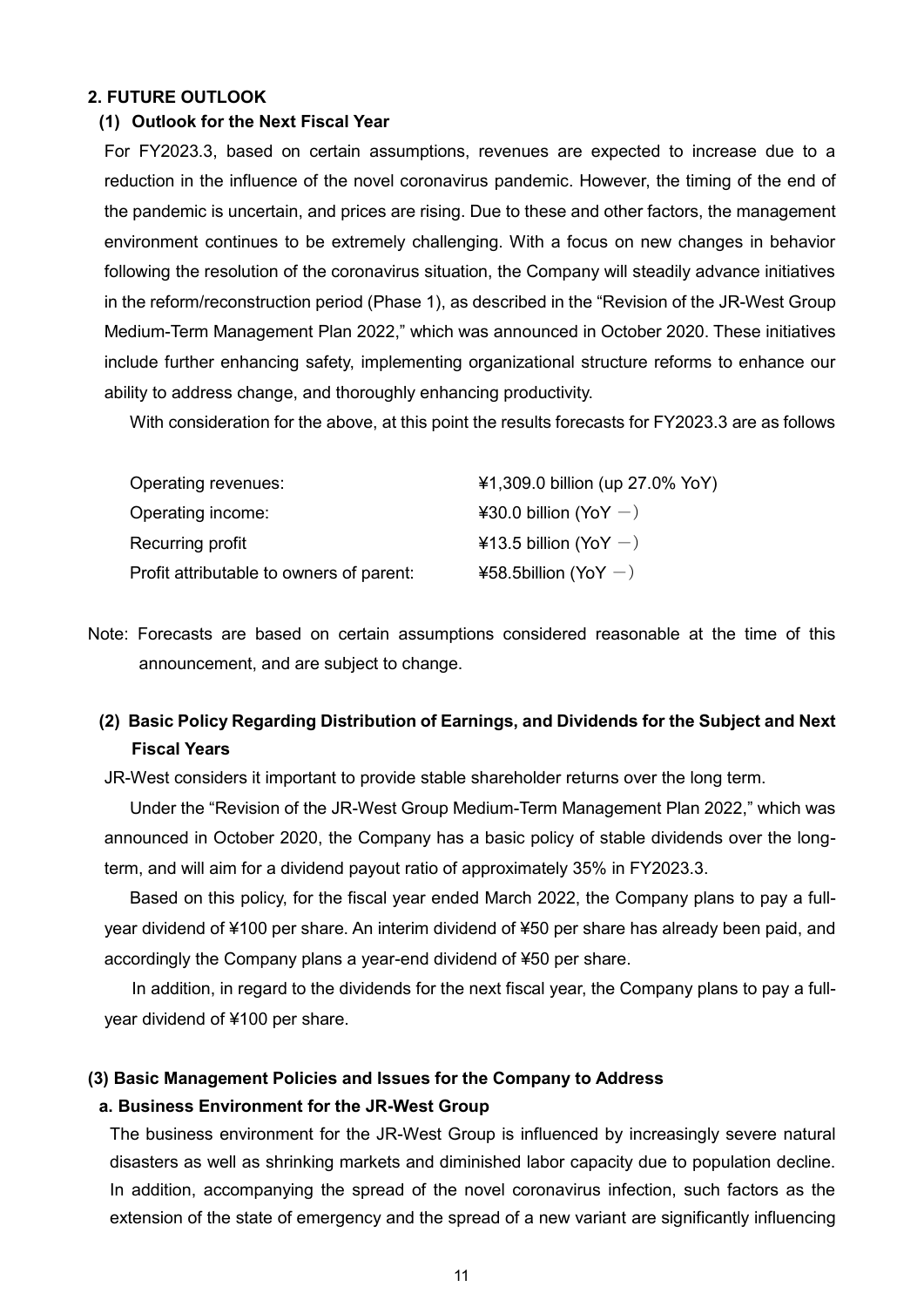overall social and economic trends. As a result, the Group faces a significant decline in usage, with a decline in tourism; a trend toward people refraining from going out, including constraints on business trips; and reduced consumption. Moreover, the forecast for recovery is unclear. In addition, instability in the international situation is increasing. The Group continues to face unprecedented challenging conditions.

In addition, the coronavirus situation has been accompanied by the acceleration of changes in customer needs, such as the expansion of digital space through the use of ICT tools; the diversification of lifestyles, including working styles; and changes in values. The future that had been expected has arrived all at once, and it is becoming difficult to anticipate future changes.

### **b. Basic Management Policies**

We have an unchanging determination to ensure that we will never again allow an accident such as that on the Fukuchiyama Line to occur. We have reflected deeply on the accident and its consequences and take the lessons learned from the accident extremely seriously. As such, we will continue to position our three pillars of management —sincere response to the victims of the train accident, measures to enhance safety, and furthering of reform — as top management priorities.

We are in a society in which it is difficult to predict change, and accordingly, as a corporate group that supports the daily lives of customers, we continue working together with local communities to realize Our Vision: "contributing to the creation of a safe, comfortable society filled with meetings among people and smiles."

- The railway business is our core business, and railway safety is the foundation of our management. We will steadfastly maintain the JR-West Group Railway Safety Think-and-Act Plan 2022 and work to establish "frameworks for securing safety on a Companywide basis" and a "corporate culture in which safety is the highest priority." In addition, we will advance safety measures through combinations of tangible and intangible elements. In these ways, we will work to further enhance safety.
- "Smiles" that arise from meetings and connections among people, and from connections among communities, have a value that does not change even if society changes. Innovation also results from meetings and connections. That is why the JR West Group will continue to grow as a railway company that coexists with local communities, connecting regions and supporting lifestyles. Accordingly, we will work to create new means of mobility and propose lifestyles, and to build communities that people want to visit and live in.
- On the other hand, considering disasters, which are occurring repeatedly, and the decline in usage due to changes in customer behavior patterns and in society, it will be necessary to reform the high-cost business structure of railway operations.
- In regional transportation, we cannot demonstrate the characteristics of railways from the perspective of large-scale transportation, and railways cannot always meet the needs of the people living in these communities. Accordingly, we will work together with local communities to identify new forms of transportation and transportation systems that are appropriate for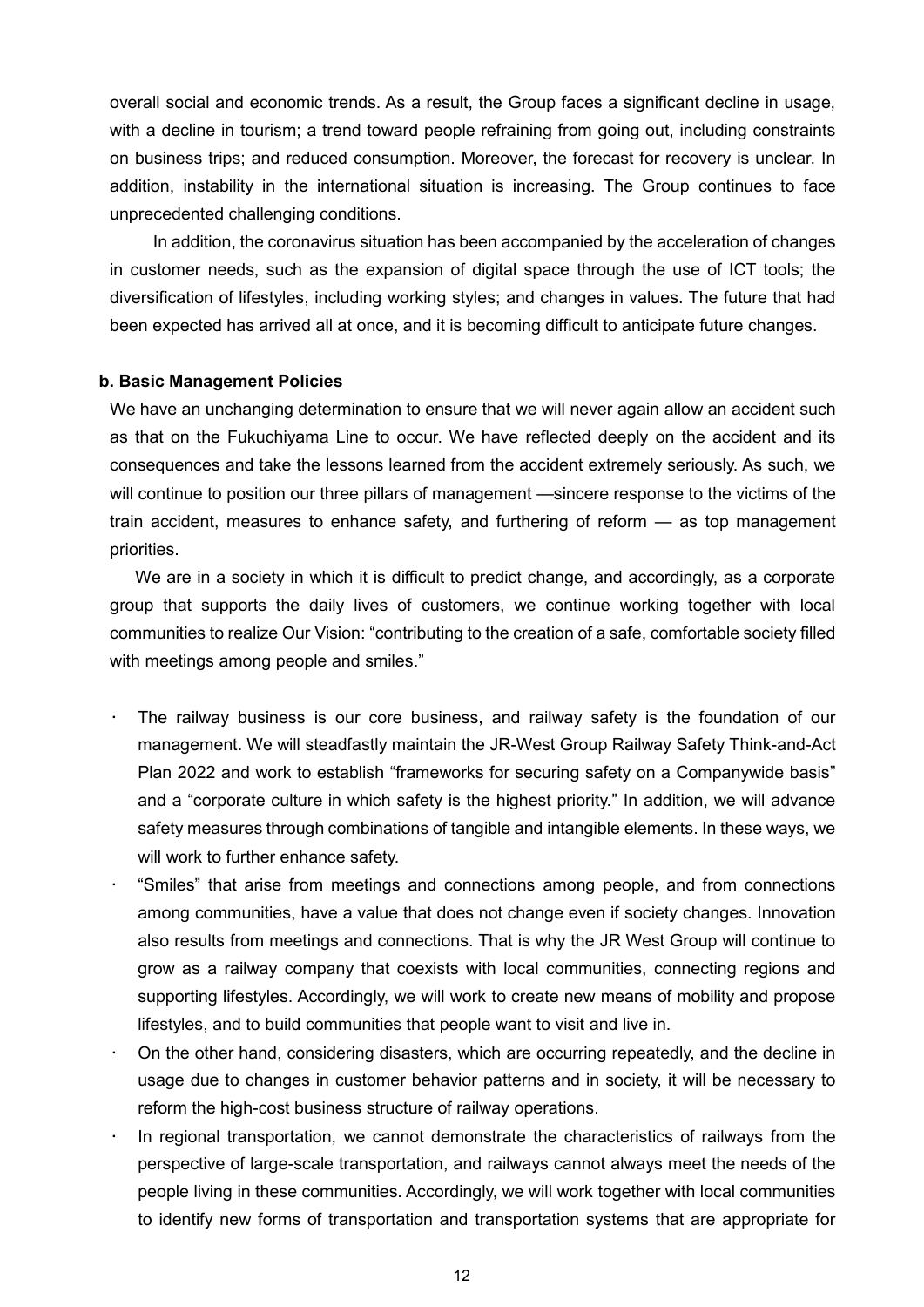various usage circumstances.

• In addition, to enhance our ability to address change, we will work to develop a culture that generates innovation, to diversify our human resources, to build systems and structures for the strengthening of governance, and to advance the Group digital strategy.

### **c. Medium to Long Term Management Strategies**

Based on the Medium-Term Management Plan 2022, members of the Group have worked toward the realization of "Our Vision-The Ideal Forms."

In October 2020, we formulated policies and revised management indices for the period up to FY2023.3. This was implemented with consideration for changes in the management environment, and reflected our forecasts up to FY2028.3, which is the period of the next mediumterm management plan. These steps were taken to indicate our course toward the restoration of our financial foundation, the implementation of reforms that address changes in society, and safety and growth.

Emerging from the novel coronavirus pandemic, we have split the process of management reconstruction and business structure reform into three phases. These are the reform/reconstruction period (Phase I) (-FY2023.3), the reform/reconstruction period (Phase 2) (FY2024.3 to FY2028.3), and the evolution/growth period (FY2029.3-). Priorities have been established for each phase. In all periods, we will work to enhance safety and coexist with local communities. In the reform/reconstruction period, we will strive to strengthen management by implementing structural reform and restoring our financial foundation. In particular, in the reform/reconstruction period (Phase I), to increase our ability to address change, we will focus on corporate reform and work to link those initiatives to subsequent development in the evolution/growth period.

The revised plan includes the direction of management throughout the entire reform/reconstruction period as well as related initiatives/management indexes in the reform/reconstruction period (phase 1). The detailed plan for the reform/reconstruction period (Phase 2) will reformulated for the next medium-term management plan, with consideration for future changes in society.

The medium to long term strategy, which will reflect the above, will be rebuilt along the following four axes in order to achieve the maximum results with limited resources.

- 1. Enhancing safety, with the Fukuchiyama Line accident as the starting point: All periods
- 2. Enhancing Coexistence with Local Communities and taking on the challenge of creating new value: All periods
- 3. Strengthening management: Reform/reconstruction period (Phase 1), reform/reconstruction period (Phase 2)
- 4. Reforming the Company to enhance our ability to address change: Reform/reconstruction period (Phase 1)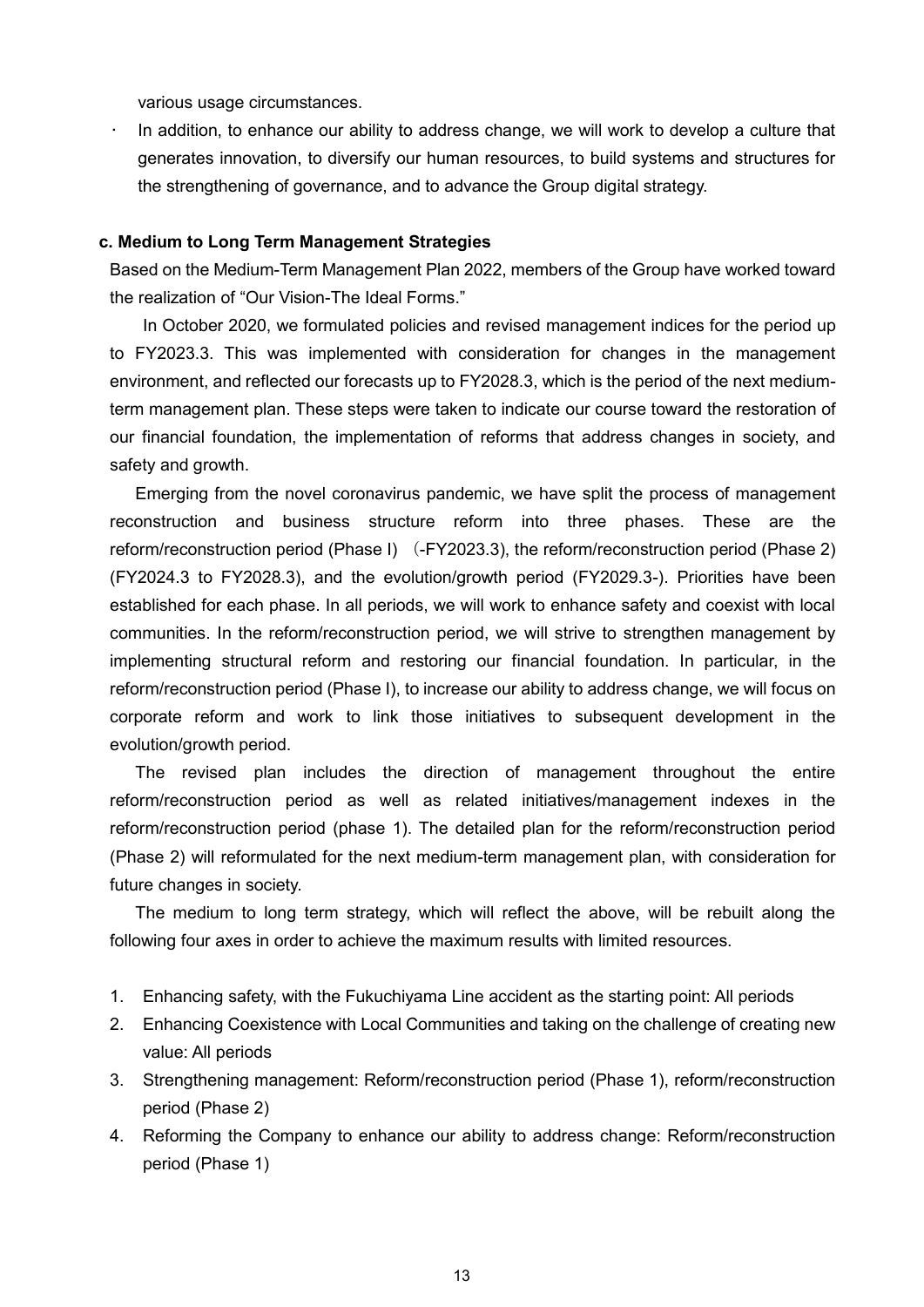- 1. Enhancing safety, with the Fukuchiyama Line accident as the starting point
- (1) Establishing "frameworks for securing safety on a Companywide basis" and "a corporate culture in which safety is the highest priority"
- Highlighting and reviewing the lessons learned from the safety initiatives implemented after the Fukuchiyama Line accident, continuing to teach those lessons within our organization, and advancing measures linked to the think-and-act initiatives of each individual
- Formulating rules and frameworks, and securing safety by following those rules and frameworks. Securing safety through a more-active approach to think-and-act initiatives by individuals and organizational units.
- (2) Enhancing safety measures for crossings and platforms
	- Further advancing safety measures for crossings and platforms, which are customer touchpoints
- (3) Railway labor accident countermeasures
	- To prevent labor accidents, implementing countermeasures that take into account past incidents, advancing the use of on-board inspections to reduce the implementation of work that leads to labor accidents
- (4) Natural disaster countermeasures (disaster prevention / damage reduction) , crime prevention measures
	- In preparation for the intensification of natural disasters, advancing countermeasures, etc., that take into account floods, etc., at important facilities
	- Enhancing crime deterrence capabilities on trains, improving response capabilities through efficient practice
- (5) Measures to prevent the spread of the novel coronavirus infection
	- To help prevent the spread of the infection among customers, disinfecting stations and train interiors and advancing anti-viral/anti-bacterial measures, etc.
	- Providing real-time, detailed information to contribute to the avoidance of congestion

2. Taking on the challenges of enhancing coexistence with local communities and creating new value

(1) Enhancing Coexistence with Local Communities

Through the enhancement of the railway networks in each area that the JR-West Group has built to date, centered on the Shinkansen, and the integration of those networks with lifestyle services that have close ties to local communities, we will further enhance business development in a favorable cycle linked to the building of communities that people want to visit and live in. We will link these initiatives to contributions to the development of regional core cities and to measures addressing decentralized society.

To that end, we will utilize digital technologies and strive to create and provide mobility/lifestyle services that are more convenient and appealing.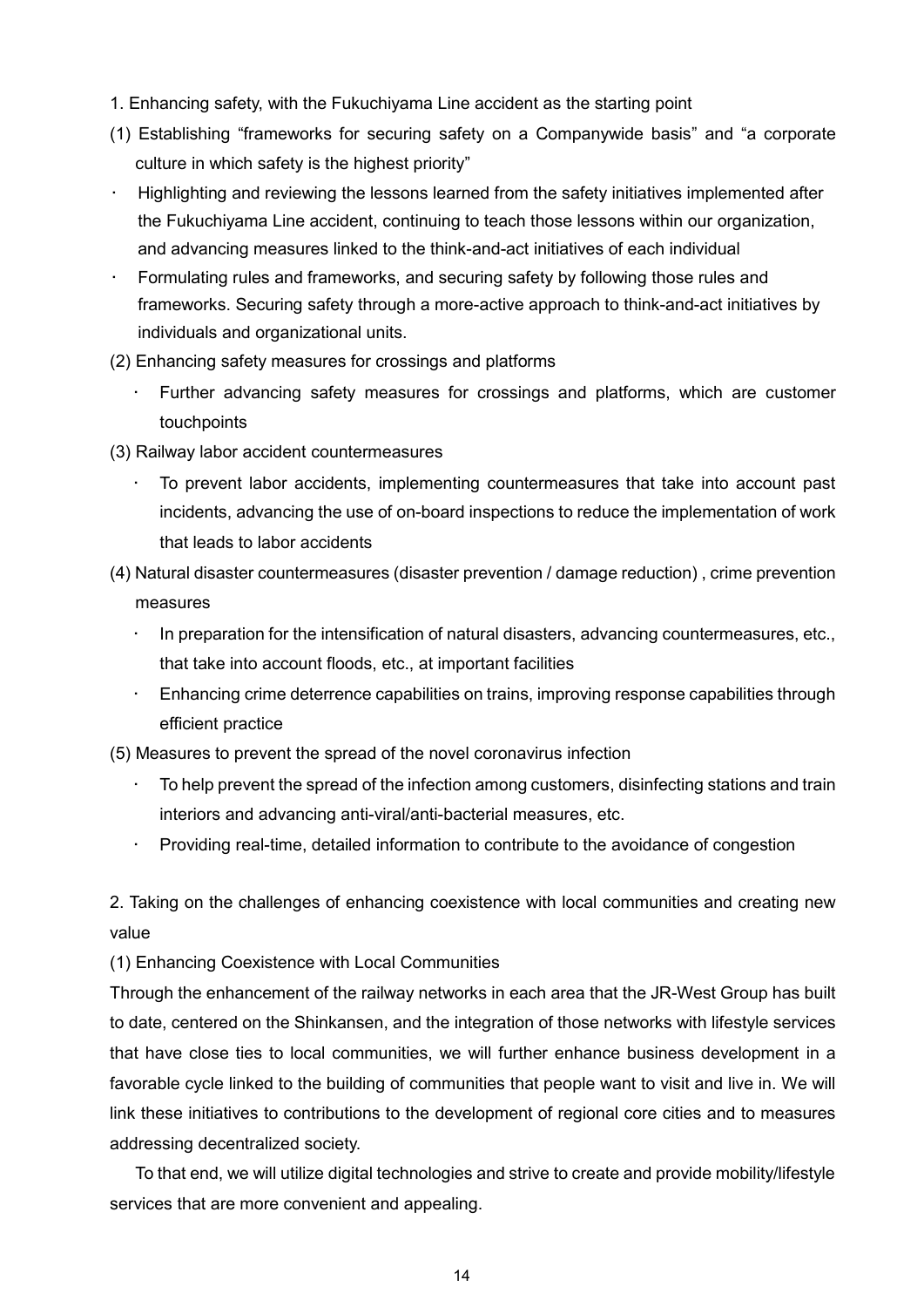- To enhance the wide-area railway network, increasing the convenience of the Sanyo Shinkansen and quickly implementing the full opening of the Hokuriku Shinkansen to Shin-Osaka.
- Leveraging the opportunities presented by the Osaka/Kansai Expo to establish the Kansai metropolitan area brand (enhancing the convenience of the railway network, advancing major station development for city development in key railway belts) , building foundations with a focus on future growth
- Enhancing the appeal of the other West Japan area by having the railway and non-railway businesses work together with local communities, such as with the Setouchi Palette Project
- Providing convenient, appealing mobility/lifestyle services that meet the needs of individual customers through seamless collaboration among ICOCA, MaaS, and Internet reservation services; membership/point standardization; and data utilization
- Implementing sustainable city-building initiatives by diversifying business schemes and participating in collaborative ventures and redevelopment projects, developing commercial facilities with close ties to lifestyles that help to create regional communities

(2) Identifying and achieving the optimal regional transportation system

In all railway belts, we will continue working to optimize train schedules in line with usage. In addition, in railway belts for which we believe that we cannot demonstrate the special characteristics of railways, we will work actively together with local communities to identify and rapidly realize new transportation systems that are sustainable and better meet community needs, while leveraging capabilities in innovation.

### (3) Taking on the challenge of new value creation

We will make full use of existing resources and provide new value that leads to the proposal of diverse lifestyles and working styles that address social changes.

- "Life Subscription" for people with multiple residences; opening up markets for teleworking/workation bases through services (shared offices, etc.) that flexibly utilize existing real estate/hotel facilities; creating services that address new mobility needs
- Taking on the challenge of business development initiatives utilizing external roll-outs of solution technologies acquired through data analysis and new uses for existing business assets

### 3. Strengthening management

(1) Securing financial soundness through rapid recovery of our financial foundation

We will work to continue to fulfill our mission as a corporate group that supports social infrastructure, even in the event of a disaster, such as a new infectious disease or a natural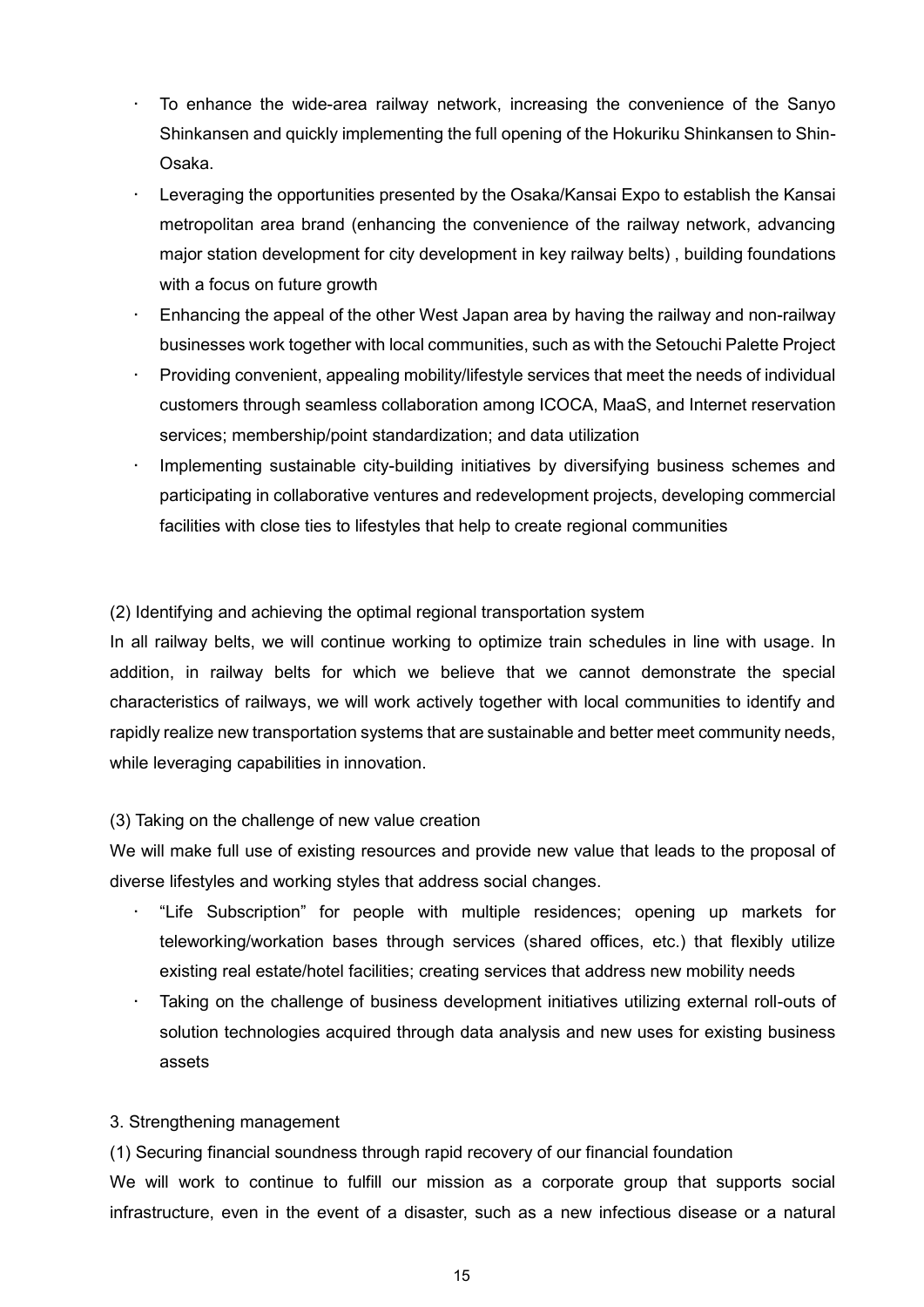disaster. We will also enhance our ability to respond to change and link that to further development. To those ends, we will strive to quickly restore our financial foundation.

Our priority ranking for the uses of cash is as follows: (1) safety capex, (2) debt reduction, growth investment, and shareholder return. With the highest priority on safety capex in the railway business, which is our core business, we will place importance on rapid debt reduction and implement more-effective growth investment and long-term, stable shareholder return.

(2) Structural reform

We will continue to provide value while addressing a future that is difficult to predict. In addition, we will advance reforms toward a business structure that can generate stable profits even if usage does not return to previous levels due to changes in behavior.

• Increasing productivity (maintenance system changes centered on the established of CBM\*, revising station sales systems, etc.)

\* Condition Based Maintenance: Preventive maintenance that achieves both quality and efficiency through continuous monitoring of the condition of facilities

- In railway transportation, optimizing train schedules in line with equalization of peak-usage time slots and periods
- In non-railway businesses, (1) flexibly addressing market changes by rapidly revising our business portfolio, (2) strengthening alliances, and (3) achieving high efficiency by revising operating processes.
- Revising head office/branch functions through organizational structural reform and working style reforms, enhancing productivity of administrative divisions

4. Implementing Corporate reforms to enhance our ability to address change

(1) Corporate culture reform, human resources, organization

To record continued growth in a society in which change is difficult to forecast, it is important to boldly take on challenges, meet with a variety of people and partners, go through a process of trial and error, and foster innovation. To that end, in existing businesses, we will take steps to improve operations and leverage strengths. In new business areas, we will secure new opportunities/develop business fields in ways that address changes in the environment. This will be achieved by our human resources. We will focus on establishing environments that fully draw out the potential of people and facilitate their growth. We will work to build a foundation on which organizations and people can both respond to change and achieve growth.

- Reforming to a corporate culture that encourages people to take on the challenges of things that are uncertain
- Supporting the establishment and further growth of an organizational culture that actively utilizes diverse human resources, fosters mutual acceptance, and enhances capabilities
- Building organizations and frameworks that have both execution capabilities and the ability to address change, which will facilitate the strengthening of Group management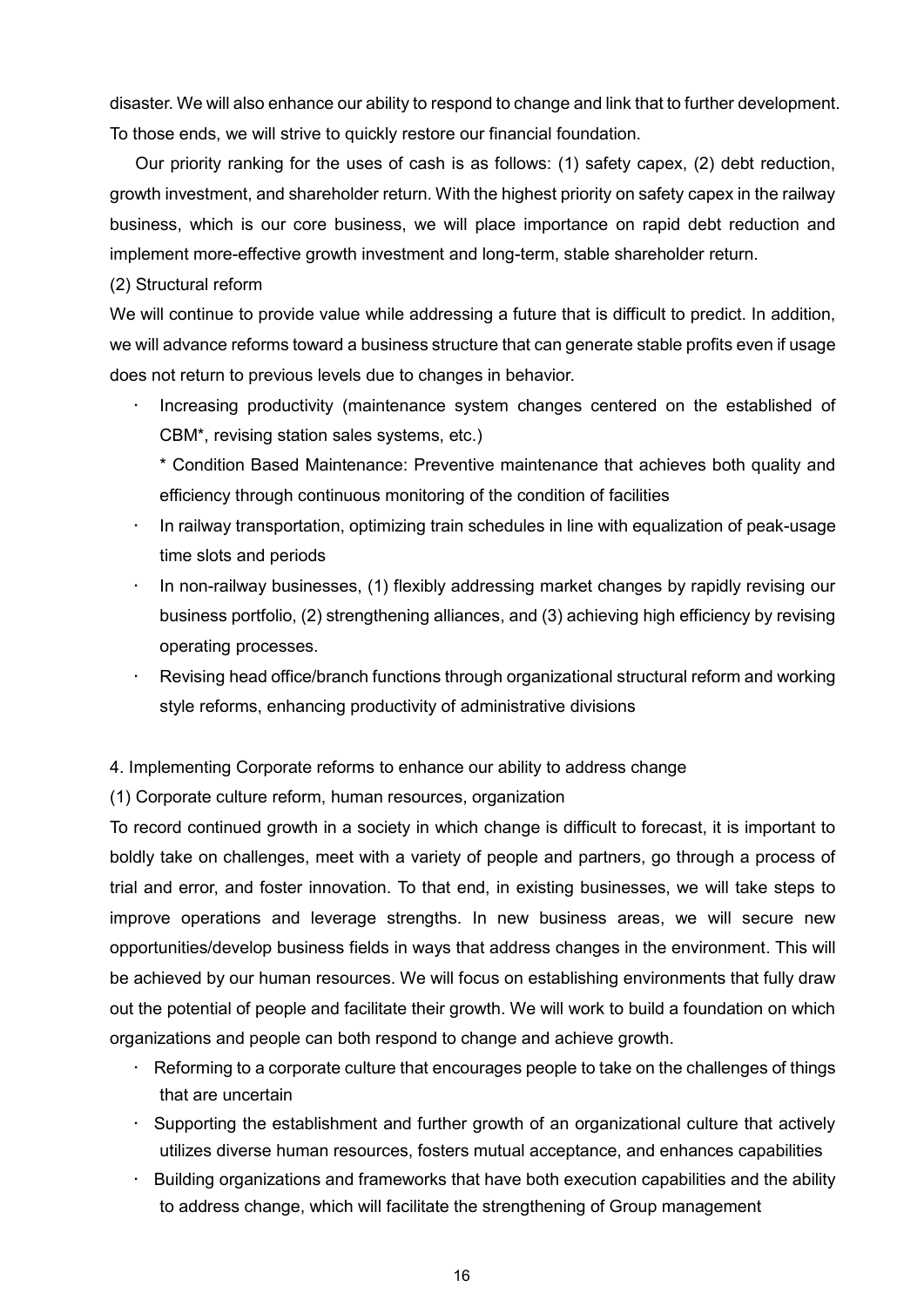#### (2) Advancing the JR-West Group's digital strategy

We will advance the use of the abundant, wide-ranging data held by the JR-West Group through digital technologies, and we will link this to real experiences in stations, stores, and communities. In this way, we will continue to create and provide new value, contribute to the activation of the West Japan area, and thereby advance corporate reform.

【Digital strategy pillars: 3 things to be rebuilt】

- (1) Rebuilding the customer experience (focusing on how services meet customer needs)
- (2) Rebuilding railway systems (realizing the Technology Vision)
- (3) Rebuilding the employee experience (working style reforms)

### **d. Issues to be addressed**

In revising the Medium-Term Management Plan 2022, we needed to address changes in market structure resulting from changes in customer behavior. To that end, important management issues include reforming the high-cost business structure of railways, creating new value, and increasing the entire Group's ability to address change for a future that is difficult to predict.

A recovery in usage continues to remain unlikely. In addition, we believe that, even after the end of the coronavirus crisis, customer preferences, commuting usage, business travel usage, etc., will not return to previous conditions, either qualitatively or quantitatively. Nonetheless, we regard the changes taking place in society as an opportunity to implement reforms, reconfirm the meaning of the JR West Group's existence and unchanging values, and continue to enhance safety. We will leverage the opportunities presented by the upcoming Osaka/Kansai EXPO, continue to grow hand in hand with local communities, and contribute to building a sustainable society.

Accordingly, in regard to the natural environment, which is one of the Group's sustainability focus fields, we will target the realization of a decarbonized society. As highlighted in "JR West Group Zero Carbon 2050," a long-term environmental goal, we will aim for "net zero"  $CO<sub>2</sub>$ emissions on a Groupwide basis by 2050, and to that end we will strive to reduce  $CO<sub>2</sub>$  emissions by 46% in FY2031.3 (vs. FY2014.3). In addition, we have declared our support for the recommendations of the Task Force on Climate-Related Financial Disclosures (TCFD), and we will implement information disclosure based on those recommendations.

In addition, Umekita (Osaka) Station has been positioned as a station for taking on the challenge of giving shape to the JR-West Technology Vision, and on that basis the Company has implemented a variety of verification testing initiatives. The station has been positioned as the center of the JR WEST LABO innovation testing venue, and going forward the Company will accelerate open innovation. Through co-creation with a variety of partners at JR WEST LABO, the Company will advance new value creation and continue to provide society with advanced technologies that resolve management issues and social issues.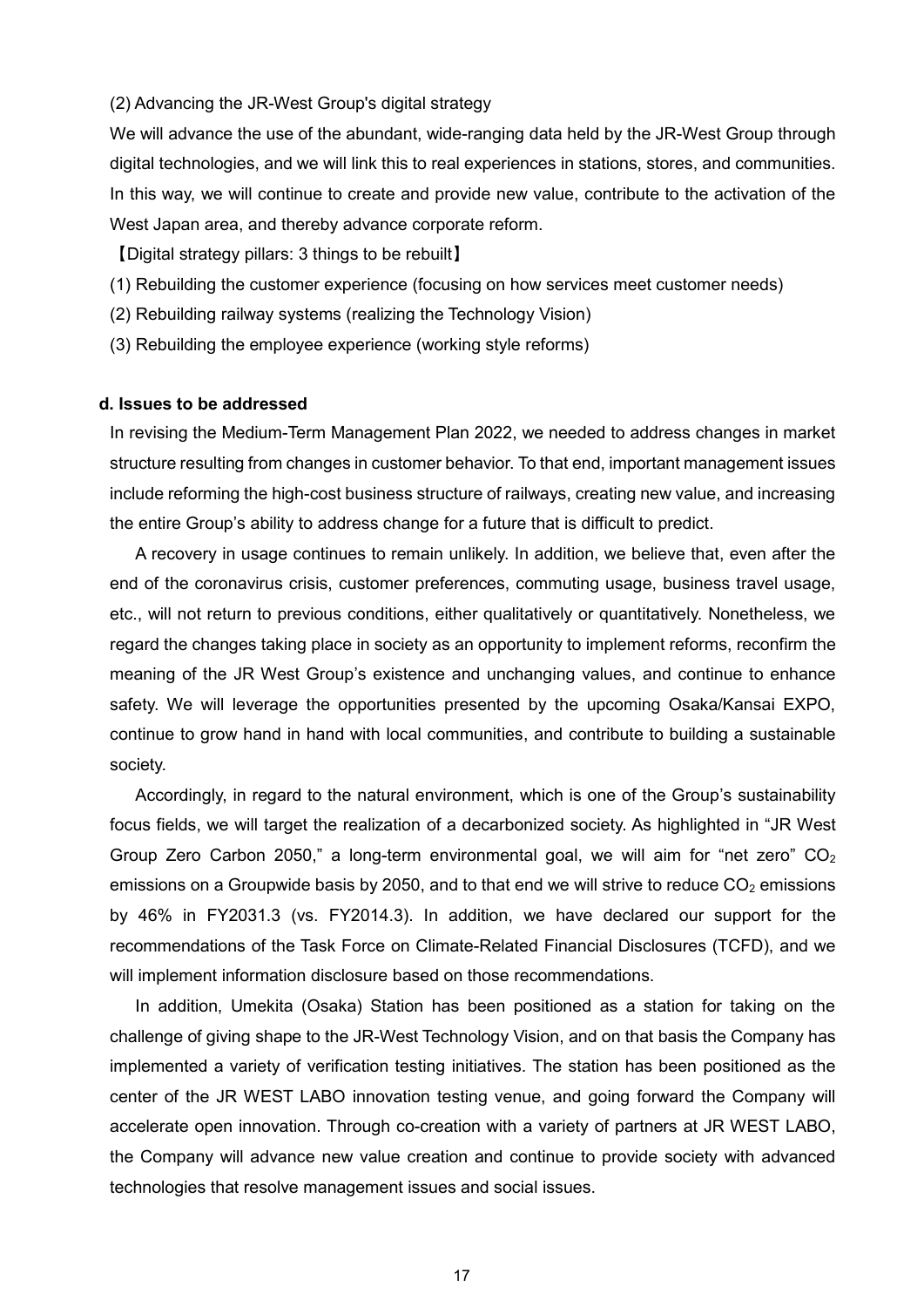Note: For details on the Medium-Term Management Plan 2022, see the "Investor Relations" page on the company website (https://www.westjr.co.jp/global/en/ir/medium-term/)

# **3. BASIC PERSPECTIVE ON THE CHOICE OF ACCOUNTING STANDARDS**

The JR-West Group employs Japanese accounting standards and has no plans to adopt IFRS for the foreseeable future. However, we will consider this adoption, taking into consideration such factors as future trends in Japanese accounting standards.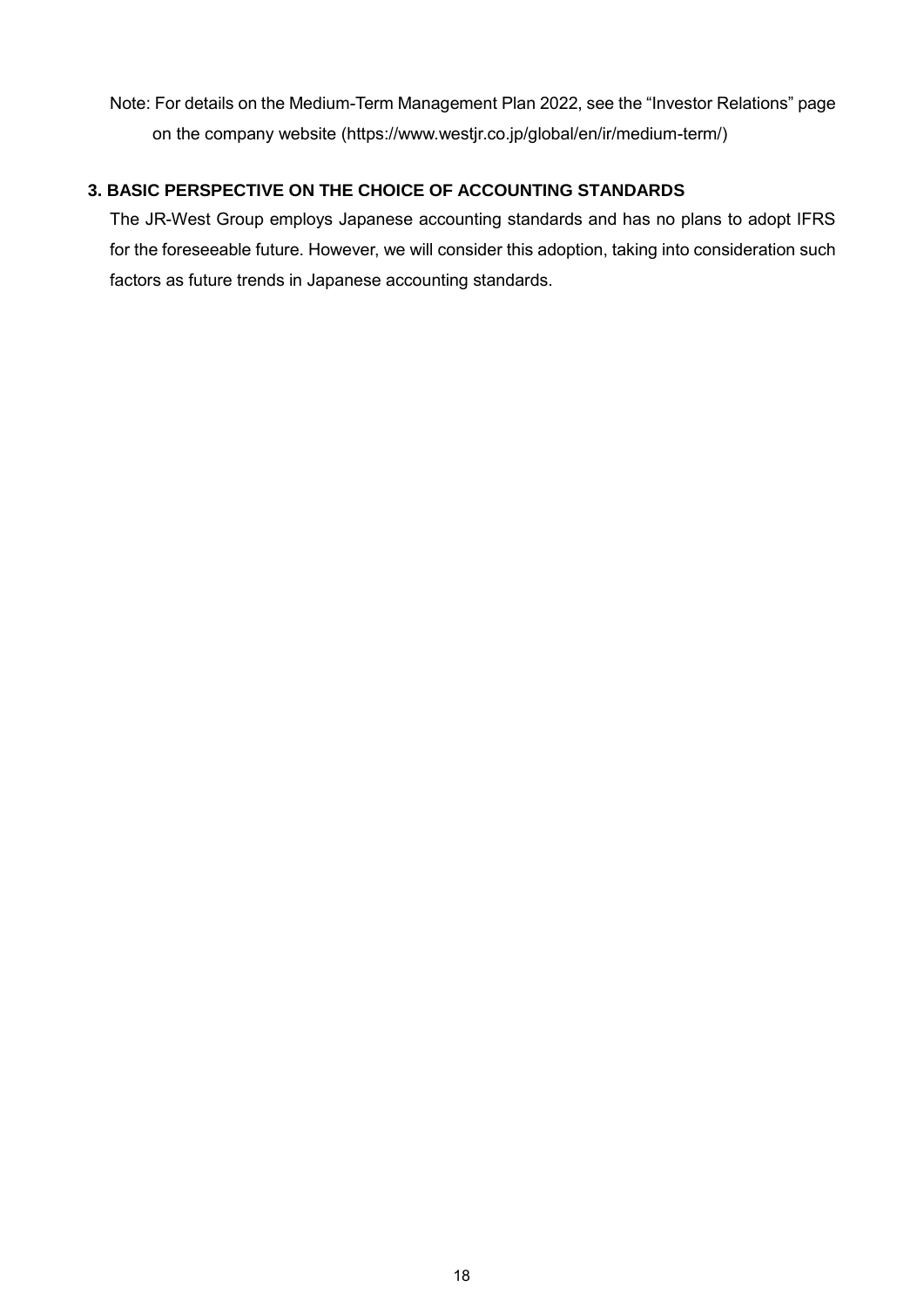# **4. CONSOLIDATED FINANCIAL STATEMENTS**

# **(1) Consolidated Balance Sheets**

|                                      | Millions of yen |               |  |
|--------------------------------------|-----------------|---------------|--|
|                                      | March 31, 2021  | March31, 2022 |  |
| <b>ASSETS</b>                        |                 |               |  |
| <b>Current assets:</b>               |                 |               |  |
| Cash                                 | 210,291         | 319,843       |  |
| Notes and accounts receivable-trade  | 37,347          | 42,579        |  |
| Railway fares receivable             | 25,107          | 30,906        |  |
| Accounts receivable                  | 61,177          | 90,441        |  |
| <b>Securities</b>                    | 24              | 79            |  |
| Inventories                          | 118,899         | 145,884       |  |
| Other current assets                 | 79,400          | 88,902        |  |
| Less allowance for doubtful accounts | (638)           | (588)         |  |
| Total current assets                 | 531,609         | 718,048       |  |
| <b>Non-current assets:</b>           |                 |               |  |
| Property, plant and equipment:       |                 |               |  |
| Buildings and structures             | 1,219,124       | 1,234,911     |  |
| Machinery and transport equipment    | 384,067         | 385,046       |  |
| Land                                 | 783,246         | 782,009       |  |
| Construction in progress             | 118,904         | 150,783       |  |
| Other property, plant and equipment  | 62,713          | 57,029        |  |
| Total property, plant and equipment  | 2,568,055       | 2,609,781     |  |
| Intangible assets                    | 34,054          | 31,268        |  |
| Investments and other assets:        |                 |               |  |
| Investments in securities            | 103,105         | 97,520        |  |
| Net defined benefit asset            | 2,595           | 3,134         |  |
| Deferred tax assets                  | 190,769         | 197,964       |  |
| Other investments and assets         | 51,192          | 48,499        |  |
| Less allowance for doubtful accounts | (5,000)         | (4,936)       |  |
| Total investments and other assets   | 343,662         | 342,181       |  |
| Total non-current assets             | 2,945,773       | 2,983,232     |  |
| Deferred assets :                    |                 |               |  |
| Share issuance cost                  |                 | 1,140         |  |
| <b>Total deferred assets</b>         |                 | 1,140         |  |
| <b>Total assets</b>                  | 3,477,382       | 3,702,421     |  |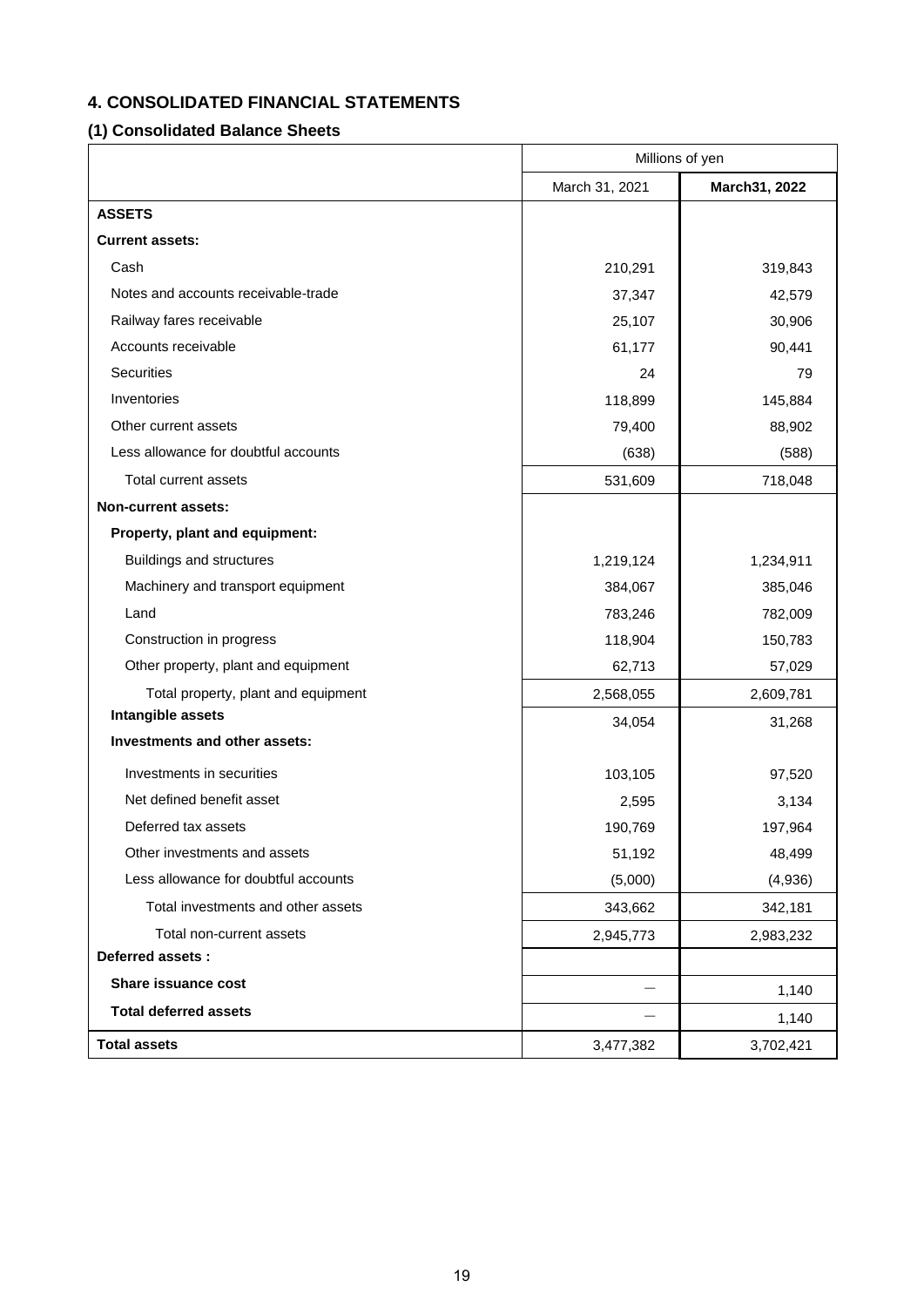|                                                                                | Millions of yen |                |  |
|--------------------------------------------------------------------------------|-----------------|----------------|--|
|                                                                                | March 31, 2021  | March 31, 2022 |  |
| <b>LIABILITIES AND SHAREHOLDERS' EQUITY</b>                                    |                 |                |  |
| <b>Current liabilities:</b>                                                    |                 |                |  |
| Notes and accounts payable-trade                                               | 60,255          | 57,134         |  |
| Short-term loans payable                                                       | 19,474          | 14,229         |  |
| Current portion of bonds                                                       | 25,000          | 25,000         |  |
| Current portion of long-term debt                                              | 36,952          | 71,572         |  |
| Current portion of long-term payables for acquisition of<br>railway properties | 1,309           | 1,167          |  |
| Accounts payable                                                               | 149,889         | 105,944        |  |
| Accrued consumption tax                                                        | 6,225           | 8,371          |  |
| Accrued income tax                                                             | 18,142          | 9,535          |  |
| Inter-line fares received                                                      | 6,388           | 3,588          |  |
| Deposits received                                                              | 121,055         | 122,083        |  |
| Prepaid railway fares received                                                 | 30,202          | 30,404         |  |
| Advances received                                                              | 53,624          | 62,336         |  |
| Allowance for bonuses                                                          | 23,473          | 23,480         |  |
| Allowance for loss on disaster                                                 | 2,230           | 1,205          |  |
| Allowance for point program                                                    | 714             | 654            |  |
| Other current liabilities                                                      | 36,176          | 39,188         |  |
| <b>Total current liabilities</b>                                               | 591,116         | 575,898        |  |
| <b>Non-current liabilities:</b>                                                |                 |                |  |
| <b>Bonds</b>                                                                   | 814,988         | 949,990        |  |
| Long-term debt                                                                 | 581,408         | 578,435        |  |
| Long-term payables for acquisition of railway properties                       | 99,848          | 98,681         |  |
| Deferred tax liabilities                                                       | 1,846           | 1,145          |  |
| Allowance for large scale renovation of Shinkansen<br>infrastructure           | 20,833          | 25,000         |  |
| Allowance for environmental safety measures                                    | 6,898           | 5,880          |  |
| Allowance for loss on liquidation of railway belts                             | 8,809           | 16,627         |  |
| Net defined benefit liability                                                  | 254,830         | 238,077        |  |
| Other long-term liabilities                                                    | 140,544         | 138,471        |  |
| Total non-current liabilities                                                  | 1,930,009       | 2,052,311      |  |
| <b>Total liabilities</b>                                                       | 2,521,125       | 2,628,209      |  |

*(continued on page 21)*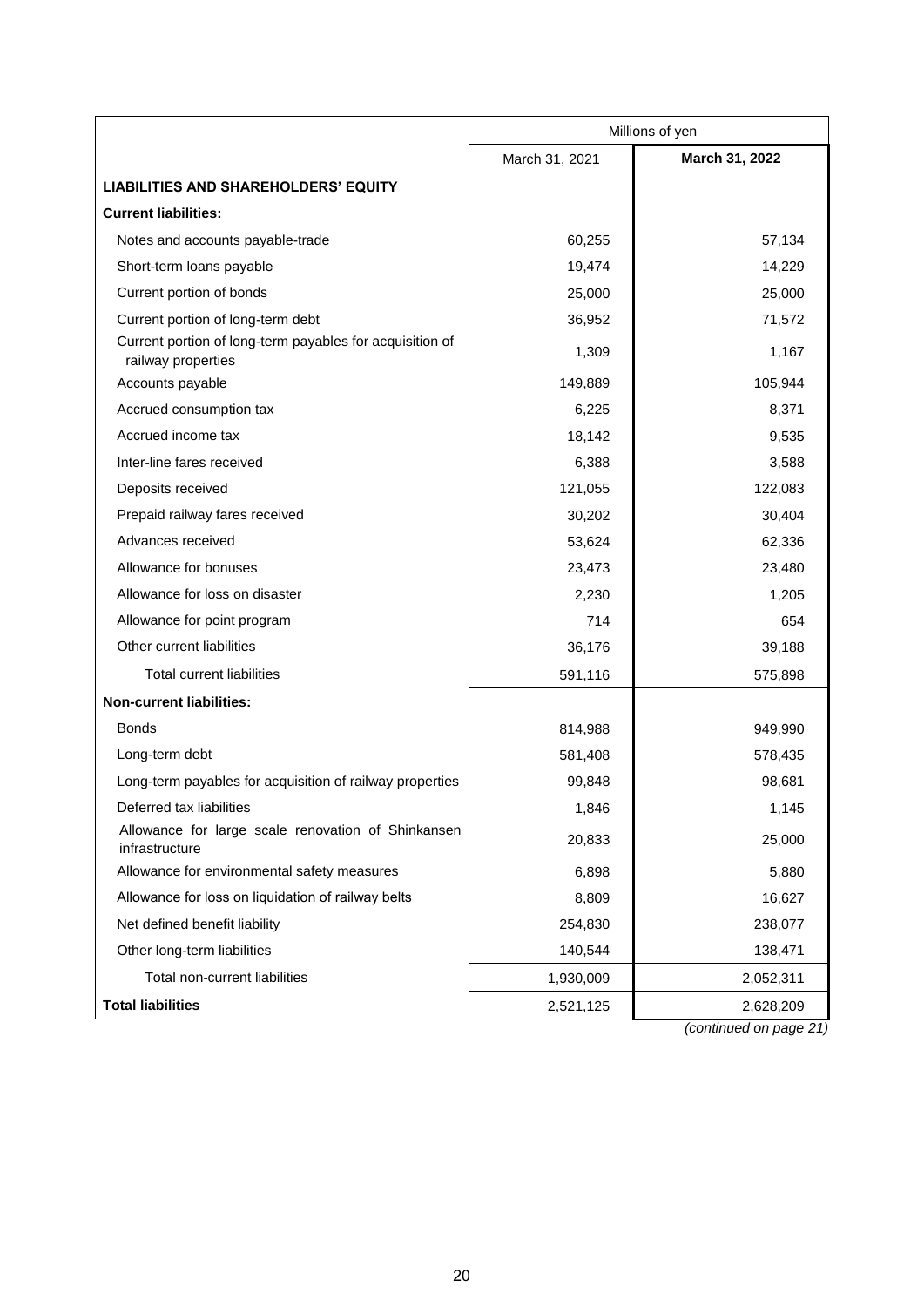|                                             | Millions of yen |                |  |
|---------------------------------------------|-----------------|----------------|--|
|                                             | March 31, 2021  | March 31, 2022 |  |
| <b>NET ASSETS</b>                           |                 |                |  |
| Total shareholders' equity:                 |                 |                |  |
| Common stock                                | 100,000         | 226,136        |  |
| Capital surplus                             | 57,454          | 183,812        |  |
| Retained earnings                           | 696,843         | 561,874        |  |
| Treasury stock, at cost                     | (482)           | (482)          |  |
| Total shareholders' equity                  | 853,815         | 971,341        |  |
| Valuation and translation adjustments:      |                 |                |  |
| Net unrealized holding gain on securities   | (780)           | (1,270)        |  |
| Deferred gains or losses on hedges          | 0               |                |  |
| Remeasurements of defined benefit plans     | 17              | (1, 131)       |  |
| Total Valuation and translation adjustments | (762)           | (2,402)        |  |
| <b>Non-controlling interests</b>            | 103,203         | 105,272        |  |
| <b>Total net assets</b>                     | 956,256         | 1,074,211      |  |
| <b>Total liabilities and net assets</b>     | 3,477,382       | 3,702,421      |  |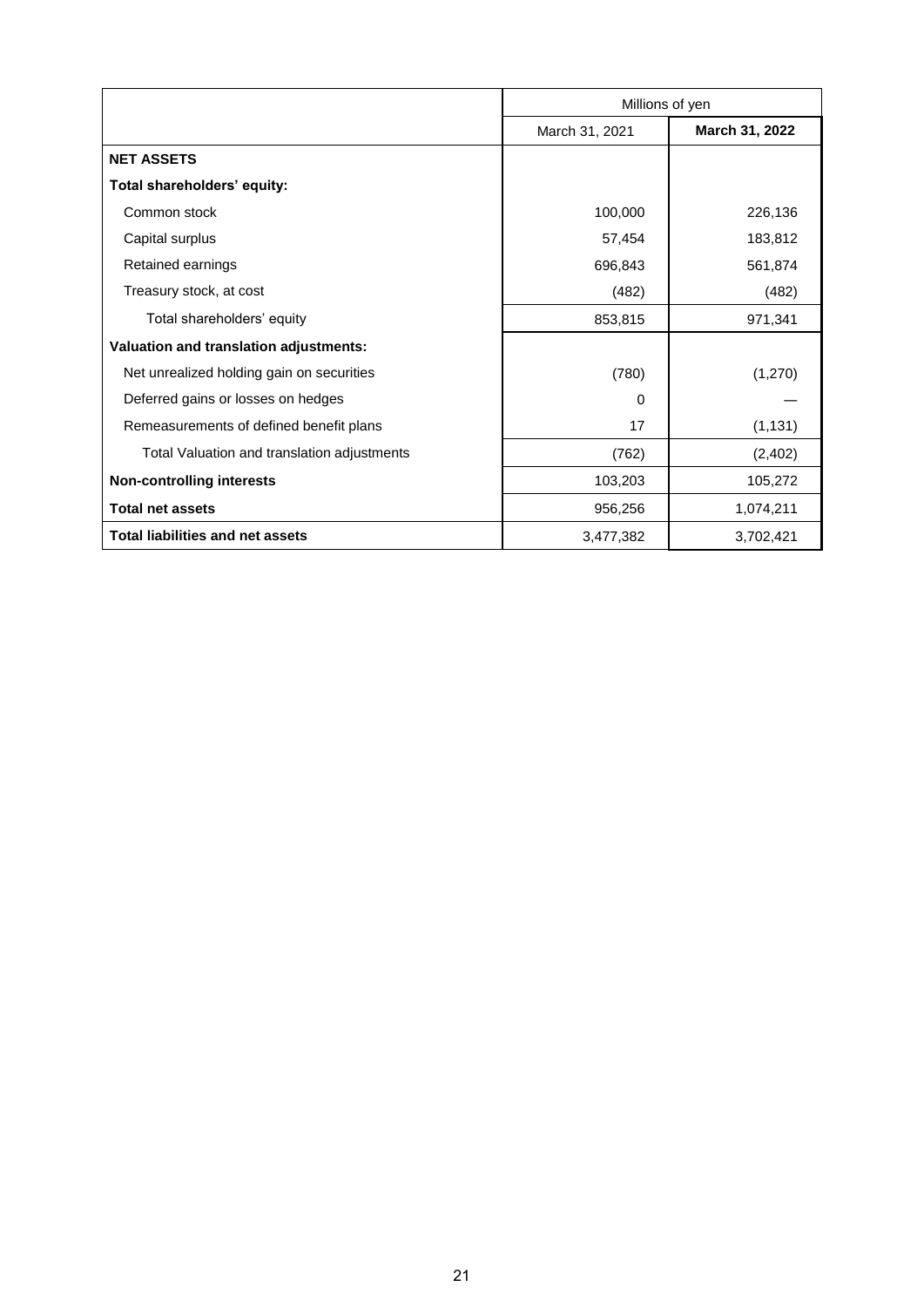# **(2) Consolidated Statements of Income and Consolidated Statements of Comprehensive Income**

# **Consolidated Statements of Income**

Years ended March 31

|                                                                                                                         | Millions of yen |            |  |
|-------------------------------------------------------------------------------------------------------------------------|-----------------|------------|--|
|                                                                                                                         | 2021            | 2022       |  |
| <b>Operating revenues</b>                                                                                               | 920,046         | 1,031,103  |  |
| <b>Operating expenses:</b>                                                                                              |                 |            |  |
| Transportation, other services and cost of sales                                                                        | 998,025         | 987,857    |  |
| Selling, general and administrative expenses                                                                            | 167,528         | 162,338    |  |
| Total operating expenses                                                                                                | 1,165,554       | 1,150,195  |  |
| <b>Operating loss</b>                                                                                                   | (245, 507)      | (119,091)  |  |
| Non-operating revenues:                                                                                                 |                 |            |  |
| Interest income                                                                                                         | 27              | 101        |  |
| Dividend income                                                                                                         | 908             | 3,153      |  |
| Dividends income of insurance                                                                                           | 1,593           | 1,443      |  |
| Transfer from administrative fee of contracted construction                                                             | 1,710           | 1,762      |  |
| Equity in earnings of affiliates                                                                                        | 1,909           | 1,022      |  |
| Subsidies for employment adjustment                                                                                     | 3,316           | 10,371     |  |
| Other                                                                                                                   | 3,595           | 5,765      |  |
| Total non-operating revenues                                                                                            | 13,062          | 23,620     |  |
| <b>Non-operating expenses:</b>                                                                                          |                 |            |  |
| Interest expense                                                                                                        | 20,455          | 21,450     |  |
| Other                                                                                                                   | 4,430           | 4,126      |  |
| Total non-operating expenses                                                                                            | 24,885          | 25,576     |  |
| <b>Recurring loss</b>                                                                                                   | (257, 330)      | (121, 047) |  |
| <b>Extraordinary profits:</b>                                                                                           |                 |            |  |
| Gain on sales of noncurrent assets                                                                                      | 10,407          | 33,674     |  |
| Gain on contribution for construction                                                                                   | 11,841          | 19,678     |  |
| Compensation income for expropriation                                                                                   | 1,586           | 1,208      |  |
| Subsidies for employment adjustment                                                                                     | 4,991           | 135        |  |
| Other                                                                                                                   | 3,109           | 4,120      |  |
| Total extraordinary profits                                                                                             | 31,936          | 58,818     |  |
| <b>Extraordinary losses:</b>                                                                                            |                 |            |  |
| Loss on deduction of contributions received for construction<br>from acquisition costs of property, plant and equipment | 10,666          | 18,375     |  |
| Loss on reduction for expropriation                                                                                     | 398             | 1,208      |  |
| Loss related to novel coronavirus                                                                                       | 11,879          | 1,804      |  |
| Loss on valuation of investment securities                                                                              | 15,721          | 4,293      |  |
| Provision for loss on liquidation of railway belts                                                                      |                 | 8,638      |  |
| Other                                                                                                                   | 10,642          | 9,023      |  |
| Total extraordinary losses                                                                                              | 49,309          | 43,343     |  |
| Loss before income taxes                                                                                                | (274, 702)      | (105, 573) |  |
| <b>Income taxes- Current</b>                                                                                            | 9,990           | 11,378     |  |
| Income taxes-Deferred                                                                                                   | (50, 812)       | (6, 186)   |  |
| <b>Total income taxes</b>                                                                                               | (40, 822)       | 5,191      |  |
| Loss                                                                                                                    | (233, 880)      | (110, 764) |  |
| Loss attributable to non-controlling interests                                                                          | (714)           | 2,433      |  |
| Loss attributable to owners of parent                                                                                   | (233, 166)      | (113, 198) |  |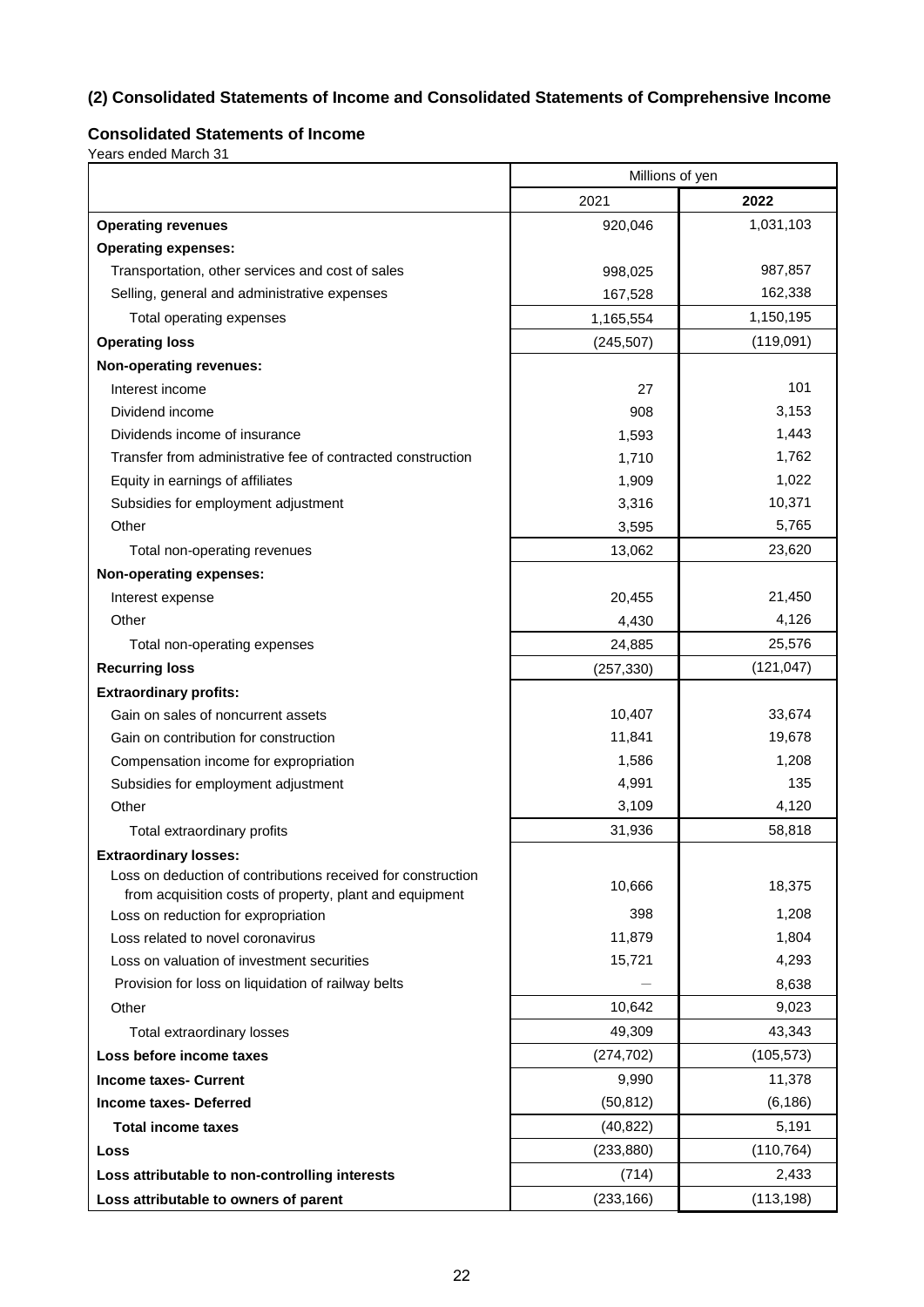### **Consolidated Statements of Comprehensive Income**

Years ended March 31

|                                                                 | Millions of yen |            |  |
|-----------------------------------------------------------------|-----------------|------------|--|
|                                                                 | 2021            | 2022       |  |
| Loss                                                            | (233, 880)      | (110, 764) |  |
| Other comprehensive income                                      |                 |            |  |
| Valuation difference on available-for-sale securities           | (362)           | (484)      |  |
| Deferred gains or losses on hedges                              | (37)            |            |  |
| Remeasurements of defined benefit plans, net of tax             | (6, 174)        | (975)      |  |
| Share of other comprehensive income of associates accounted for | 38              |            |  |
| using equity method                                             |                 | (1)        |  |
| Total of other comprehensive income                             | (6, 535)        | (1,462)    |  |
| Comprehensive income                                            | (240, 416)      | (112, 226) |  |
| Comprehensive income attributable to:                           |                 |            |  |
| Comprehensive income attributable to owners of the parent       | (239, 642)      | (114,838)  |  |
| Comprehensive income attributable to non-controlling interests  | (773)           | 2,611      |  |

# **Business Segment Information**

Years ended March 31

|                         |                            | Billions of yen |         |                                                             |  |  |
|-------------------------|----------------------------|-----------------|---------|-------------------------------------------------------------|--|--|
|                         |                            | 2021            | 2022    | Change from the<br>same period of<br>the previous<br>period |  |  |
| Transportation          | Operating<br>revenues      | 469.7           | 544.1   | 74.3                                                        |  |  |
|                         | Operating<br>income (loss) | (251.5)         | (144.3) | 107.2                                                       |  |  |
| Retail                  | Operating<br>revenues      | 108.7           | 124.2   | 15.5                                                        |  |  |
|                         | Operating<br>income (loss) | (15.0)          | (8.6)   | 6.4                                                         |  |  |
| <b>Real Estate</b>      | Operating<br>revenues      | 141.3           | 151.1   | 9.8                                                         |  |  |
|                         | Operating<br>income (loss) | 29.2            | 30.0    | 0.7                                                         |  |  |
| <b>Other Businesses</b> | Operating<br>revenues      | 200.2           | 211.5   | 11.3                                                        |  |  |
|                         | Operating<br>income (loss) | (5.7)           | 2.9     | 8.7                                                         |  |  |

Notes: 1. Revenues by each segment are from third parties.

2. The revenue recognition standard has been retroactively applied to the results for FY2021.3.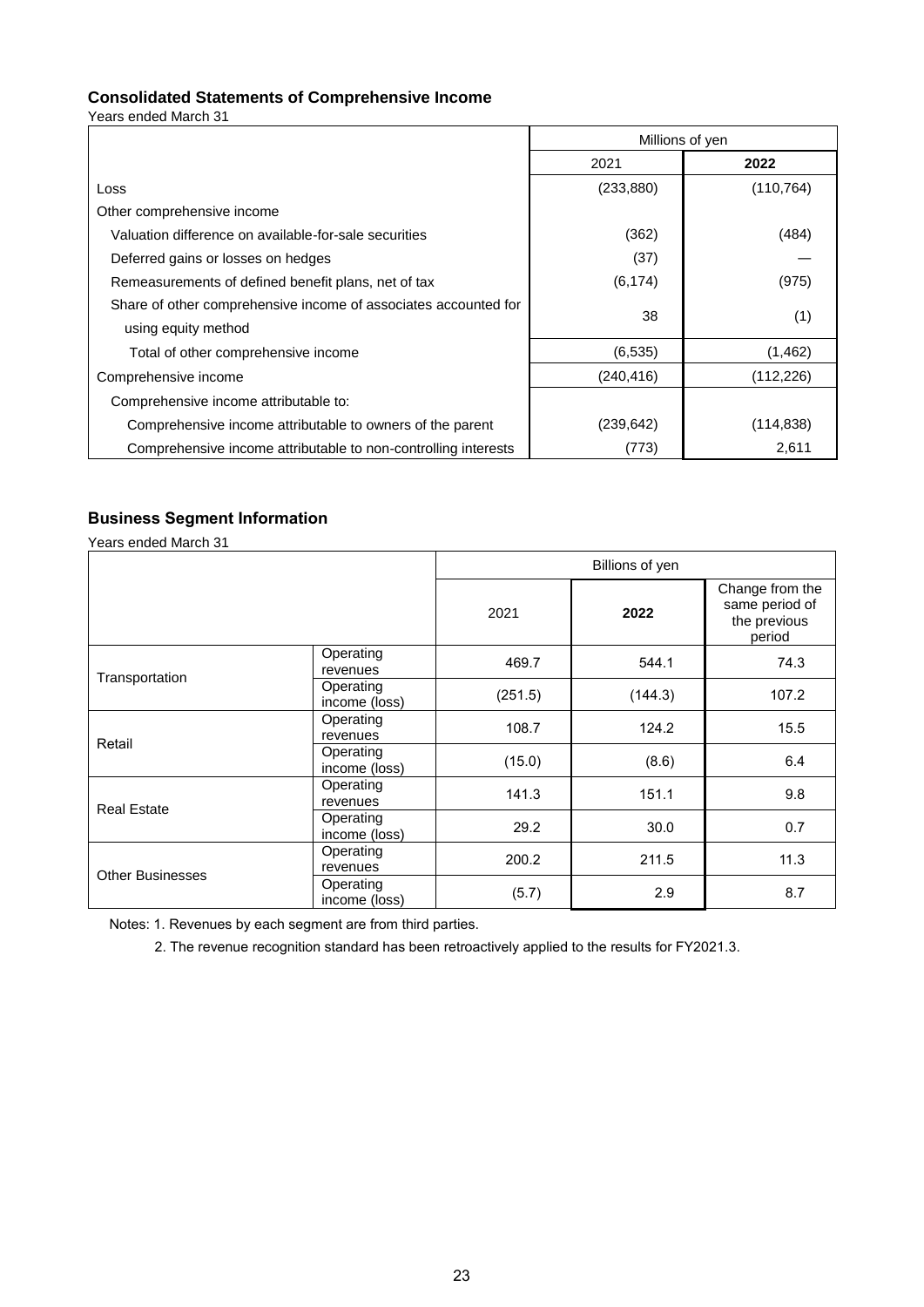#### **(3) Consolidated Statements of Changes in Net Assets**

Year ended March 31, 2021

|                                                                                                                   | Millions of yen      |                    |                      |                   |            |  |
|-------------------------------------------------------------------------------------------------------------------|----------------------|--------------------|----------------------|-------------------|------------|--|
|                                                                                                                   | Shareholders' equity |                    |                      |                   |            |  |
|                                                                                                                   | Common<br>stock      | Capital<br>surplus | Retained<br>earnings | Treasury<br>stock | Total      |  |
| Balance at beginning of<br>current period                                                                         | 100,000              | 56,567             | 956,227              | (483)             | 1,112,311  |  |
| Cumulative effects of<br>changes in accounting<br>policies                                                        |                      |                    | 91                   |                   | 91         |  |
| Restated balance                                                                                                  | 100,000              | 56,567             | 956,318              | (483)             | 1,112,403  |  |
| Change in the fiscal<br>year:                                                                                     |                      |                    |                      |                   |            |  |
| Issuance of new<br>shares                                                                                         |                      |                    |                      |                   |            |  |
| Dividends from surplus                                                                                            |                      |                    | (26, 308)            |                   | (26, 308)  |  |
| Profit (loss)<br>attributable to owners<br>of parent                                                              |                      |                    | (233, 166)           |                   | (233, 166) |  |
| Change of scope of<br>consolidation                                                                               |                      |                    |                      |                   |            |  |
| Increase by merger                                                                                                |                      |                    |                      |                   |            |  |
| Purchase of treasury<br>stock                                                                                     |                      |                    |                      |                   |            |  |
| Disposal of treasury<br>shares                                                                                    |                      |                    | (0)                  | 1                 | 0          |  |
| Change in treasury<br>shares arising from<br>change in equity in<br>entities accounted for<br>using equity method |                      |                    |                      |                   |            |  |
| Purchase of shares of<br>consolidated<br>subsidiaries                                                             |                      | 886                |                      |                   | 886        |  |
| Net changes of items<br>other than<br>shareholders' equity                                                        |                      |                    |                      |                   |            |  |
| Total                                                                                                             |                      | 886                | (259, 475)           | 1                 | (258, 587) |  |
| Balance at end of<br>current period                                                                               | 100,000              | 57,454             | 696,843              | (482)             | 853,815    |  |

*(continued on page 25)*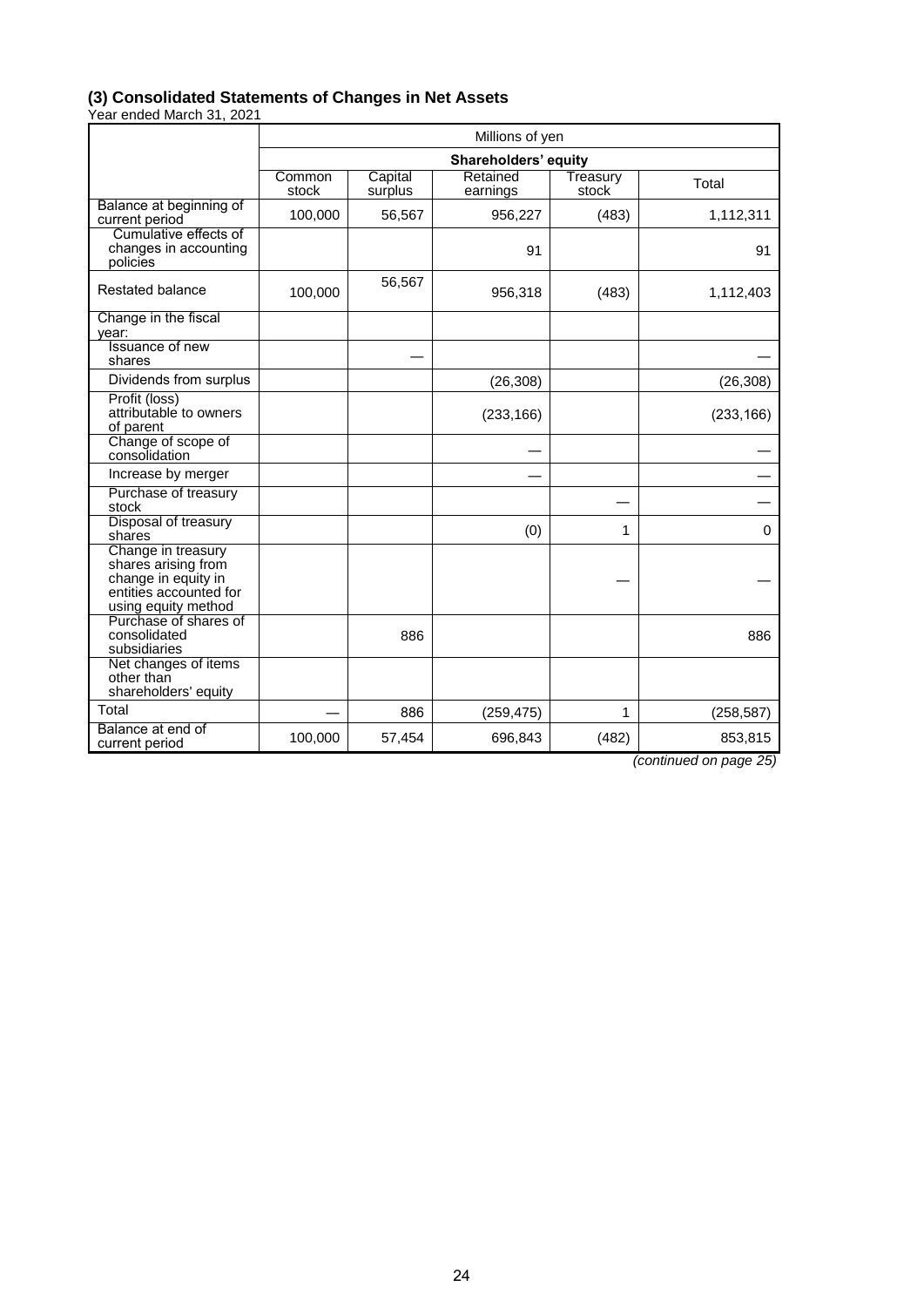|                                                                                                                   | Millions of yen                                           |                                             |                                                    |          |                                   |                            |
|-------------------------------------------------------------------------------------------------------------------|-----------------------------------------------------------|---------------------------------------------|----------------------------------------------------|----------|-----------------------------------|----------------------------|
|                                                                                                                   | Valuation and translation adjustments                     |                                             |                                                    |          |                                   |                            |
|                                                                                                                   | <b>Net</b><br>unrealized<br>holding gain<br>on securities | Deferred<br>gains or<br>losses on<br>hedges | Remeasure-<br>ments of<br>defined<br>benefit plans | Total    | Non-con-<br>trolling<br>interests | <b>Total net</b><br>assets |
| Balance at beginning of<br>current period                                                                         | (430)                                                     | 29                                          | 6.114                                              | 5.714    | 105.080                           | 1,223,106                  |
| Cumulative effects of<br>changes in accounting<br>policies                                                        |                                                           |                                             |                                                    |          | 94                                | 186                        |
| Restated balance                                                                                                  | (430)                                                     | 29                                          | 6.114                                              | 5,714    | 105,175                           | 1,223,292                  |
| Change in the fiscal year:                                                                                        |                                                           |                                             |                                                    |          |                                   |                            |
| Issuance of new<br>shares                                                                                         |                                                           |                                             |                                                    |          |                                   |                            |
| Dividends from surplus                                                                                            |                                                           |                                             |                                                    |          |                                   | (26, 308)                  |
| Profit (loss) attributable<br>to owners of parent                                                                 |                                                           |                                             |                                                    |          |                                   | (233, 166)                 |
| Change of scope of<br>consolidation                                                                               |                                                           |                                             |                                                    |          |                                   |                            |
| Increase by merger                                                                                                |                                                           |                                             |                                                    |          |                                   |                            |
| Purchase of treasury<br>stock                                                                                     |                                                           |                                             |                                                    |          |                                   |                            |
| Disposal of treasury<br>shares                                                                                    |                                                           |                                             |                                                    |          |                                   | $\Omega$                   |
| Change in treasury<br>shares arising from<br>change in equity in<br>entities accounted for<br>using equity method |                                                           |                                             |                                                    |          |                                   |                            |
| Purchase of shares of<br>consolidated<br>subsidiaries                                                             |                                                           |                                             |                                                    |          |                                   | 886                        |
| Net changes of items<br>other than<br>shareholders' equity                                                        | (350)                                                     | (29)                                        | (6,096)                                            | (6, 476) | (1, 972)                          | (8, 448)                   |
| Total                                                                                                             | (350)                                                     | (29)                                        | (6,096)                                            | (6, 476) | (1, 972)                          | (267, 035)                 |
| Balance at end of current<br>period                                                                               | (780)                                                     | 0                                           | 17                                                 | (762)    | 103,203                           | 956,256                    |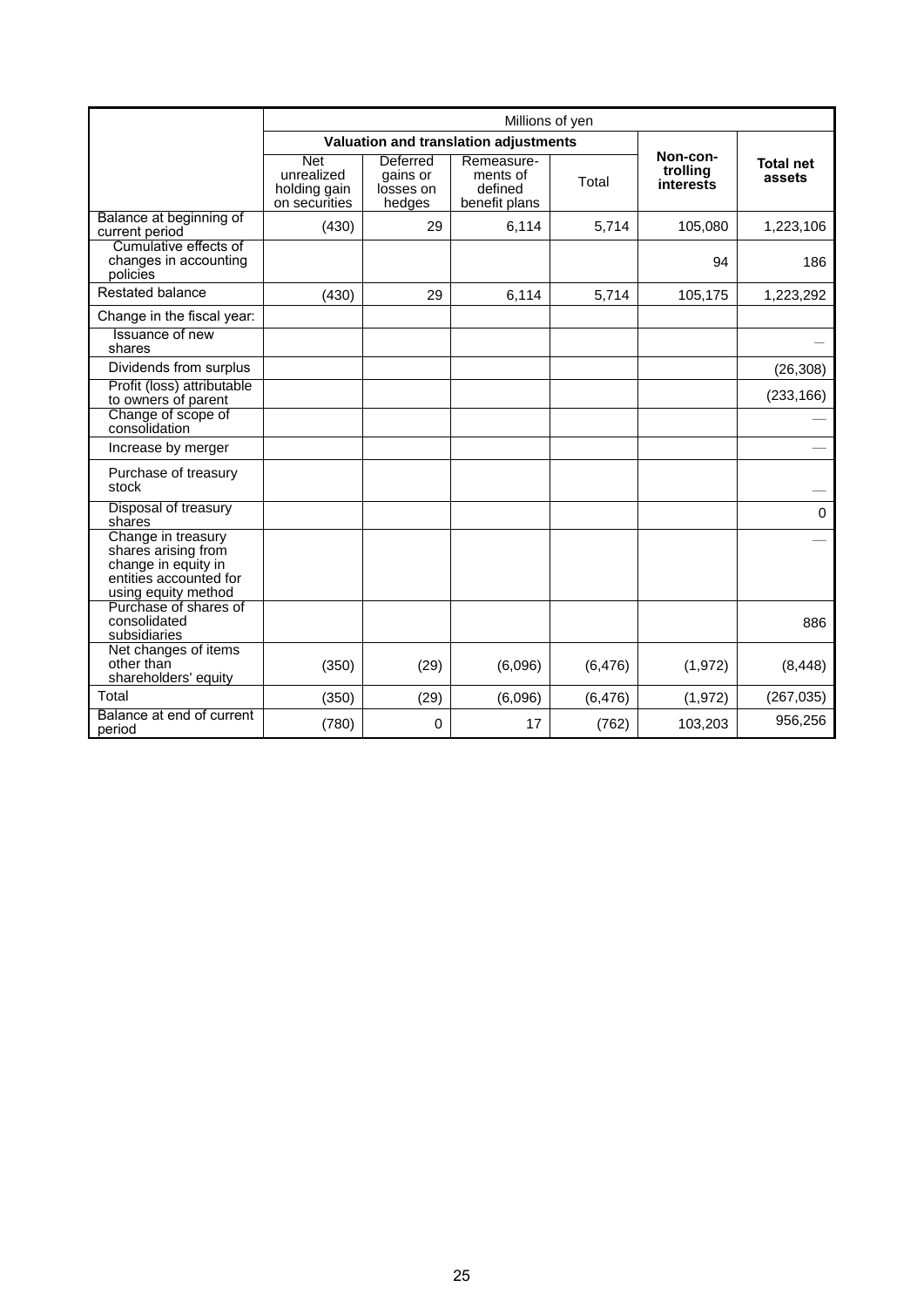#### Year ended March 31, 2022

|                                                                                                                   | Millions of yen |                 |                      |                       |            |  |  |
|-------------------------------------------------------------------------------------------------------------------|-----------------|-----------------|----------------------|-----------------------|------------|--|--|
|                                                                                                                   |                 |                 | Shareholders' equity |                       |            |  |  |
|                                                                                                                   | Common<br>stock | Capital surplus | Retained<br>earnings | <b>Treasury stock</b> | Total      |  |  |
| Balance at beginning of<br>current period                                                                         | 100,000         | 57,454          | 696,843              | (482)                 | 853,815    |  |  |
| Cumulative effects of<br>changes in accounting<br>policies                                                        |                 |                 |                      |                       |            |  |  |
| Restated balance                                                                                                  | 100,000         | 57,454          | 696,843              | (482)                 | 853,815    |  |  |
| Change in the fiscal year:                                                                                        |                 |                 |                      |                       |            |  |  |
| Issuance of new shares                                                                                            | 126,136         | 126,136         |                      |                       | 252,273    |  |  |
| Dividends from surplus                                                                                            |                 |                 | (21, 766)            |                       | (21, 766)  |  |  |
| Profit (loss) attributable<br>to owners of parent                                                                 |                 |                 | (113, 198)           |                       | (113, 198) |  |  |
| Change of scope of<br>consolidation                                                                               |                 |                 | (8)                  |                       | (8)        |  |  |
| Increase by merger                                                                                                |                 |                 | 4                    |                       | 4          |  |  |
| Purchase of treasury<br>stock                                                                                     |                 |                 |                      | (0)                   | (0)        |  |  |
| Disposal of treasury<br>shares                                                                                    |                 |                 |                      |                       |            |  |  |
| Change in treasury<br>shares arising from<br>change in equity in<br>entities accounted for<br>using equity method |                 |                 |                      | 0                     | $\Omega$   |  |  |
| Purchase of shares of<br>consolidated<br>subsidiaries                                                             |                 | 221             |                      |                       | 221        |  |  |
| Net changes of items<br>other than<br>shareholders' equity                                                        |                 |                 |                      |                       |            |  |  |
| Total                                                                                                             | 126,136         | 126,358         | (134, 969)           | (0)                   | 117,525    |  |  |
| Balance at end of current<br>period                                                                               | 226,136         | 183,812         | 561,874              | (482)                 | 971,341    |  |  |

*(continued on page 27)*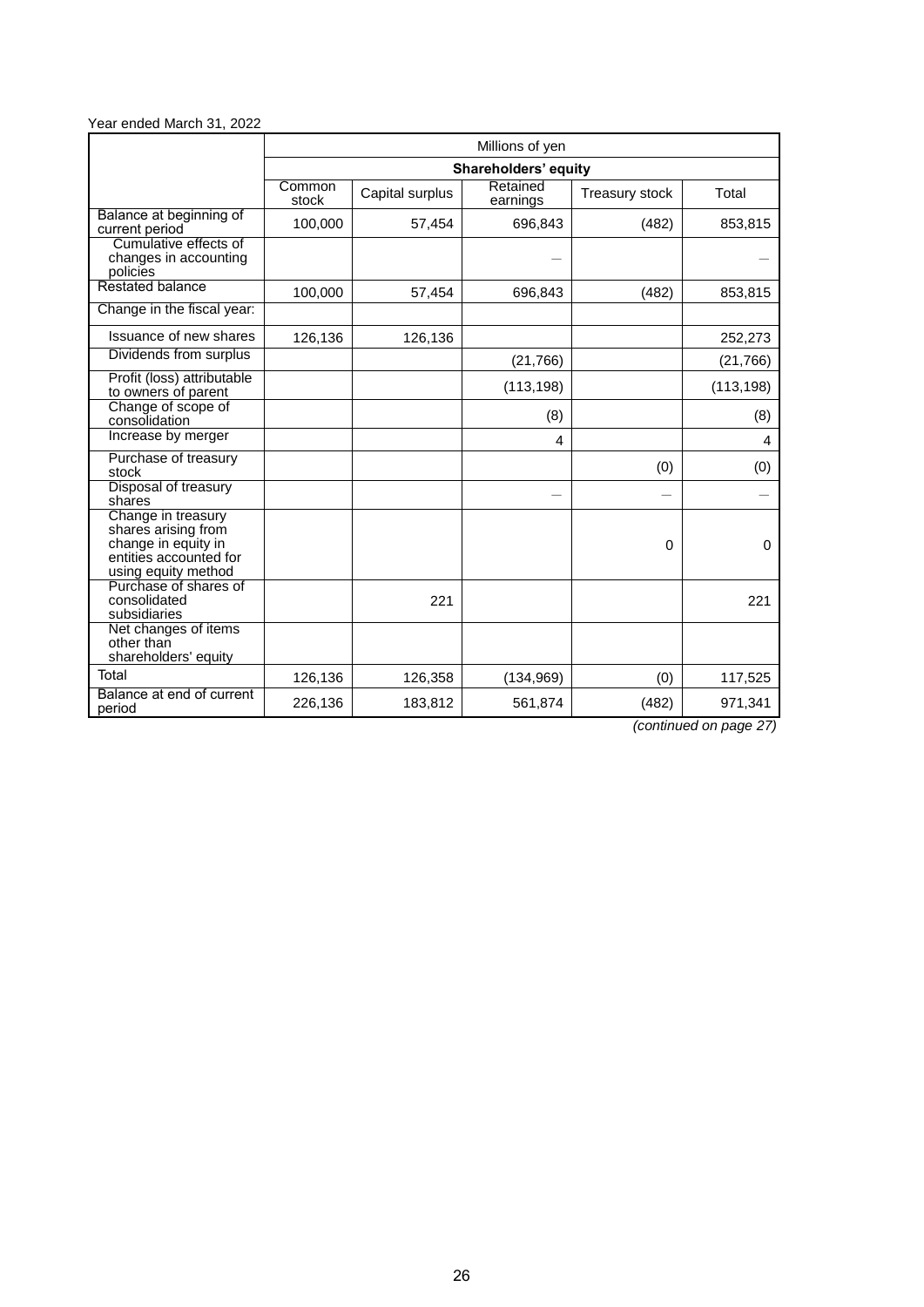|                                                                                                                   | Millions of yen                                           |                                             |                                                    |          |                                   |                            |
|-------------------------------------------------------------------------------------------------------------------|-----------------------------------------------------------|---------------------------------------------|----------------------------------------------------|----------|-----------------------------------|----------------------------|
|                                                                                                                   |                                                           | Valuation and translation adjustments       |                                                    |          |                                   |                            |
|                                                                                                                   | <b>Net</b><br>unrealized<br>holding gain<br>on securities | Deferred<br>gains or<br>losses on<br>hedges | Remeasure-<br>ments of<br>defined<br>benefit plans | Total    | Non-con-<br>trolling<br>interests | <b>Total net</b><br>assets |
| Balance at beginning of<br>current period                                                                         | (780)                                                     | $\Omega$                                    | 17                                                 | (762)    | 103,203                           | 956,256                    |
| Cumulative effects of<br>changes in accounting<br>policies                                                        |                                                           |                                             |                                                    |          |                                   |                            |
| <b>Restated balance</b>                                                                                           | (780)                                                     | 0                                           | 17                                                 | (762)    | 103,203                           | 956,256                    |
| Change in the fiscal<br>year:                                                                                     |                                                           |                                             |                                                    |          |                                   |                            |
| Issuance of new shares                                                                                            |                                                           |                                             |                                                    |          |                                   | 252,273                    |
| Dividends from surplus                                                                                            |                                                           |                                             |                                                    |          |                                   | (21, 766)                  |
| Profit (loss) attributable<br>to owners of parent                                                                 |                                                           |                                             |                                                    |          |                                   | (113, 198)                 |
| Change of scope of<br>consolidation                                                                               |                                                           |                                             |                                                    |          |                                   | (8)                        |
| Increase by merger                                                                                                |                                                           |                                             |                                                    |          |                                   | 4                          |
| Purchase of treasury<br>stock                                                                                     |                                                           |                                             |                                                    |          |                                   | (0)                        |
| Disposal of treasury<br>shares                                                                                    |                                                           |                                             |                                                    |          |                                   |                            |
| Change in treasury<br>shares arising from<br>change in equity in<br>entities accounted for<br>using equity method |                                                           |                                             |                                                    |          |                                   | 0                          |
| Purchase of shares of<br>consolidated subsidiaries                                                                |                                                           |                                             |                                                    |          |                                   | 221                        |
| Net changes of items other<br>than shareholders' equity                                                           | (490)                                                     | (0)                                         | (1, 149)                                           | (1,639)  | 2,069                             | 429                        |
| Total                                                                                                             | (490)                                                     | (0)                                         | (1, 149)                                           | (1,639)  | 2,069                             | 117,954                    |
| Balance at end of current<br>period                                                                               | (1,270)                                                   |                                             | (1, 131)                                           | (2, 402) | 105,272                           | 1,074,211                  |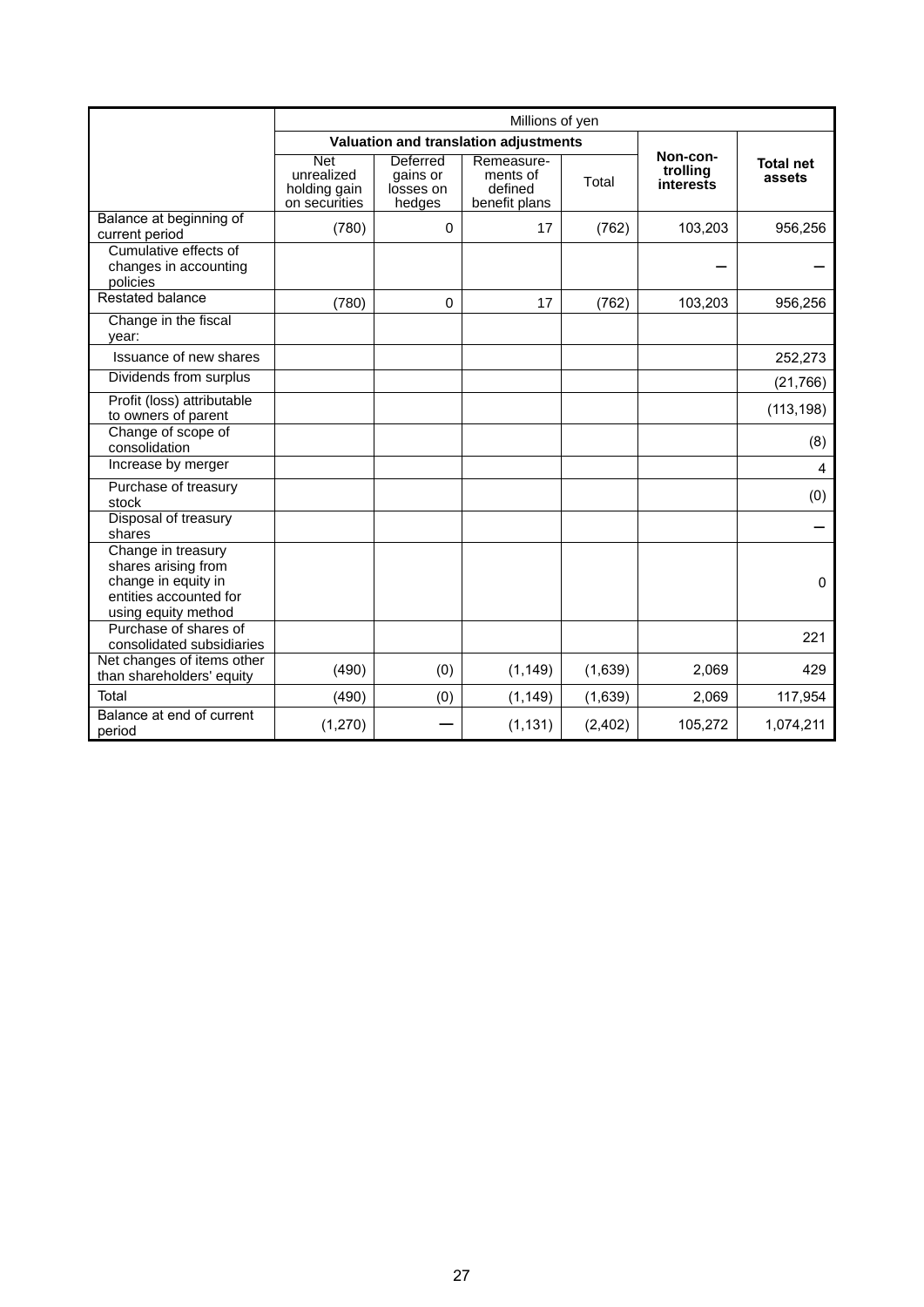# **(4) Consolidated Statements of Cash Flows**

Years ended March 31

|                                                                                                                         | Millions of yen |            |  |
|-------------------------------------------------------------------------------------------------------------------------|-----------------|------------|--|
|                                                                                                                         | 2021            | 2022       |  |
| Cash flows from operating activities                                                                                    |                 |            |  |
| Loss before income taxes                                                                                                | (274, 702)      | (105, 573) |  |
| Depreciation and amortization                                                                                           | 173,468         | 160,868    |  |
| Loss on deduction of contributions received for construction from<br>acquisition costs of property, plant and equipment | 10,666          | 18,375     |  |
| Loss on disposal of property, plant and equipment                                                                       | 5,982           | 5,984      |  |
| Loss (gain) on sales of non-current assets                                                                              | (9,088)         | (33, 488)  |  |
| Increase (decrease) in net defined benefit liability                                                                    | (23, 911)       | (18, 686)  |  |
| Increase (decrease) in allowance for doubtful accounts                                                                  | 311             | (113)      |  |
| Increase (decrease) in provision for bonuses                                                                            | (13, 937)       | 4          |  |
| Increase (decrease) in allowance for the large-scale renovation of<br>Shinkansen infrastructure                         | 4,166           | 4,166      |  |
| Increase (decrease) in other provision                                                                                  | (5, 486)        | 5,721      |  |
| Interest and dividend income                                                                                            | (936)           | (3,255)    |  |
| Interest expenses                                                                                                       | 20,455          | 21,450     |  |
| Equity in earnings of affiliates                                                                                        | (1,909)         | (1,022)    |  |
| Proceeds from contribution for construction                                                                             | (11, 841)       | (19, 678)  |  |
| Decrease (increase) in notes and accounts receivable-trade                                                              | 11,047          | (39, 478)  |  |
| Decrease (increase) in inventories                                                                                      | 3,874           | (22, 680)  |  |
| Increase (decrease) in notes and accounts payable-trade                                                                 | 30,483          | (41, 733)  |  |
| Decrease/increase in consumption taxes receivable/payable                                                               | (11, 197)       | 10,194     |  |
| Other                                                                                                                   | 22,626          | 8,563      |  |
| Subtotal                                                                                                                | (69, 930)       | (50, 382)  |  |
| Interest and dividends income received                                                                                  | 939             | 3,254      |  |
| Interest paid                                                                                                           | (20, 191)       | (21, 215)  |  |
| Income taxes paid                                                                                                       | (14, 113)       | (18, 124)  |  |
| Net cash provided by operating activities                                                                               | (103, 295)      | (86, 468)  |  |
| Cash flows from investing activities                                                                                    |                 |            |  |
| Purchases of property, plant and equipment                                                                              | (242, 047)      | (240, 480) |  |
| Proceeds from sales of property, plant and equipment                                                                    | 12,850          | 34,832     |  |
| Contributions received for constructions                                                                                | 22,793          | 26,365     |  |
| Increase in investments in securities                                                                                   | (3,020)         | (1,829)    |  |
| Proceeds from sales of investment securities                                                                            | 812             | 1,582      |  |
| Net decrease (increase) in loans receivable                                                                             | (927)           | (3, 144)   |  |
| Other                                                                                                                   | (2, 153)        | (6,036)    |  |
| Net cash used in investing activities                                                                                   | (211, 692)      | (188, 711) |  |

*(continued on page 29)*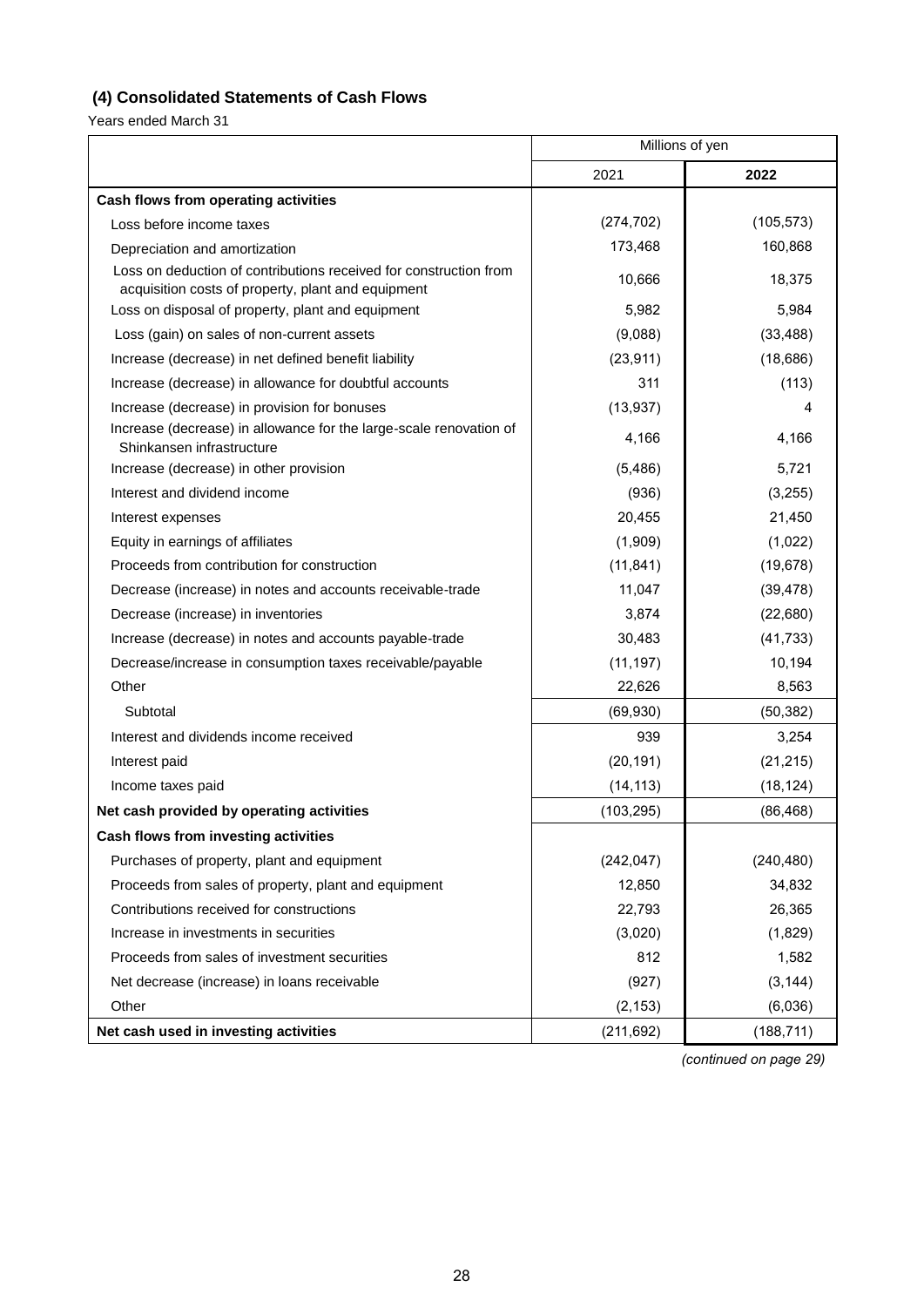|                                                                             | Millions of yen |           |  |
|-----------------------------------------------------------------------------|-----------------|-----------|--|
|                                                                             | 2021            | 2022      |  |
| Cash flows from financing activities                                        |                 |           |  |
| Change in short-term loans                                                  | (5, 448)        | (5, 104)  |  |
| Net change in commercial paper                                              | (60,000)        |           |  |
| Proceeds from long-term loans                                               | 283,600         | 68,600    |  |
| Repayment of long-term debt                                                 | (36, 507)       | (36, 952) |  |
| Proceeds from issuance of bonds                                             | 330,000         | 160,000   |  |
| Redemption of bonds                                                         | (35,000)        | (25,000)  |  |
| Repayment of long-term payables for acquisition of railway<br>properties    | (1, 567)        | (1,309)   |  |
| Proceeds from issuance of common shares                                     |                 | 250,857   |  |
| Purchase of treasury stock                                                  |                 | (0)       |  |
| Proceeds from sales of treasury shares                                      | 0               |           |  |
| Cash dividends paid                                                         | (24, 870)       | (23, 214) |  |
| Dividends paid to non-controlling interests                                 | (311)           | (305)     |  |
| Other                                                                       | (3, 144)        | (2,885)   |  |
| Net cash used in financing activities                                       | 446,749         | 384,685   |  |
| Change in cash and cash equivalents, net                                    | 131,761         | 109,505   |  |
| Cash and cash equivalents at the beginning of the period                    | 78,283          | 210,045   |  |
| Increase in cash and cash equivalents from newly consolidated<br>subsidiary |                 | 45        |  |
| Cash and cash equivalents at the end of the period                          | 210,045         | 319,596   |  |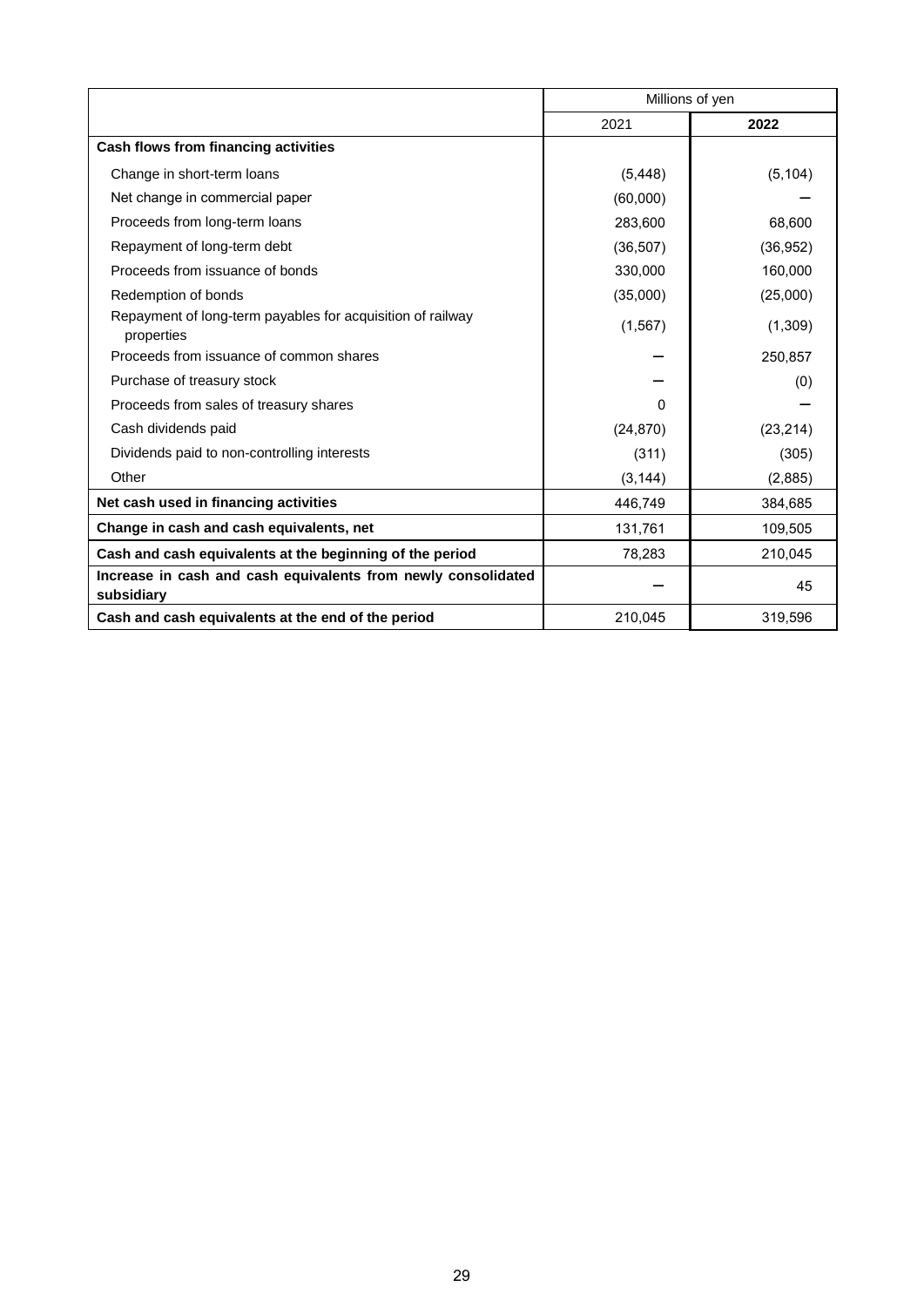### **(5) Note on Assumptions for Going Concern**

Not applicable

## **(6) Changes in Accounting Policies, Changes in Accounting Estimates, Restatements**

(Application of "Accounting Standard for Revenue Recognition")

The "Accounting Standard for Revenue Recognition" (ASBJ Statement No. 29, March 31, 2020), hereinafter "Accounting Standard for Revenue Recognition," has been applied from the beginning of the subject fiscal year (April 1, 2021), and recognizes revenue when control of promised goods and services are transferred to a customer in the expected entitled amount. As a result of this change, for the revenue related to in-house travel products, the main transaction, the Group has decided to recognize revenue as the equivalent amount to that received from the customer for transactions where the Group's role in the provision of goods and services falls under the category of principal transactions. Previously the Group recognized revenue as the net amount received from the customer, excluding the amount paid to the supplier.

Furthermore, for the revenue from goods purchased for resale, the method for recognition of revenue has changed to that of the total amount excluding the net amount paid to the supplier, where the Group's role in the provision of goods and services falls under the category of agent transactions. Previously, the Group recognized revenue as the equivalent amount to that received from a customer.

These changes to accounting policies have been applied retroactively in principle, and the quarterly and consolidated financial statements for the previous quarter and previous fiscal year have been adjusted retroactively. However, the Group adopted the following methods as prescribed in Paragraph 85 of the "Accounting Standard for Revenue Recognition."

- (1) The comparative information shall not be adjusted retroactively for contracts in which almost all the amounts of revenue have been recognized in accordance with the former standards that were applied prior to the beginning of the previous fiscal year.
- (2) The comparative information concerning the amount of variable consideration included in contracts in which almost all the amounts of revenue have been recognized in accordance with the former standards that were applied prior to the beginning of the subject fiscal year shall be adjusted retroactively using the amount at the time when uncertainly regarding the amount of variable consideration has been resolved.
- (3) The comparative information shall be adjusted retroactively for changes to contracts made prior to the beginning of the previous fiscal year and accounting will be carried out based on the terms of the contract after reflecting all contractual changes.

As a result, compared to before the retroactive adjustments were carried out, for the previous fiscal year (April 1, 2020 to March 31, 2021), operating revenues increased by ¥21,874 million; transportation, other services and cost of sales increased by ¥22,429 million; selling, general and administrative expenses decreased by ¥592 million; and operating loss, recurring loss, and loss before income taxes each improved by ¥37 million. Additionally, retained earnings for that year increased ¥91 million reflecting the cumulative impact on net assets at the beginning of the previous fiscal year.

Due to the application of "Accounting Standard for Revenue Recognition," the "allowance for point program," which was disclosed under "current liabilities" in the consolidated balance sheet from the previous fiscal year, has been included under "advances received" from the subject fiscal year.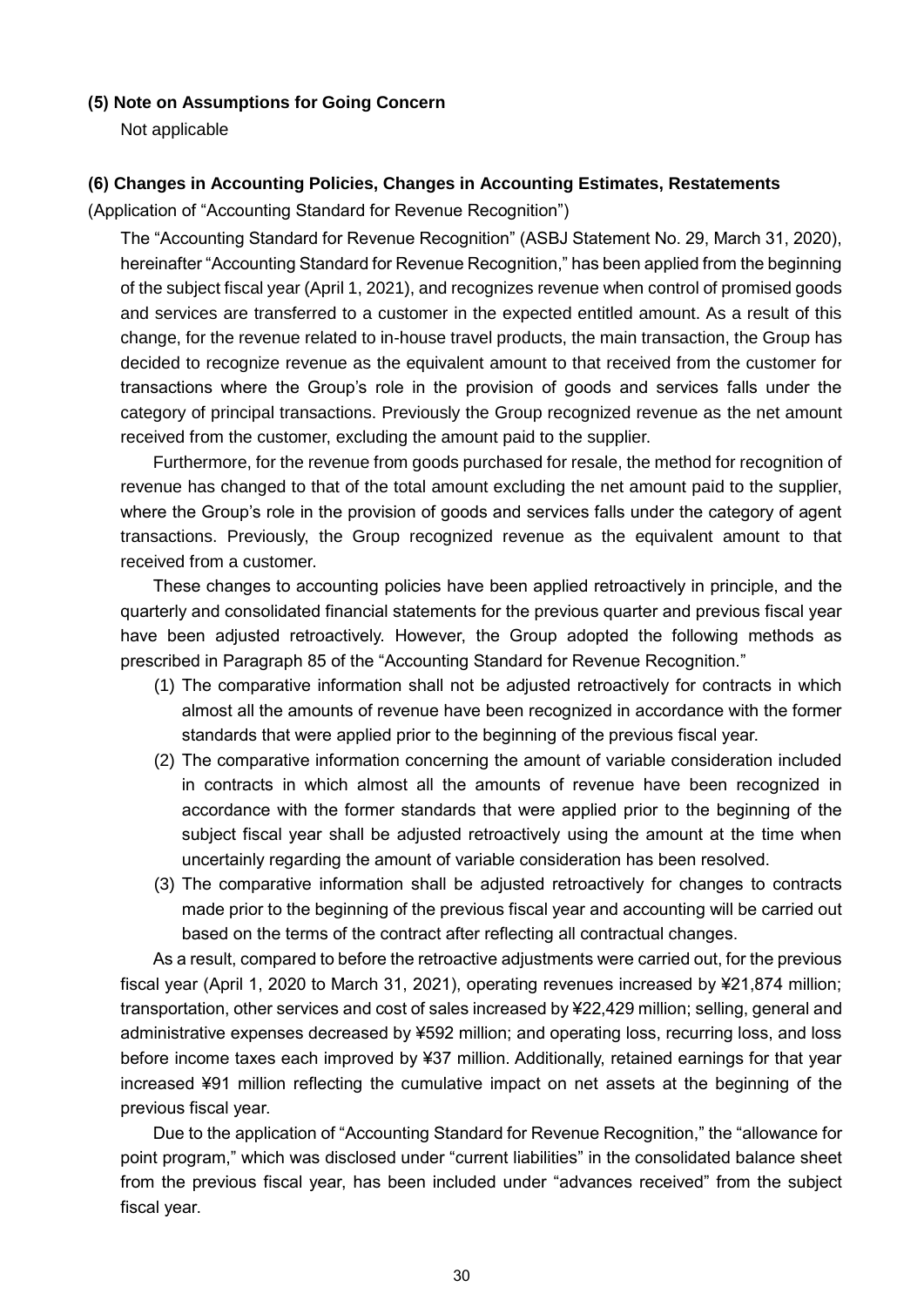(Application of Accounting Standard for Fair Value Measurement)

The "Accounting Standard for Fair Value Measurement" (ASBJ Statement No. 30, July 4, 2019), hereinafter "Accounting Standard for Fair Value Measurement," has been applied since the subject fiscal year. In accordance with transitional treatment as prescribed in Paragraph 19 of the Accounting Standard for Fair Value Measurement" and Paragraph 44-2 of the "Accounting Standards for Financial Instruments (ASBJ Statement No. 10, July 4, 2019), the Group has decided to apply new accounting policies as prescribed in the "Accounting Standard for Fair Value Measurement" in future statements.

Therefore, there is no impact on the consolidated financial statements for the subject fiscal year.

(Changes in depreciation method for property, plant, and equipment, as well as changes to useful life)

From the subject fiscal year (April 1, 2021 to March 31, 2022) the Group adopted the straightline method for calculating the depreciation of Shinkansen rolling stock among property, plant, and equipment. Previously, the Group used the declining balance method.

In October 2020, the Group announced a revision of the JR-West Group Medium-Term Management Plan 2022 in response to the changes in the market structure caused by changes in customer behavior in the wake of the spread of the novel coronavirus pandemic. From the subject fiscal year, the Group has decided to proceed with implementation of various initiatives.

Shinkansen are the key to these initiatives. In order to enhance the convenience of the Sanyo Shinkansen, the Group will optimize the train operating system to suit passenger use, establish a rolling stock deployment system by introducing the new N700S train, and create an environment where Shinkansen rolling stock can be used in long-term and stable manner.

As a result of examining the method for calculating depreciation in light of changes to business environment and revision of management policies, it was judged that changing to the straight-line method of calculating depreciation would more appropriately reflect the consumption pattern of the Shinkansen rolling stock, as it is not expected to suddenly decrease in value and will be used in a long-term and stable manner.

Furthermore, as a result of examining the actual use of Shinkansen rolling stock, which was triggered by the consideration of changes to the method for calculating depreciation, the useful life of rolling stock has been changed from the subject fiscal year based on a more realistic estimated period of economic viability.

Thus operating loss, recurring loss, and loss before income taxes for the subject fiscal year each improved by ¥12,708 million compared to the existing methods.

(Change in estimate of allowance for loss on liquidation of railway belts)

In preparation for expenditures for such matters as the removal of bridges and electrical facilities, the Company recorded allowance for loss on liquidation of railway belts for the Sanko Line (Gotsu-Miyoshi segment), on which railway operations were discontinued on April 1, 2018. However, due to changes in the environment resulting from intensification of natural disasters in recent years (heavy rains, etc.), the Company recognized that it would become necessary to substantially revise the work plans needed for the removal of structures within the river basin. The Company has carefully examined the situation.

As a result, during the subject year the Company carefully examined work expenses, and a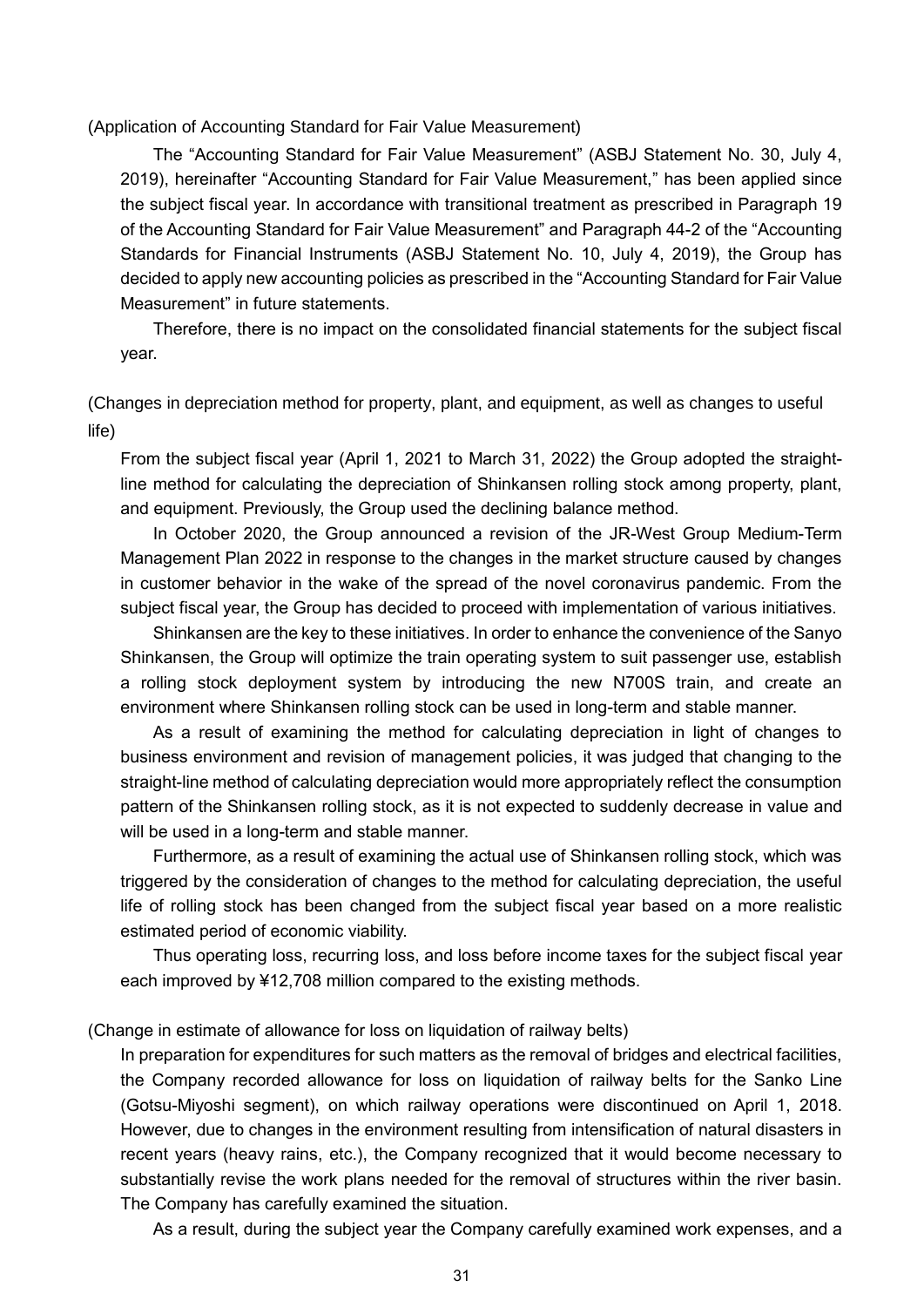more-detailed estimate became possible. Accordingly, the Company changed the estimate and, as provision for loss on liquidation of railway belts, recorded an extraordinary loss of ¥8,638 million for the increase in work expenses. This amount has been added to the balance of the allowance for loss on liquidation of railway belts.

Note that due to this change in the estimate, loss before income taxes for the subject fiscal year worsened by ¥8,638 million.

### **(7) Notes to Consolidated Financial Statements**

### **(Segment Information)**

### **1. Overview of Reportable Segments**

The JR-West Group's reportable segments allow it to acquire financial data separated into the various components of the corporate group. The scope of the segments is reviewed on a regular basis in order to allow the Board of Directors to determine the allocation of management resources, and evaluate earnings performance.

The JR-West Group's principal business segments are "Transportation," "Retail," and "Real Estate." Classification by category of the businesses that compose JR-West and its Group companies allows for management of business operations by JR-West or the respective Group company.

Accordingly, the JR-West Group comprises segments by business, and has the three reportable segments of "Transportation," "Retail," and "Real Estate." The "Transportation" segment comprises the railway business, passenger vehicle transportation operations, and ferry business. The "Retail" segment comprises department store operations, sales of goods and food services, and wholesale operations for various types of goods. The "Real Estate" segment comprises real estate sales and leasing operations, and shopping center management operations.

From the subject fiscal year, the Company has not included the "Construction Business" as a reportable segment because it has not met the quantitative standard.

The segment information for the previous fiscal year has been prepared based on the reportable segment classification for the subject fiscal year.

# **2. Method of Calculating Amounts of Operating Revenues, Earnings (or Losses), Assets and Other Items for Reportable Segments**

The method of accounting for reported business segments is based on the accounting principles and procedures employed in preparing the consolidated financial statements. Transactions between reportable segments constitute transactions between consolidated companies, and are based on such factors as market prices.

### (Application of the Accounting Standard for Revenue Recognition)

As described in (Changes in accounting policies, changes in accounting estimates, restatements), the Company has applied the Accounting Standard for Revenue Recognition from the beginning of the subject fiscal year and changed the accounting treatment related to revenue recognition. Accordingly, the Company has also changed to the same measurement method for business segment profit and loss.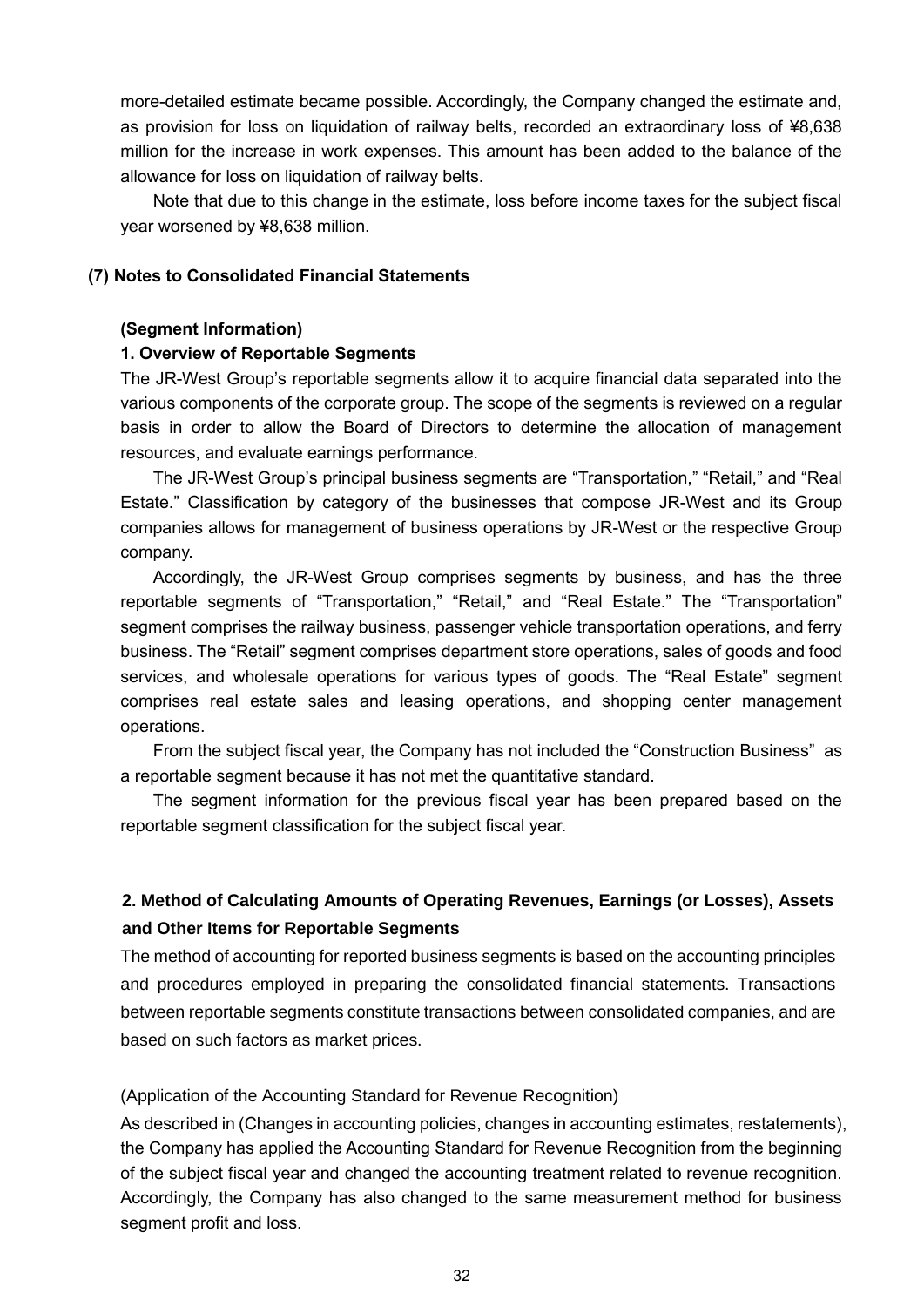Accompanying this change, in comparison with the previous method, operating revenues from third parties in the previous fiscal year decreased by ¥7,154 million in the Transportation Operations segment, decreased by ¥33,507 million in the Retail segment, decreased by ¥4,345 million in the Real Estate segment, and increased by ¥66,861 million in the Other Businesses segment.

(Changes in depreciation method for property, plant and equipment, as well as changes to useful life)

As described in (Changes in accounting policies, changes in accounting estimates, restatements), from the beginning of the subject fiscal year the Company adopted the straight-line method for calculating depreciation of property, plant and equipment and changed the useful life.

Accompanying this change, compared to the previous methods, segment loss for the subject fiscal year improved by ¥12,708 million in the Transportation Operations segment.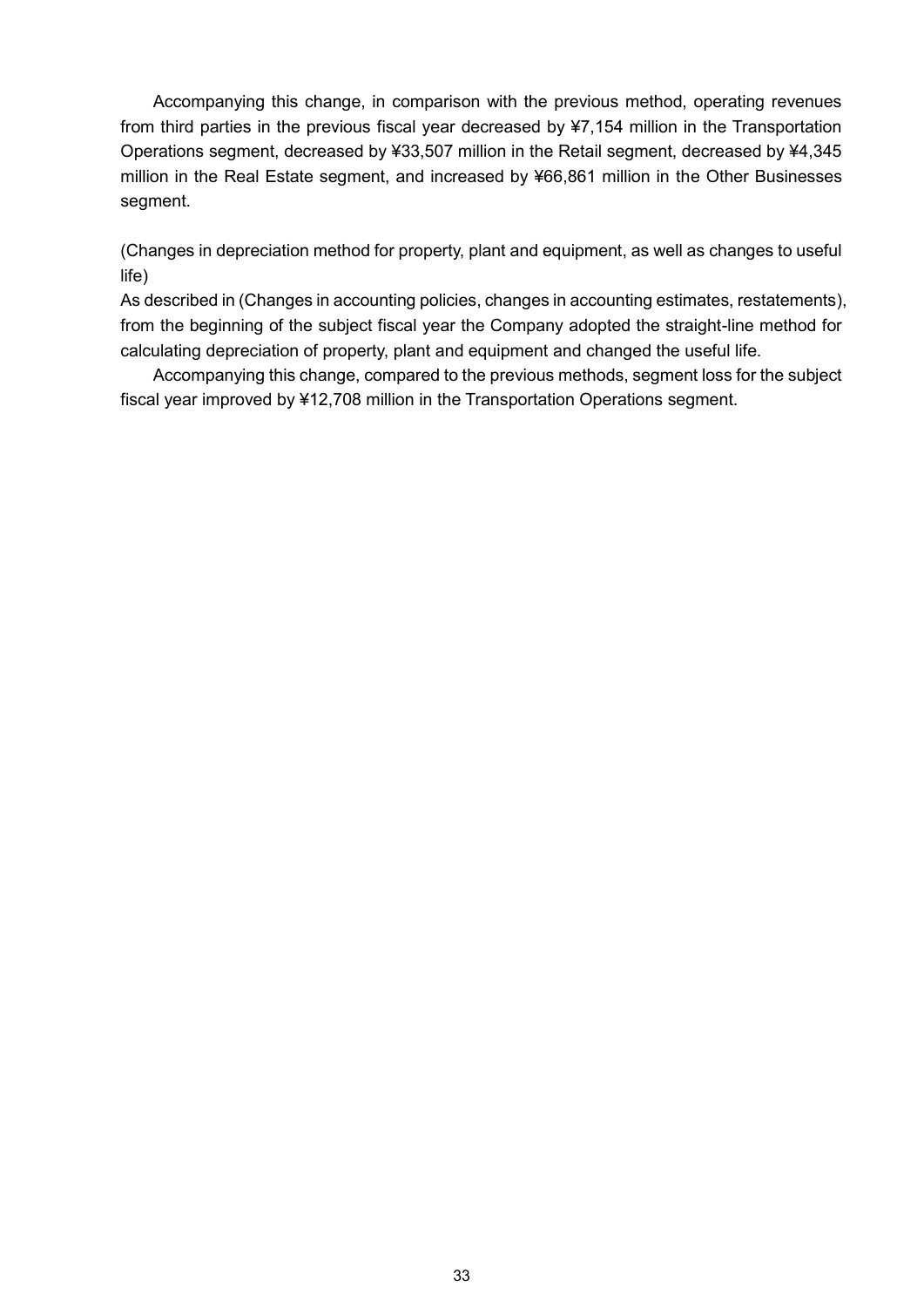### **3. Operating Revenues and Earnings (or Loss) by Reportable Segment**

Year ended March 31, 2021 (April 1, 2020 to March 31, 2021)

|                        | Millions of yen    |          |             |                                |            |                                            |                          |
|------------------------|--------------------|----------|-------------|--------------------------------|------------|--------------------------------------------|--------------------------|
|                        | Transporta-<br>ton | Retail   | Real estate | Other<br>businesses<br>(Note1) | Total      | Eliminations<br>and intergroup<br>(Note 2) | Consolidated<br>(Note 3) |
| Operating revenues:    |                    |          |             |                                |            |                                            |                          |
| Operating              |                    |          |             |                                |            |                                            |                          |
| revenues from          | 469,736            | 108,721  | 141,386     | 200,202                        | 920,046    |                                            | 920,046                  |
| third parties          |                    |          |             |                                |            |                                            |                          |
| Intergroup             |                    |          |             |                                |            |                                            |                          |
| operating              | 19,447             | 5,783    | 19,877      | 263,508                        | 308,616    | (308, 616)                                 |                          |
| revenues and           |                    |          |             |                                |            |                                            |                          |
| transfers              |                    |          |             |                                |            |                                            |                          |
| <b>Total operating</b> | 489,183            | 114,505  | 161,264     | 463,710                        | 1,228,663  | (308, 616)                                 | 920,046                  |
| revenues               |                    |          |             |                                |            |                                            |                          |
| Segment income         | (251, 521)         | (15,045) | 29,258      | (5,763)                        | (243, 072) | (2, 434)                                   | (245, 507)               |
| Segment assets         | 2,162,450          | 109,795  | 734,809     | 479,923                        | 3,486,977  | (9, 595)                                   | 3,477,382                |
| Other items            |                    |          |             |                                |            |                                            |                          |
| Depreciation and       |                    |          |             |                                |            |                                            |                          |
| amortization           | 141,524            | 5,487    | 24,191      | 8,879                          | 180,081    | (6, 613)                                   | 173,468                  |
| Investment in          |                    |          |             |                                |            |                                            |                          |
| affiliates accounted   | 30,425             |          |             |                                |            |                                            |                          |
| for by equity          |                    |          |             | 14,663                         | 45,089     |                                            | 45,089                   |
| method                 |                    |          |             |                                |            |                                            |                          |
| Increase in            |                    |          |             |                                |            |                                            |                          |
| property, plant and    | 178,640            | 6,079    | 46,283      | 12,156                         | 243,160    |                                            | 243,160                  |
| equipment and          |                    |          |             |                                |            |                                            |                          |
| intangible assets      |                    |          |             |                                |            |                                            |                          |

Notes: 1. The "Other Businesses" category is a business segment not included in reportable segments. It includes such operations as hotels, travel services and construction.

2. Adjustments are as follows:

(1) The segment income/loss (minus) adjustment of minus ¥2,434 million is elimination of intersegment transactions.

(2) The segment assets adjustment of minus ¥9,595 million reflects ¥382,618 million in companywide assets not attributed to any segment, less ¥392,213 million in elimination of intersegment credits and debts.

(3) The depreciation and amortization adjustment of minus ¥6,613 million is elimination of intersegment transactions.

3. Segment income is adjusted to the operating income figure on the Consolidated Statements of Income.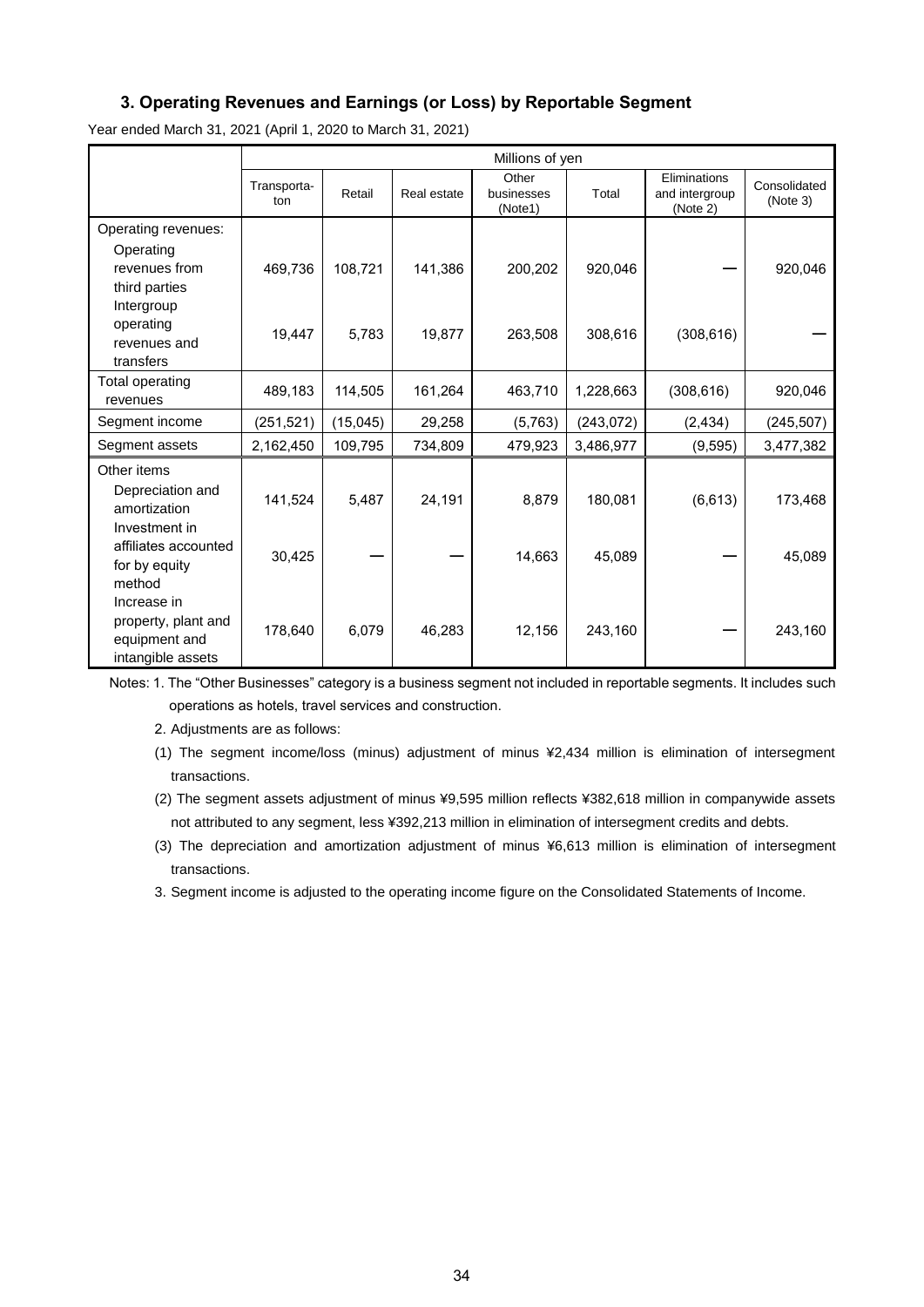#### Year ended March 31, 2022 (April 1, 2021 to March 31, 2022)

|                                                                             | Millions of yen    |         |                |                                |           |                                            |                          |  |
|-----------------------------------------------------------------------------|--------------------|---------|----------------|--------------------------------|-----------|--------------------------------------------|--------------------------|--|
|                                                                             | Transporta-<br>ton | Retail  | Real<br>estate | Other<br>businesses<br>(Note1) | Total     | Eliminations<br>and intergroup<br>(Note 2) | Consolidated<br>(Note 3) |  |
| Operating revenues:                                                         |                    |         |                |                                |           |                                            |                          |  |
| Operating<br>revenues from<br>third parties                                 | 544,126            | 124,253 | 151,188        | 211,535                        | 1,031,103 |                                            | 1,031,103                |  |
| Intergroup<br>operating<br>revenues and<br>transfers                        | 18,126             | 4,900   | 19,852         | 233,781                        | 276,661   | (276, 661)                                 |                          |  |
| Total operating<br>revenues                                                 | 562,253            | 129,153 | 171,041        | 445,316                        | 1,307,764 | (276, 661)                                 | 1,031,103                |  |
| Segment income                                                              | (144, 306)         | (8,600) | 30,028         | 2,977                          | (119,900) | 809                                        | (119,091)                |  |
| Segment assets                                                              | 2,174,262          | 103,128 | 776,482        | 538,499                        | 3,592,372 | 110,048                                    | 3,702,421                |  |
| Other items<br>Depreciation and<br>amortization<br>Investment in            | 127,880            | 5,868   | 24,453         | 9,422                          | 167,625   | (6, 756)                                   | 160,868                  |  |
| affiliates<br>accounted for by<br>equity method                             | 30,872             |         |                | 15,296                         | 46,168    |                                            | 46,168                   |  |
| Increase in<br>property, plant<br>and equipment<br>and intangible<br>assets | 169,772            | 2,899   | 60,540         | 5,260                          | 238,473   |                                            | 238,473                  |  |

Notes: 1. The "Other Businesses" category is a business segment not included in reportable segments. It includes such operations as hotels, and travel services and construction.

- 2. Adjustments are as follows:
- (1) The segment income/loss (minus) adjustment of ¥809 million is elimination of intersegment transactions.
- (2) The segment assets adjustment of ¥110,048 million reflects ¥495,646 million in companywide assets not attributed to any segment, less minus ¥385,597 million in elimination of intersegment credits and debts.
- (3) The depreciation and amortization adjustment of minus ¥6,756 million is elimination of intersegment transactions.
- 3. Segment earnings/losses (minus) are adjusted to the operating loss figure on the Consolidated Statements of Income.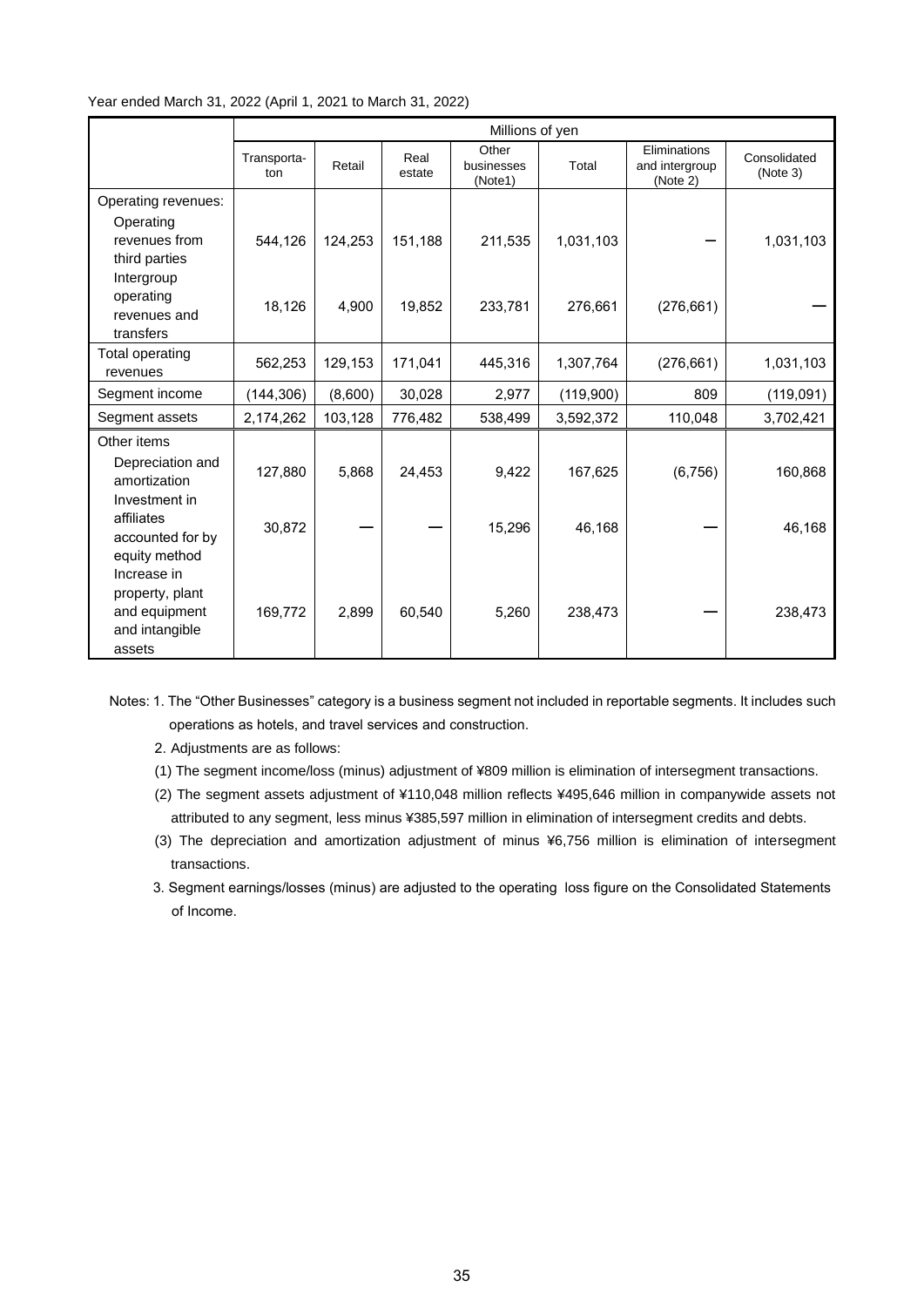# **(Per Share Information)**

|                                                          | <b>Years ended March 31</b> |          |  |  |  |
|----------------------------------------------------------|-----------------------------|----------|--|--|--|
|                                                          | 2021                        | 2022     |  |  |  |
| Net assets (Yen)                                         | 4,461.46                    | 3,973.15 |  |  |  |
| Loss attributable to owners of<br>parent per share (Yen) | (1,219.46)                  | (516.06) |  |  |  |

- Notes: 1. In regard to diluted net income per share for the previous fiscal year and the subject fiscal year, there was a net loss per share, and there were no dilutive shares. Accordingly, diluted net loss per share for the subject fiscal year is not presented.
	- 2. The basis for calculating net loss per share is as follows.

|                                                                                           | <b>Years ended March 31</b> |            |  |
|-------------------------------------------------------------------------------------------|-----------------------------|------------|--|
|                                                                                           | 2021                        | 2022       |  |
| Loss attributable to owners of parent<br>(Millions of yen)                                | (233, 166)                  | (113, 198) |  |
| Loss attributable to owners of parent<br>applicable to common shares<br>(Millions of yen) | (233, 166)                  | (113, 198) |  |
| Average number of shares outstanding<br>for each period (Thousands of shares)             | 191,204                     | 219,350    |  |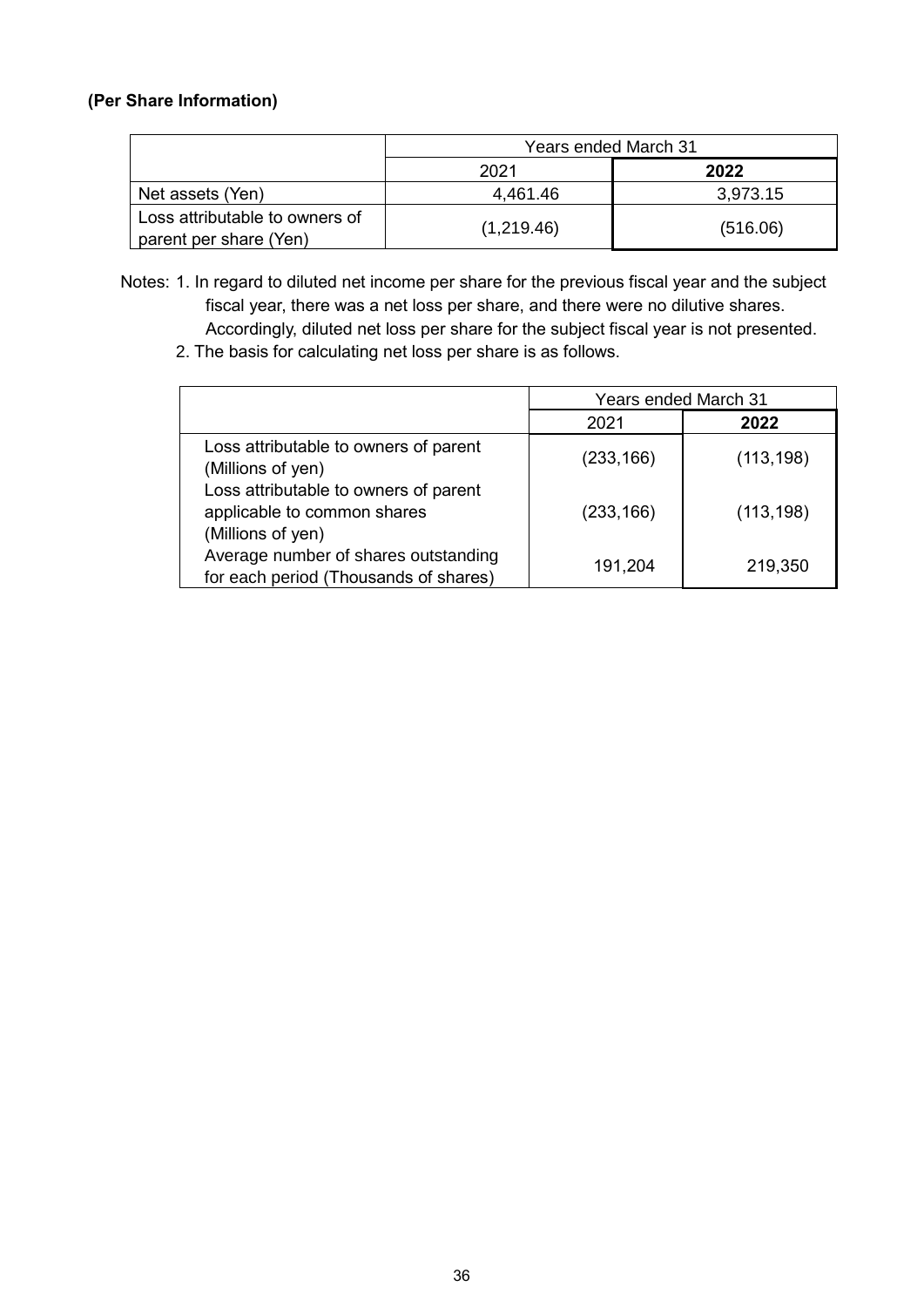### **(Material Subsequent Events)**

#### **Special measures raising the upper limit for deduction for losses carried forward**

On April 1, 2022, from the Minister of Land, Infrastructure, Transport and Tourism, the Company received approval of its business adaptation plan (growth and development business adaptation plan) under the Act on Strengthening Industrial Competitiveness. As a result, for losses carried forward arising from the coronavirus pandemic, the Company can apply special tax measures to increase the upper limit for the deduction for losses carried forward from the current 50% to a maximum of 100%. This applies for a maximum of five fiscal years, within the amount of investment made in accordance with the business adaptation plan.

As a result of the application of these special measures, the Company can record deferred tax assets related to the subject losses carried forward. This is expected to have the effect of improving profit attributable to owners of parent in FY2023.3.

### **(Additional Information)**

### **1. Loss due to the novel coronavirus infection**

The cost of countermeasures to the novel coronavirus infection, and the fixed costs, etc., accruing during the temporary shutdown of Group commercial facilities, etc., have been recorded as "loss related to novel coronavirus" under extraordinary losses in the consolidated statements of income.

#### **2. Accounting estimates related to the influence of the novel coronavirus infection**

In regard to accounting estimates, such as assessments of the recoverability of deferred tax assets for the subject period, etc., we are assuming that usage conditions in the railway business, which is our core business, will gradually recover in FY2023.3. In addition, we are assuming that the results of Group companies will also gradually recover. However, there are many uncertain elements in regard to actual consumption trends, etc., and it is possible that there will be an influence on results in the next fiscal year and subsequent fiscal years.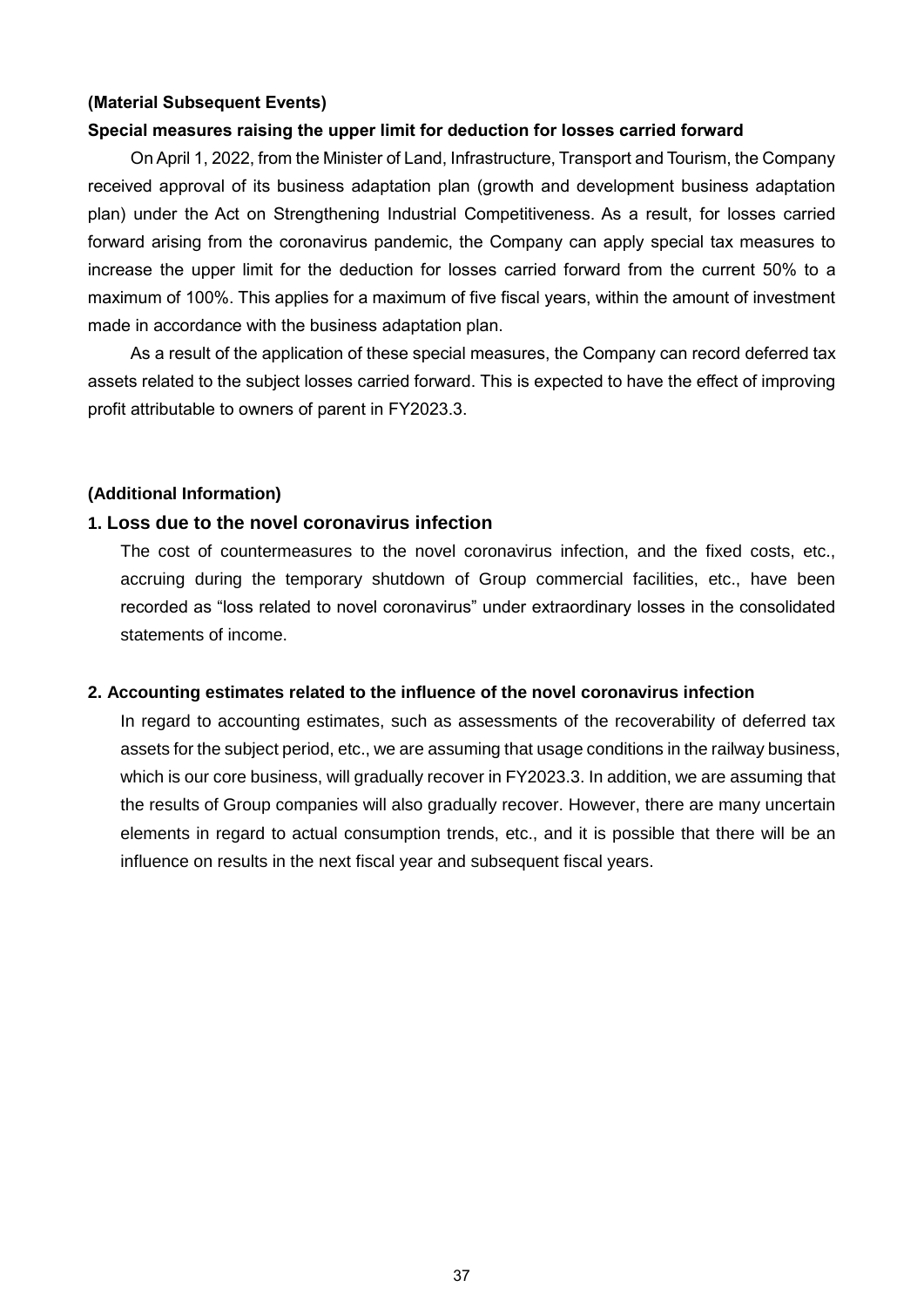# Reference Materials

# **1. NON-CONSOLIDATED BALANCE SHEETS**

|                                     | March 31, 2021  | March 31, 2022  | Change          |
|-------------------------------------|-----------------|-----------------|-----------------|
|                                     | Billions of yen | Billions of yen | Billions of yen |
| <b>ASSETS</b>                       |                 |                 |                 |
| <b>Current assets:</b>              |                 |                 |                 |
| Total current assets                | 383.9           | 483.8           | 99.9            |
| Non-current assets:                 |                 |                 |                 |
| Fixed assets for railway operations | 1,927.2         | 1,912.8         | (14.4)          |
| Construction in progress            | 94.4            | 120.5           | 26.0            |
| Investments and other assets        | 620.3           | 672.1           | 51.8            |
| Total fixed assets                  | 2,642.0         | 2,705.5         | 63.5            |
| <b>Deferred assets</b>              |                 | 1.1             | 1.1             |
| <b>Total assets</b>                 | 3,025.9         | 3,190.5         | 164.5           |

|                                         | March 31, 2021  | March 31, 2022  | Change          |
|-----------------------------------------|-----------------|-----------------|-----------------|
|                                         | Billions of yen | Billions of yen | Billions of yen |
| <b>LIABILITIES AND NET ASSETS</b>       |                 |                 |                 |
| <b>Current liabilities:</b>             |                 |                 |                 |
| Current portion of long-term debt       | 62.8            | 97.6            | 34.8            |
| Accounts payable                        | 612.0           | 514.6           | (97.4)          |
| <b>Total current liabilities</b>        | 674.9           | 612.3           | (62.5)          |
| <b>Non-current liabilities:</b>         |                 |                 |                 |
| Bonds and long-term debt                | 1,496.1         | 1,627.0         | 130.9           |
| Accrued retirement benefits             | 225.1           | 206.0           | (19.1)          |
| Other long-term liabilities             | 49.5            | 56.6            | 7.0             |
| <b>Total fixed liabilities</b>          | 1,770.8         | 1,889.7         | 118.8           |
| <b>Total liabilities</b>                | 2,445.7         | 2,502.0         | 56.3            |
| Total shareholders' equity:             |                 |                 |                 |
| Common stock                            | 100.0           | 226.1           | 126.1           |
| Capital surplus                         | 55.0            | 181.1           | 126.1           |
| Retained earnings                       | 426.9           | 283.6           | (143.3)         |
| Treasury stock, at cost                 | (0.0)           | (0.0)           | (0.0)           |
| Total shareholders' equity              | 581.9           | 690.8           | 108.9           |
| Valuation and translation adjustments   | (1.7)           | (2.4)           | (0.6)           |
| <b>Total net assets</b>                 | 580.2           | 688.4           | 108.2           |
| <b>Total liabilities and net assets</b> | 3,025.9         | 3,190.5         | 164.5           |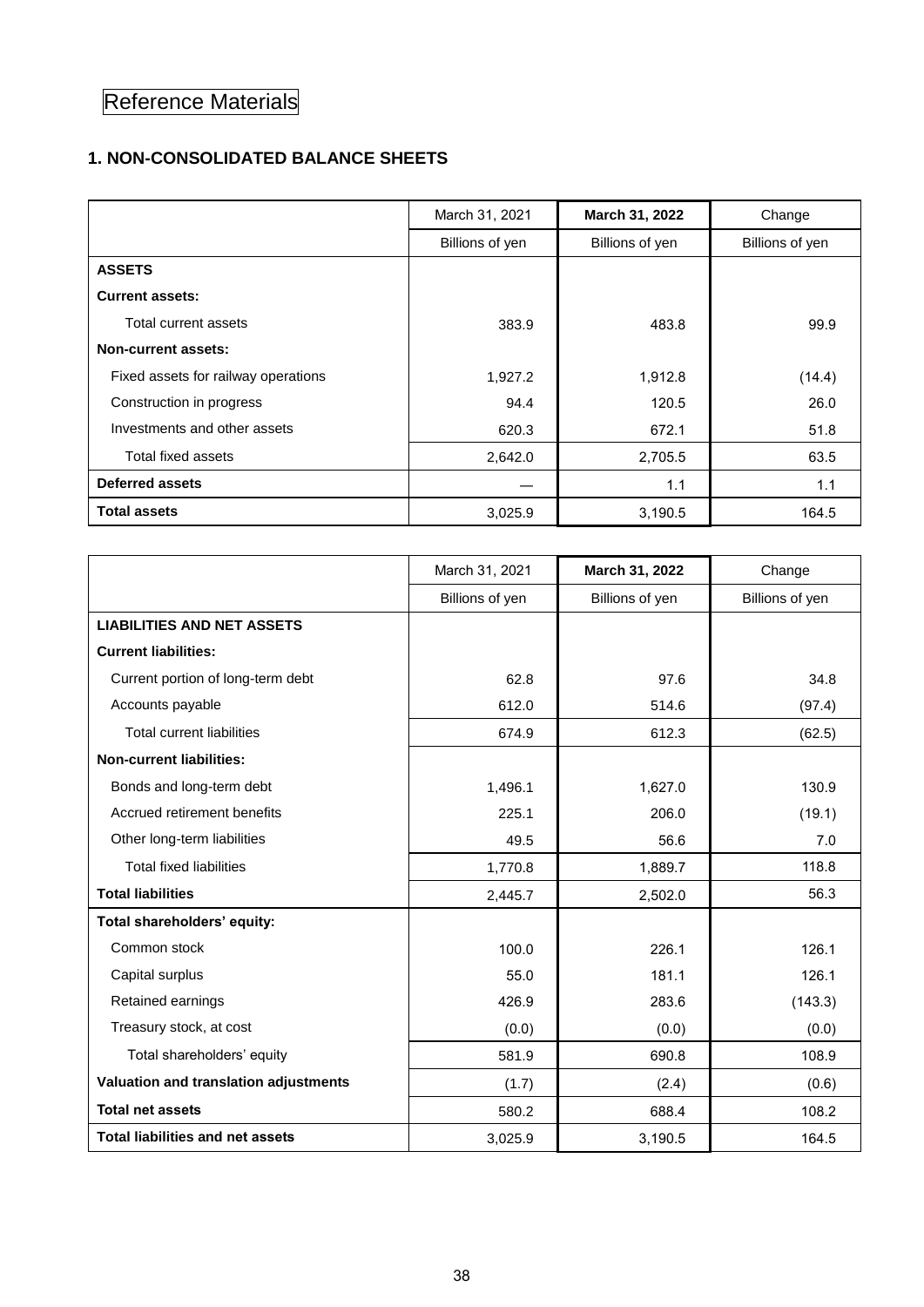# **2. NON-CONSOLIDATED STATEMENTS OF INCOME**

|                                                                  |                           | Years ended March 31      | Change from the same<br>period of the previous |        | Forecasts for year ending March 31, |                 |
|------------------------------------------------------------------|---------------------------|---------------------------|------------------------------------------------|--------|-------------------------------------|-----------------|
|                                                                  |                           |                           |                                                |        |                                     | 2023            |
|                                                                  | 2021                      | 2022                      | period                                         |        |                                     | Change          |
|                                                                  | <b>Billions of</b><br>yen | <b>Billions of</b><br>yen | <b>Billions of</b><br>yen                      | $\%$   |                                     | Billions of yen |
| <b>Operating revenues:</b>                                       |                           |                           |                                                |        |                                     |                 |
| Transportation                                                   | 419.0                     | 487.6                     | 68.6                                           | 16.4   | 673.0                               | 185.3           |
| Transportation<br>incidentals                                    | 12.7                      | 13.1                      | 0.4                                            | 3.4    | 14.4                                | 1.2             |
| Other operations                                                 | 26.5                      | 26.2                      | (0.2)                                          | (0.9)  | 27.0                                | 0.7             |
| Miscellaneous                                                    | 48.5                      | 50.4                      | 1.9                                            | 4.0    | 54.6                                | 4.1             |
|                                                                  | 506.8                     | 577.6                     | 70.7                                           | 14.0   | 769.0                               | 191.3           |
| <b>Operating expenses:</b>                                       |                           |                           |                                                |        |                                     |                 |
| Personnel costs                                                  | 183.8                     | 180.7                     | (3.1)                                          | (1.7)  | 177.5                               | (3.2)           |
| Non personnel costs:                                             |                           |                           |                                                |        |                                     |                 |
| Energy costs                                                     | 39.5                      | 40.8                      | 1.2                                            | 3.2    | 59.0                                | 18.1            |
| Maintenance costs                                                | 151.9                     | 136.7                     | (15.2)                                         | (10.1) | 151.0                               | 14.2            |
| <b>Miscellaneous</b><br>costs                                    | 162.8                     | 157.2                     | (5.6)                                          | (3.5)  | 187.5                               | 30.2            |
|                                                                  | 354.4                     | 334.7                     | (19.7)                                         | (5.6)  | 397.5                               | 62.7            |
| Rental payments, etc                                             | 27.6                      | 26.7                      | (0.8)                                          | (3.1)  | 27.0                                | 0.2             |
| Taxes                                                            | 33.6                      | 35.1                      | 1.4                                            | 4.3    | 37.0                                | 1.8             |
| Depreciation                                                     | 141.0                     | 127.2                     | (13.7)                                         | (9.8)  | 125.5                               | (1.7)           |
|                                                                  | 740.6                     | 704.6                     | (36.0)                                         | (4.9)  | 764.5                               | 59.8            |
| <b>Operating profit (loss)</b>                                   | (233.8)                   | (127.0)                   | 106.8                                          |        | 4.5                                 | 131.5           |
| Non-operating<br>revenues and<br>expenses, net:<br>Non-operating | 8.4                       | 13.3                      | 4.9                                            | 58.7   | 8.0                                 | (5.3)           |
| revenues<br>Non-operating                                        | 25.3                      | 24.6                      | (0.7)                                          | (2.9)  | 22.5                                | (2.1)           |
| expenses                                                         |                           |                           |                                                |        |                                     |                 |
| <b>Recurring profit (loss)</b>                                   | (16.9)<br>(250.7)         | (11.2)                    | 5.6                                            |        | (14.5)                              | (3.2)           |
| <b>Extraordinary profit</b><br>and loss, net:                    |                           | (138.2)                   | 112.4                                          |        | (10.0)                              | 128.2           |
| Extraordinary profit                                             | 25.0                      | 54.1                      | 29.0                                           | 115.8  | 18.5                                | (35.6)          |
| <b>Extraordinary loss</b>                                        | 49.0                      | 43.1                      | (5.9)                                          | (12.1) | 1.5                                 | (41.6)          |
|                                                                  | (23.9)                    | 11.0                      | 35.0                                           |        | 17.0                                | 5.9             |
| Profit (loss) before<br>income taxes                             | (274.7)                   | (127.2)                   | 147.5                                          |        | 7.0                                 | 134.2           |
| Income taxes                                                     | (57.4)                    | (5.6)                     | 51.7                                           |        | (41.0)                              | (35.3)          |
| Net profit (loss)                                                | (217.3)                   | (121.6)                   | 95.7                                           |        | 48.0                                | 169.6           |

(Note) The revenue recognition standard has been retroactively applied to the results for FY2021.3.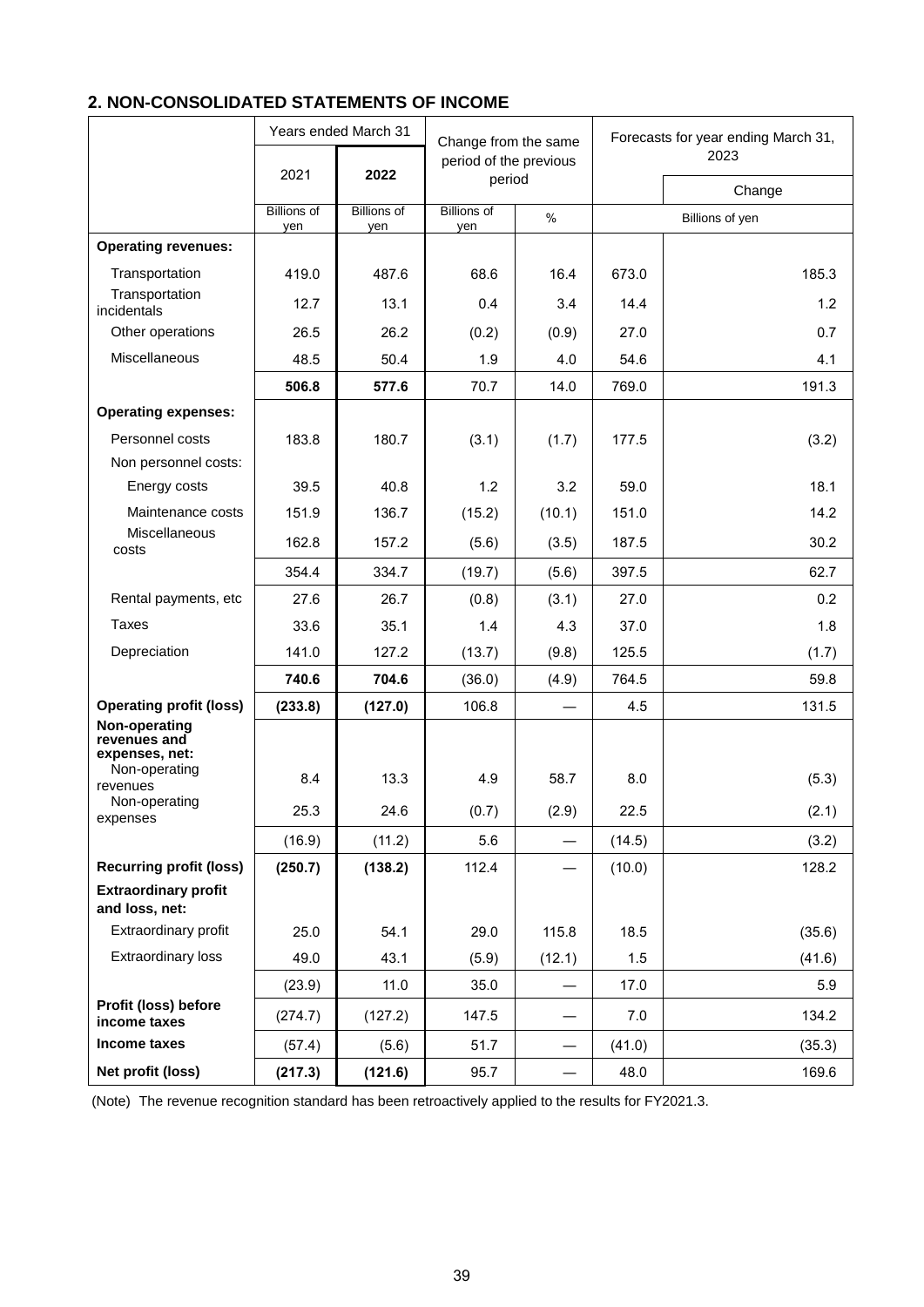| <b>Passenger-Kilometers and Transportation Revenues</b> |  |
|---------------------------------------------------------|--|
|---------------------------------------------------------|--|

|  |                            |        | Millions of Passenger-Kilometers |        |        |       | Billions of yen                |                   |                  |  |
|--|----------------------------|--------|----------------------------------|--------|--------|-------|--------------------------------|-------------------|------------------|--|
|  |                            |        | Passenger-Kilometers             |        |        |       | <b>Transportation Revenues</b> |                   |                  |  |
|  |                            |        | Years ended<br>March 31          |        | Change |       | Years ended<br>March 31        |                   | Change           |  |
|  |                            | 2021   | 2022                             | Amount | %      | 2021  | 2022                           | Amount            | $\%$             |  |
|  | Shinkansen                 |        |                                  |        |        |       |                                |                   |                  |  |
|  | <b>Commuter Passes</b>     | 783    | 824                              | 40     | 5.2    | 10.1  | 10.6                           | [(0.7)]<br>0.4    | [(6.5)]<br>4.3   |  |
|  | Non-Commuter Passes        | 6,934  | 8,921                            | 1,987  | 28.7   | 155.3 | 201.0                          | [(252.0)]<br>45.6 | [(55.6)]<br>29.4 |  |
|  | Total                      | 7,717  | 9,745                            | 2,027  | 26.3   | 165.5 | 211.6                          | [(252.8)]<br>46.0 | [(54.4)]<br>27.8 |  |
|  | <b>Conventional Lines</b>  |        |                                  |        |        |       |                                |                   |                  |  |
|  | <b>Commuter Passes</b>     | 18,867 | 19,045                           | 178    | 0.9    | 117.3 | 119.1                          | [(22.6)]<br>1.8   | [(16.0)]<br>1.5  |  |
|  | <b>Non-Commuter Passes</b> | 7,525  | 8,511                            | 986    | 13.1   | 136.1 | 156.9                          | [(130.8)]<br>20.7 | [(45.5)]<br>15.2 |  |
|  | Total                      | 26,392 | 27,557                           | 1,165  | 4.4    | 253.4 | 276.0                          | [(153.4)]<br>22.5 | [(35.7)]<br>8.9  |  |
|  | Kansai Urban Area          |        |                                  |        |        |       |                                |                   |                  |  |
|  | <b>Commuter Passes</b>     | 15,389 | 15,612                           | 223    | 1.5    | 96.2  | 97.8                           | [(19.1)]<br>1.6   | [(16.4)]<br>1.7  |  |
|  | Non-Commuter Passes        | 5,545  | 6,276                            | 730    | 13.2   | 97.9  | 112.8                          | [(87.2)]<br>14.8  | [(43.6)]<br>15.2 |  |
|  | Total                      | 20,934 | 21,888                           | 954    | 4.6    | 194.1 | 210.7                          | [(106.4)]<br>16.5 | [(33.6)]<br>8.5  |  |
|  | <b>Other Lines</b>         |        |                                  |        |        |       |                                |                   |                  |  |
|  | <b>Commuter Passes</b>     | 3,477  | 3,432                            | (44)   | (1.3)  | 21.1  | 21.2                           | [(3.4)]<br>0.1    | [(13.9)]<br>0.7  |  |
|  | <b>Non-Commuter Passes</b> | 1,979  | 2,235                            | 255    | 12.9   | 38.2  | 44.0                           | [(43.5)]<br>5.8   | [(49.7)]<br>15.3 |  |
|  | Total                      | 5,457  | 5,668                            | 210    | 3.9    | 59.3  | 65.3                           | [(47.0)]<br>6.0   | [(41.9)]<br>10.1 |  |
|  | Total                      |        |                                  |        |        |       |                                |                   |                  |  |
|  | <b>Commuter Passes</b>     | 19,650 | 19,869                           | 218    | $1.1$  | 127.5 | 129.7                          | [(23.3)]<br>2.2   | [(15.3)]<br>1.8  |  |
|  | Non-Commuter Passes        | 14,459 | 17,433                           | 2,973  | 20.6   | 291.5 | 357.9                          | [(382.9)]<br>66.3 | [(51.7)]<br>22.8 |  |
|  | Total                      | 34,110 | 37,303                           | 3,192  | 9.4    | 419.0 | 487.6                          | [(406.3)]<br>68.6 | [(45.4)]<br>16.4 |  |

Notes: 1. Luggage revenues are not included.

2. Figures in parentheses for transportation revenues are comparisons with calendar year 2019 (prior to the application of the revenue recognition standard) and are provided for reference.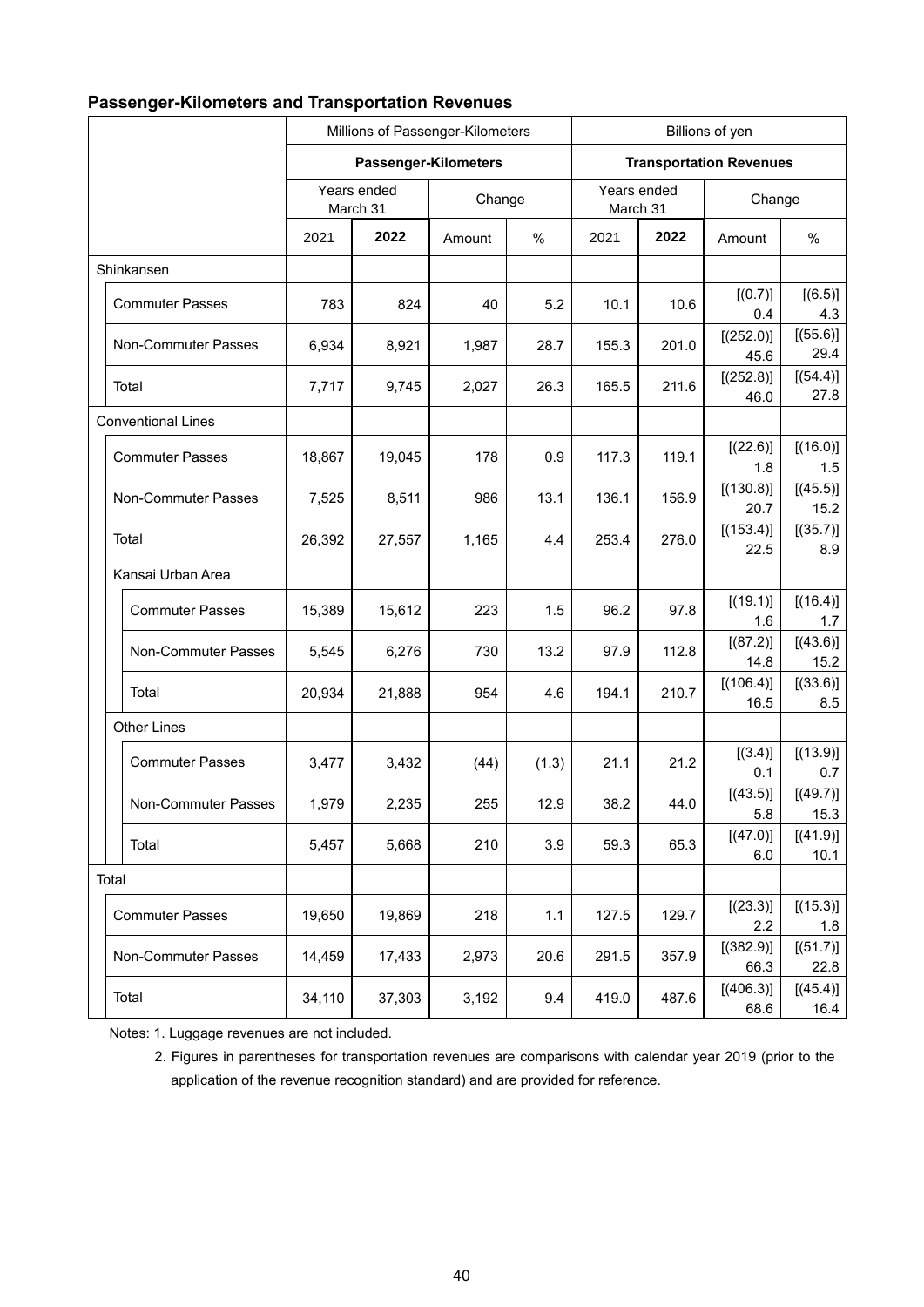# **3. NON-CONSOLIDATED STATEMENTS OF CHANGES IN NET ASSETS**

Year ended March 31, 2021

|                                                                        | Millions of yen |                             |                               |                                                                    |                    |                                         |            |  |
|------------------------------------------------------------------------|-----------------|-----------------------------|-------------------------------|--------------------------------------------------------------------|--------------------|-----------------------------------------|------------|--|
|                                                                        |                 |                             |                               | Shareholders' equity                                               |                    |                                         |            |  |
|                                                                        |                 | Capital<br>surplus          |                               |                                                                    |                    |                                         |            |  |
|                                                                        |                 |                             |                               | Other retained earnings                                            |                    |                                         |            |  |
|                                                                        | Common<br>stock | Legal<br>capital<br>surplus | Legal<br>retained<br>earnings | Reserve for<br>advanced<br>depreciation<br>of noncurrent<br>assets | General<br>reserve | Retained<br>earnings<br>brought forward | Total      |  |
| Balance at beginning of current<br>period                              | 100,000         | 55,000                      | 11,327                        | 23,700                                                             | 480,000            | 155,600                                 | 670,628    |  |
| Change in the fiscal year:                                             |                 |                             |                               |                                                                    |                    |                                         |            |  |
| Issuance of new shares                                                 |                 |                             |                               |                                                                    |                    |                                         |            |  |
| Dividends from surplus                                                 |                 |                             |                               |                                                                    |                    | (26, 308)                               | (26, 308)  |  |
| Net income (loss)                                                      |                 |                             |                               |                                                                    |                    | (217, 324)                              | (217, 324) |  |
| Provision of reserve for advanced<br>depreciation of noncurrent assets |                 |                             |                               | 2,529                                                              |                    | (2,529)                                 |            |  |
| Reversal of reserve for advanced<br>depreciation of noncurrent assets  |                 |                             |                               | (967)                                                              |                    | 967                                     |            |  |
| Provision of general reserve                                           |                 |                             |                               |                                                                    |                    |                                         |            |  |
| Purchase of treasury stock                                             |                 |                             |                               |                                                                    |                    |                                         |            |  |
| Disposal of treasury shares                                            |                 |                             |                               |                                                                    |                    | (0)                                     | (0)        |  |
| Net changes of items other than<br>shareholders' equity                |                 |                             |                               |                                                                    |                    |                                         |            |  |
| Total                                                                  |                 |                             |                               | 1,561                                                              |                    | (245, 195)                              | (243, 633) |  |
| Balance at end of current period                                       | 100,000         | 55,000                      | 11,327                        | 25,262                                                             | 480,000            | (89, 594)                               | 426,994    |  |

*(continued on page 42)*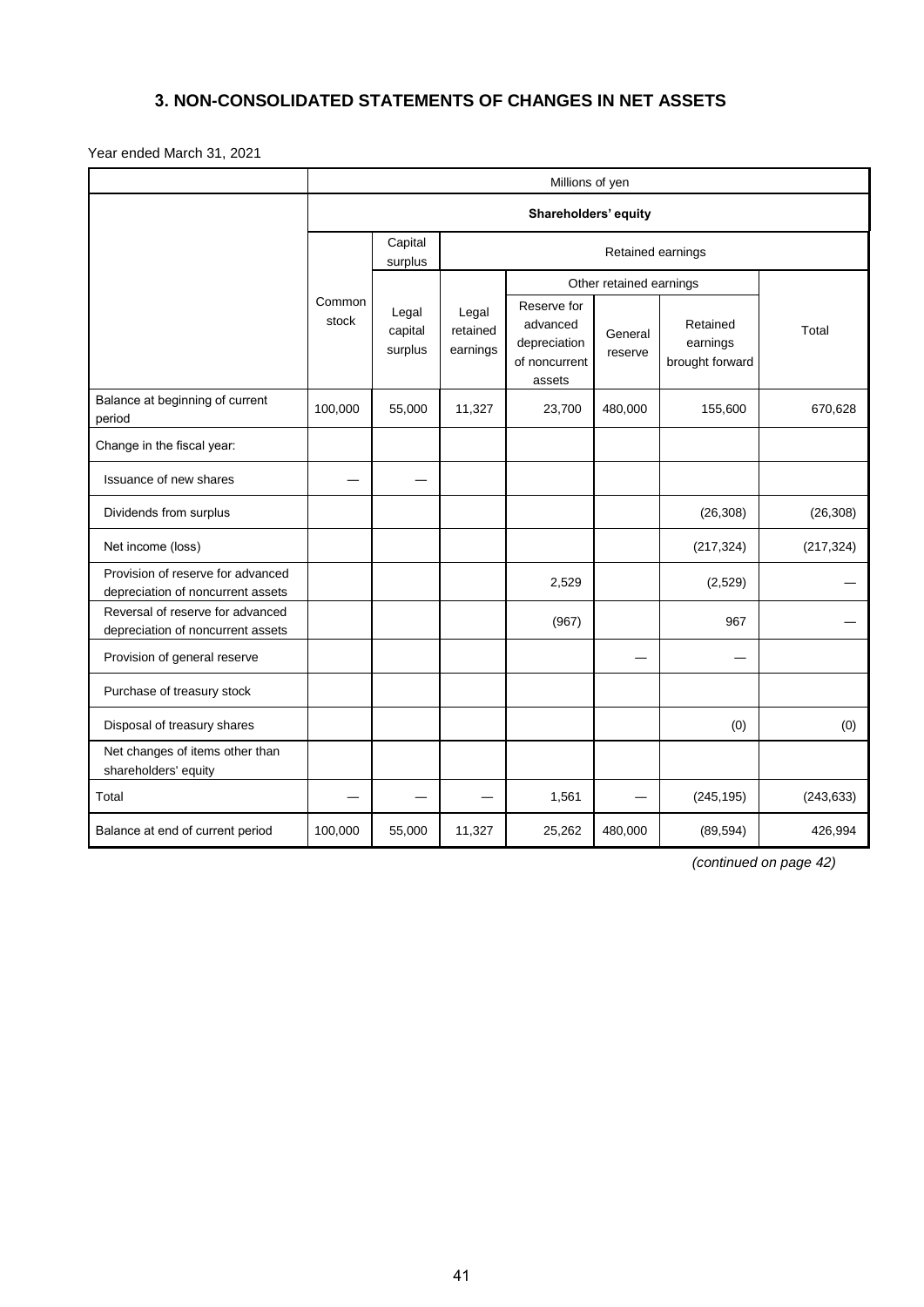|                                                                           | Millions of yen      |            |                                                    |                         |  |
|---------------------------------------------------------------------------|----------------------|------------|----------------------------------------------------|-------------------------|--|
|                                                                           | Shareholders' equity |            | <b>Valuation and</b><br>translation<br>adjustments |                         |  |
|                                                                           | Treasury stock       | Total      |                                                    | <b>Total net assets</b> |  |
| Balance at beginning of current<br>period                                 | (5)                  | 825,622    | (1,656)                                            | 823,966                 |  |
| Change in the fiscal year:                                                |                      |            |                                                    |                         |  |
| Issuance of new shares                                                    |                      |            |                                                    |                         |  |
| Dividends from surplus                                                    |                      | (26, 308)  |                                                    | (26, 308)               |  |
| Net income (loss)                                                         |                      | (217, 324) |                                                    | (217, 324)              |  |
| Provision of reserve for<br>advanced depreciation of<br>noncurrent assets |                      |            |                                                    |                         |  |
| Reversal of reserve for<br>advanced depreciation of<br>noncurrent assets  |                      |            |                                                    |                         |  |
| Provision of general reserve                                              |                      |            |                                                    |                         |  |
| Purchase of treasury stock                                                |                      |            |                                                    |                         |  |
| Disposal of treasury shares                                               | 1                    | 0          |                                                    | 0                       |  |
| Net changes of items other<br>than shareholders' equity                   |                      |            | (128)                                              | (128)                   |  |
| Total                                                                     | 1                    | (243, 632) | (128)                                              | (243, 761)              |  |
| Balance at end of current period                                          | (4)                  | 581,990    | (1,784)                                            | 580,205                 |  |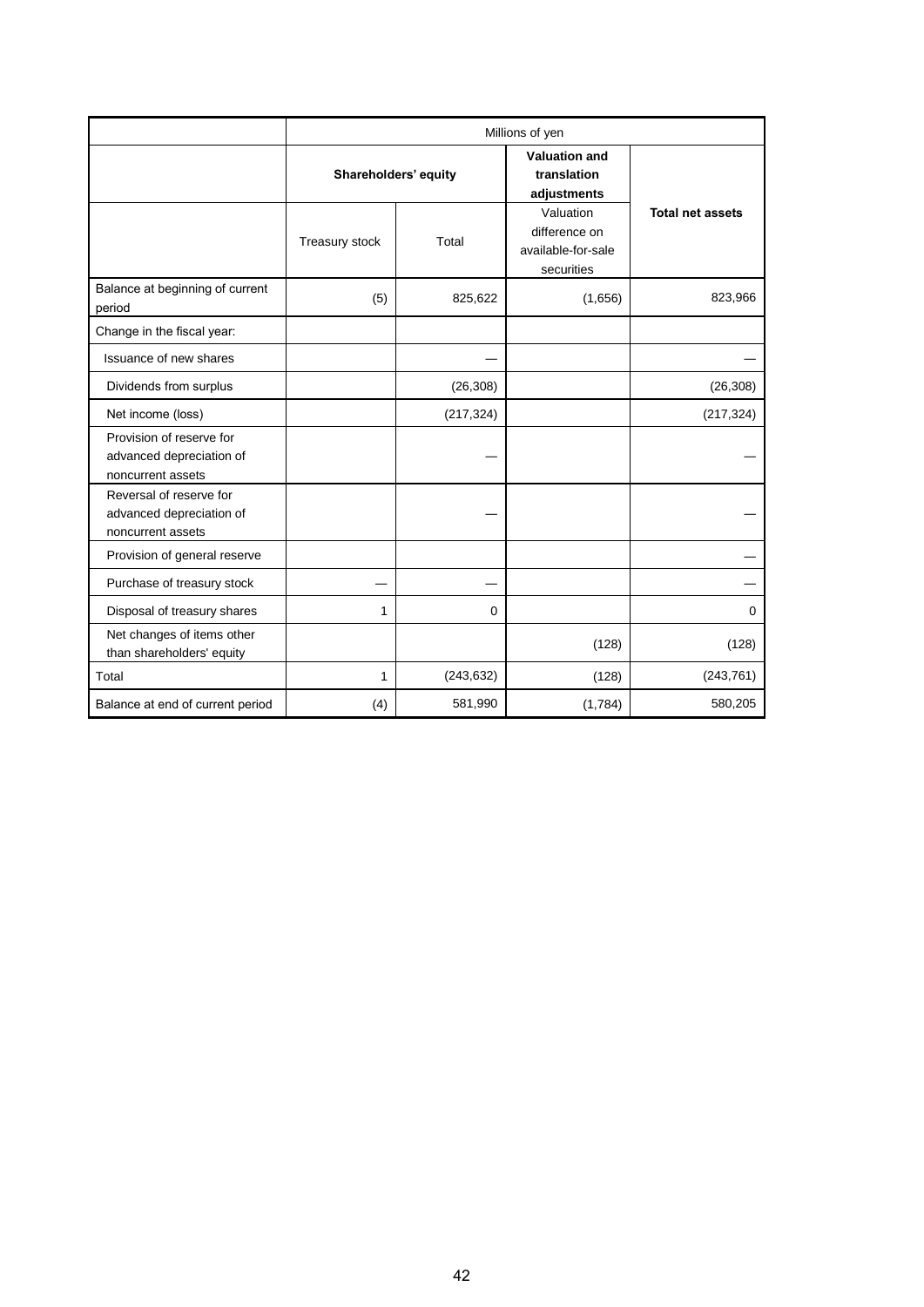Year ended March 31, 2022

|                                                                        | Millions of yen      |                             |                               |                                                                 |                         |                                         |            |
|------------------------------------------------------------------------|----------------------|-----------------------------|-------------------------------|-----------------------------------------------------------------|-------------------------|-----------------------------------------|------------|
|                                                                        | Shareholders' equity |                             |                               |                                                                 |                         |                                         |            |
|                                                                        |                      | Capital<br>surplus          | Retained earnings             |                                                                 |                         |                                         |            |
|                                                                        | Common<br>stock      |                             |                               |                                                                 | Other retained earnings |                                         |            |
|                                                                        |                      | Legal<br>capital<br>surplus | Legal<br>retained<br>earnings | Reserve for<br>advanced<br>depreciation of<br>noncurrent assets | General<br>reserve      | Retained<br>earnings<br>brought forward | Total      |
| Balance at beginning of current<br>period                              | 100,000              | 55,000                      | 11,327                        | 25,262                                                          | 480,000                 | (89, 594)                               | 426,994    |
| Change in the fiscal year:                                             |                      |                             |                               |                                                                 |                         |                                         |            |
| Issuance of new shares                                                 | 126,136              | 126,136                     |                               |                                                                 |                         |                                         |            |
| Dividends from surplus                                                 |                      |                             |                               |                                                                 |                         | (21, 766)                               | (21, 766)  |
| Net income (loss)                                                      |                      |                             |                               |                                                                 |                         | (121, 605)                              | (121, 605) |
| Provision of reserve for advanced<br>depreciation of noncurrent assets |                      |                             |                               | 949                                                             |                         | (949)                                   |            |
| Reversal of reserve for advanced<br>depreciation of noncurrent assets  |                      |                             |                               | (1,017)                                                         |                         | 1,017                                   |            |
| Provision of general reserve                                           |                      |                             |                               |                                                                 | (240,000)               | 240,000                                 |            |
| Purchase of treasury stock                                             |                      |                             |                               |                                                                 |                         |                                         |            |
| Disposal of treasury shares                                            |                      |                             |                               |                                                                 |                         |                                         |            |
| Net changes of items other than<br>shareholders' equity                |                      |                             |                               |                                                                 |                         |                                         |            |
| Total                                                                  | 126,136              | 126,136                     |                               | (67)                                                            | (240,000)               | 96,695                                  | (143, 371) |
| Balance at end of current period                                       | 226,136              | 181,136                     | 11,327                        | 25,194                                                          | 240,000                 | 7,101                                   | 283,622    |

*(continued on page 44)*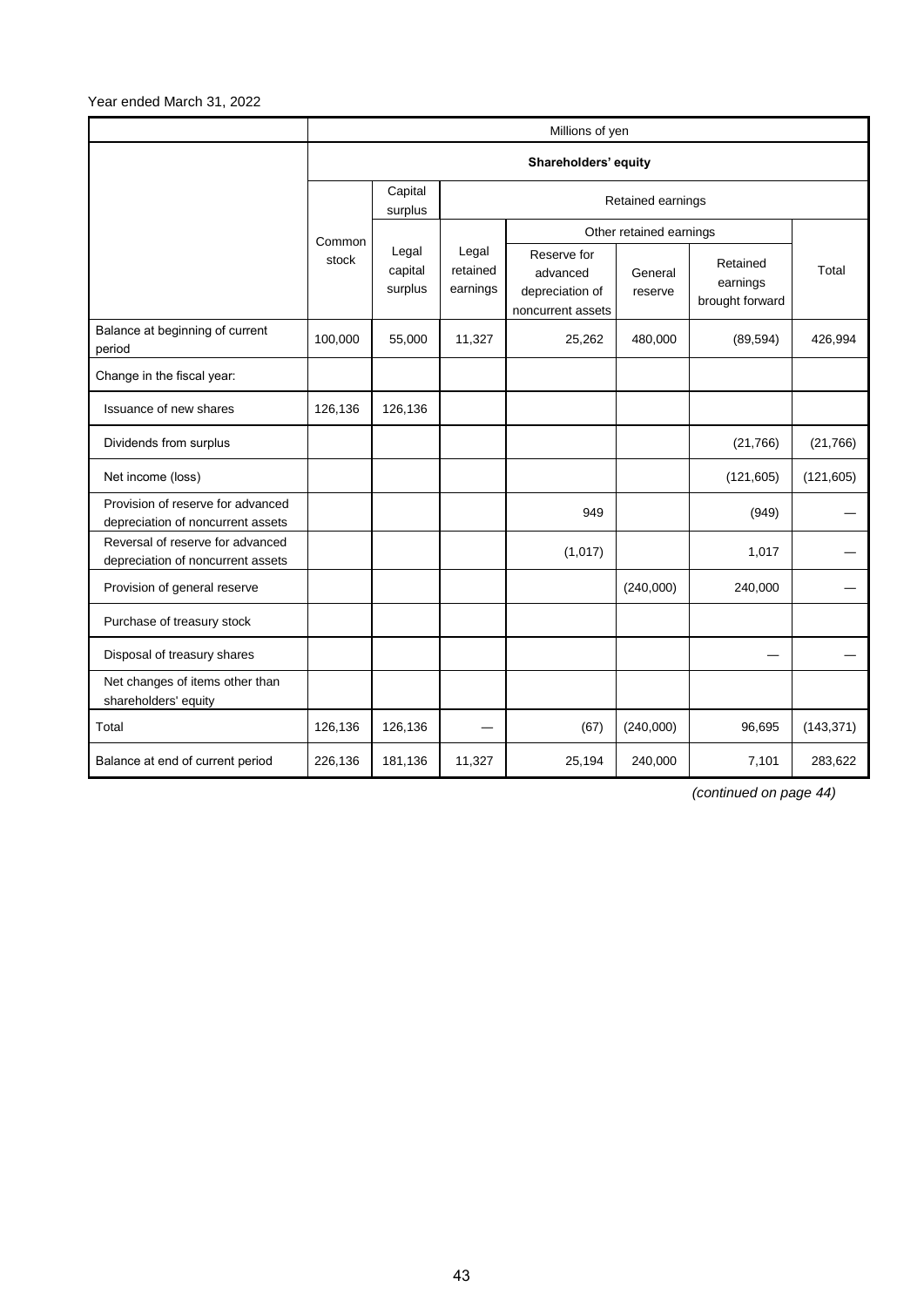|                                                                           | Millions of yen |                      |                                                                |                         |  |  |
|---------------------------------------------------------------------------|-----------------|----------------------|----------------------------------------------------------------|-------------------------|--|--|
|                                                                           |                 | Shareholders' equity | <b>Valuation and</b><br>translation<br>adjustments             | <b>Total net assets</b> |  |  |
|                                                                           | Treasury stock  | Total                | Valuation<br>difference on<br>available-for-sale<br>securities |                         |  |  |
| Balance at beginning of<br>current period                                 | (4)             | 581,990              | (1,784)                                                        | 580,205                 |  |  |
| Change in the fiscal year:                                                |                 |                      |                                                                |                         |  |  |
| Issuance of new shares                                                    |                 | 252,273              |                                                                | 252,273                 |  |  |
| Dividends from surplus                                                    |                 | (21, 766)            |                                                                | (21,766)                |  |  |
| Net income (loss)                                                         |                 | (121, 605)           |                                                                | (121, 605)              |  |  |
| Provision of reserve for<br>advanced depreciation<br>of noncurrent assets |                 |                      |                                                                |                         |  |  |
| Reversal of reserve for<br>advanced depreciation<br>of noncurrent assets  |                 |                      |                                                                |                         |  |  |
| Provision of general<br>reserve                                           |                 |                      |                                                                |                         |  |  |
| Purchase of treasury<br>stock                                             | (0)             | (0)                  |                                                                | (0)                     |  |  |
| Disposal of treasury<br>shares                                            |                 |                      |                                                                |                         |  |  |
| Net changes of items<br>other than shareholders'<br>equity                |                 |                      | (628)                                                          | (628)                   |  |  |
| Total                                                                     | (0)             | 108,900              | (628)                                                          | 108,272                 |  |  |
| Balance at end of current<br>period                                       | (4)             | 690,891              | (2, 412)                                                       | 688,478                 |  |  |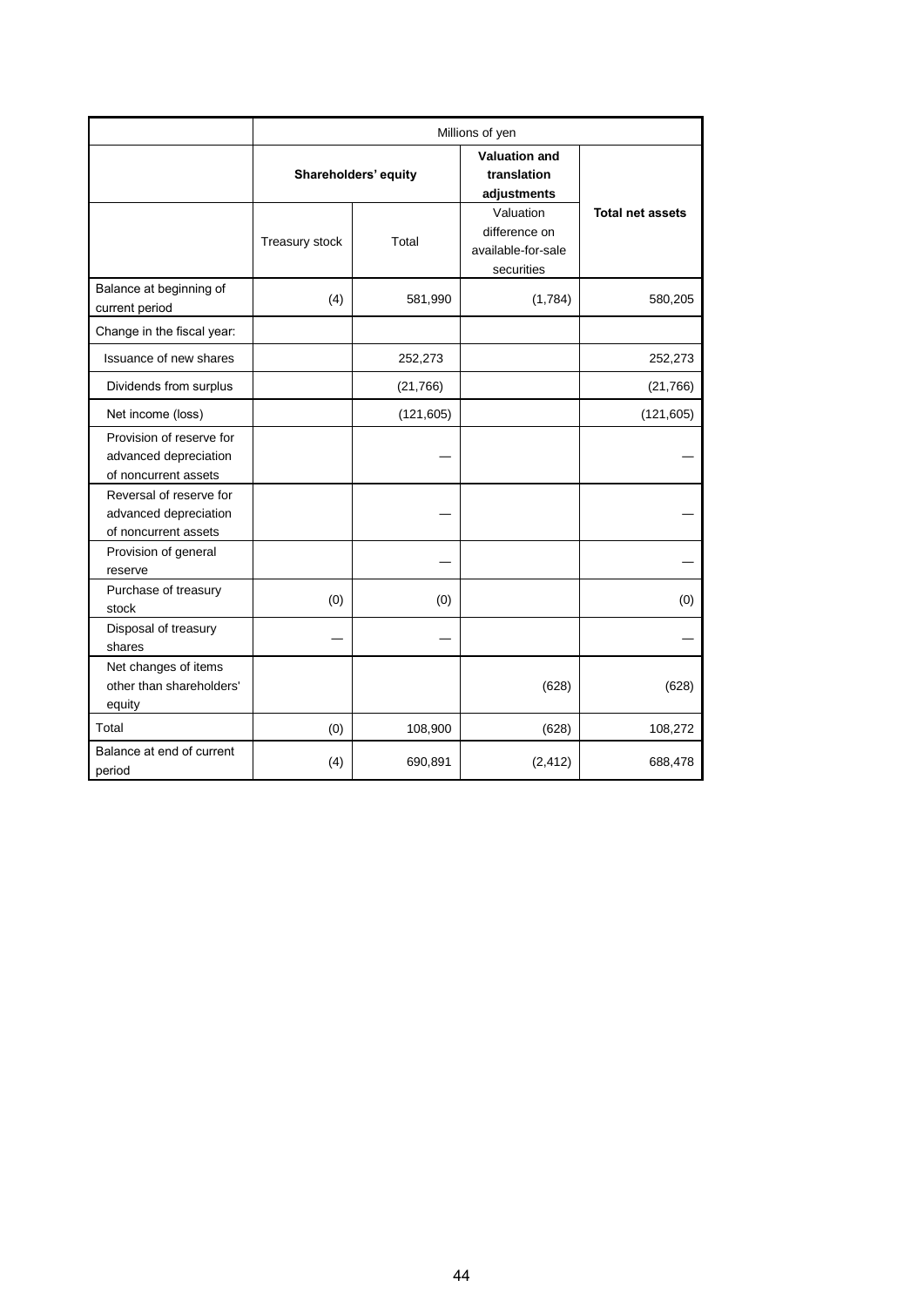# **4. CAPITAL EXPENDITURES**

### **Consolidated Basis**

|                                                                                | Years ended March 31 |                 | Change from the same          |       | Plan for fiscal               |  |
|--------------------------------------------------------------------------------|----------------------|-----------------|-------------------------------|-------|-------------------------------|--|
|                                                                                | 2021                 | 2022            | period of the previous period |       | year ending<br>March 31, 2023 |  |
|                                                                                | Billions of yen      | Billions of yen | Billions of yen               | %     |                               |  |
| Capital expenditures                                                           | 237.3                | 236.9           | (0.3)                         | (0.2) |                               |  |
| Capital expenditures,<br>excluding contributions<br>received for constructions | 216.6                | 213.1           | (3.4)                         | (1.6) | 245.0                         |  |
| Contributions received for<br>constructions                                    | 20.6                 | 23.7            | 3.0                           | 15.0  |                               |  |

## **Non-Consolidated Basis**

|                                                                                |                 | Years ended March 31 | Change from the same<br>period of the previous period |          | Plan for fiscal<br>year ending |  |
|--------------------------------------------------------------------------------|-----------------|----------------------|-------------------------------------------------------|----------|--------------------------------|--|
|                                                                                | 2021            | 2022                 |                                                       |          |                                |  |
|                                                                                | Billions of yen | Billions of yen      | Billions of yen                                       | %        | March 31, 2023                 |  |
| Capital expenditures                                                           | 188.1           | 173.1                | (14.9)                                                | (8.0)    |                                |  |
| Capital expenditures,<br>excluding contributions<br>received for constructions | 167.4           | 149.4                | (18.0)                                                | (10.8)   | 164.0                          |  |
| [Safety-related capital<br>expenditures]                                       | [105.1]         | [83.0]               | [(22.1)]                                              | [(21.1)] | [(73.0)]                       |  |
| Contributions received for<br>constructions                                    | 20.6            | 23.7                 | 3.0                                                   | 15.0     |                                |  |

# Major Capital Expenditures (non-consolidated)

Earthquake countermeasures and other safety/disaster-prevention measures, new rolling stock (W7, 225 series), etc.